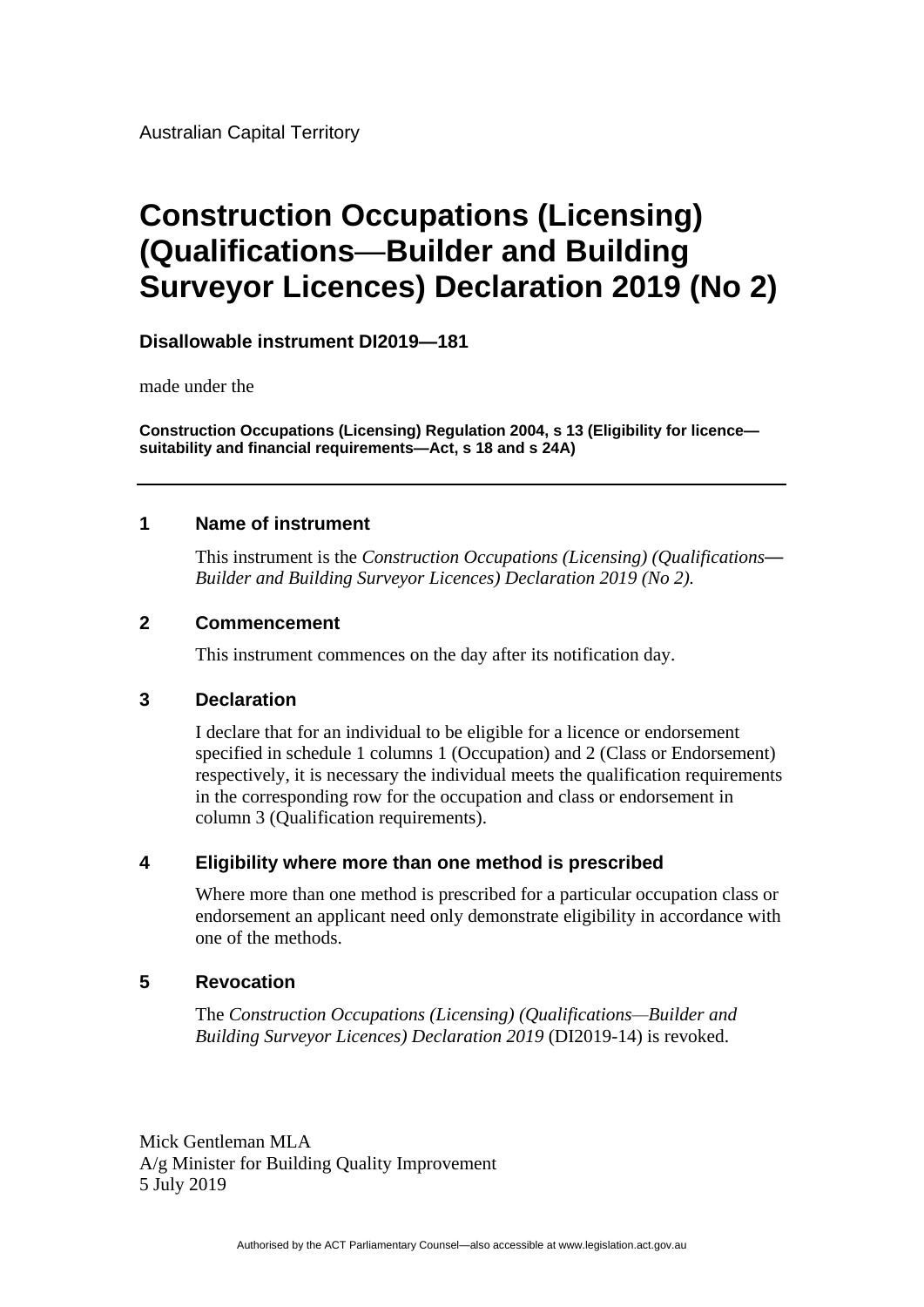# **Construction Occupations (Licensing) Regulation 2004 Qualifications Schedule – Builder and Building Surveyor Licences**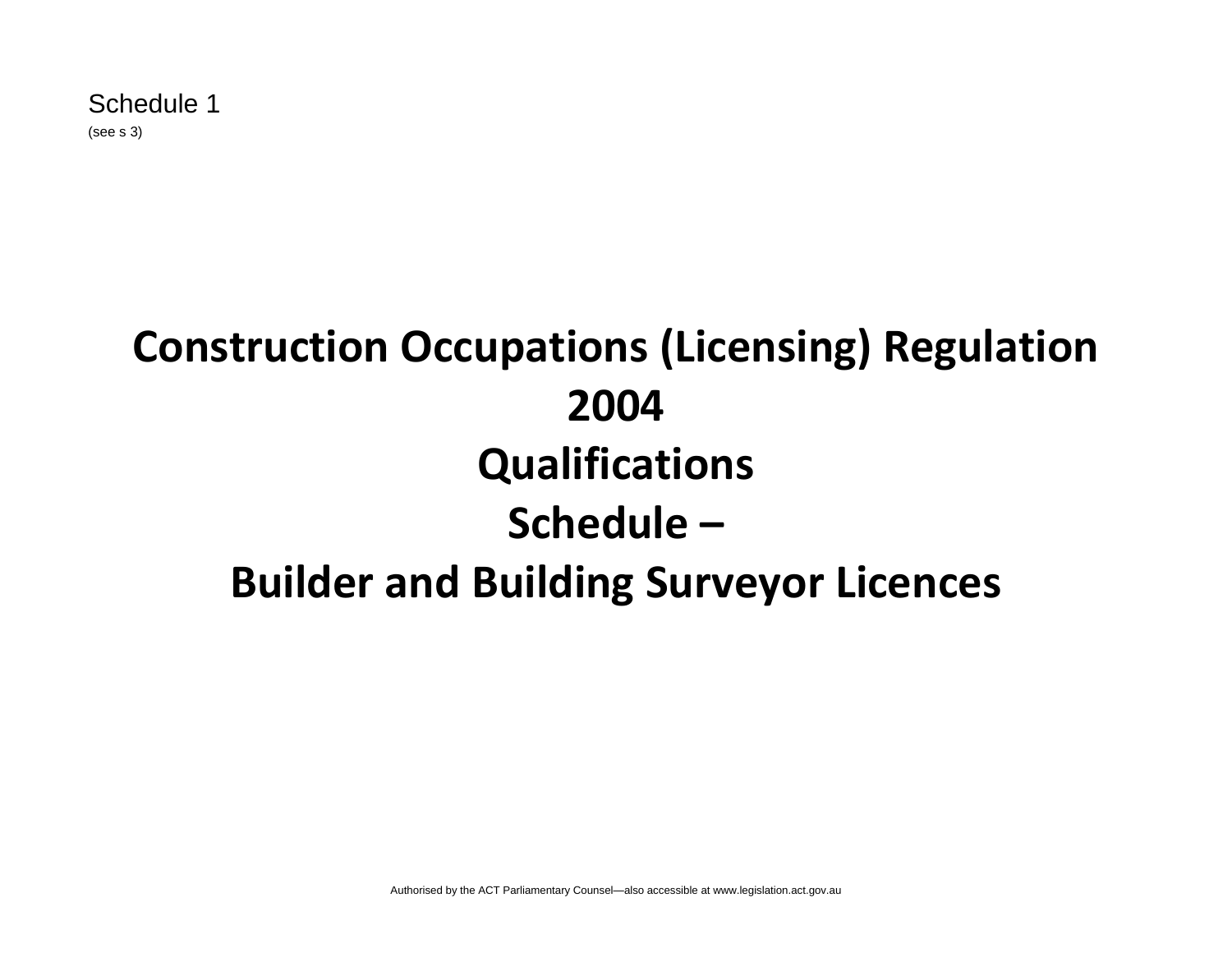### **Notes**

- 1. An applicant is only required to meet one of the methods listed for a particular occupation class.
- 2. Terms in italics, for example *registered training organisation*, are defined in the dictionary at the end of this schedule.
- 3. A qualification is not limited to a formal academic qualification and may include a stated period or type of experience, a method of qualifying, or that the applicant has not been refused a licence under the Act within a stated period. An applicant must meet all qualification requirements in a method.

# **Schedule 1 – Qualification requirements by construction occupation**

| Column 1 -     | Column <sub>2</sub> - | <b>Column 3 - Eligibility Requirements</b>                                                                                                                                                                                                                                               |
|----------------|-----------------------|------------------------------------------------------------------------------------------------------------------------------------------------------------------------------------------------------------------------------------------------------------------------------------------|
| Occupation     | <b>Class or</b>       |                                                                                                                                                                                                                                                                                          |
|                | <b>Endorsement</b>    |                                                                                                                                                                                                                                                                                          |
| <b>Builder</b> | Class A               | Method $1 - No$ previous class A licence or refusal for not passing a written examination                                                                                                                                                                                                |
|                |                       | The applicant-                                                                                                                                                                                                                                                                           |
|                |                       | has not previously made an application for, or held, a class A builder licence; or<br>a)                                                                                                                                                                                                 |
|                |                       | has previously made an application for a class A builder licence and the application was not granted for a reason<br>b)<br>other than the applicant did not undertake and pass a written examination required for eligibility; and                                                       |
|                |                       | holds a tertiary qualification in building that the Australian Qualifications Framework Advisory Board has<br>C)<br>determined is a bachelor degree, graduate certificate, graduate diploma, masters degree or doctoral degree in the<br>Australian Qualifications Framework System; and |
|                |                       | has undertaken and documented not less than 2 years full time building work experience where 1 year full time<br>d)<br>building work experience was undertaken after the date the qualification in c) was issued; and                                                                    |
|                |                       | undertakes and passes a written examination set by the construction occupations registrar.<br>e)                                                                                                                                                                                         |
|                |                       |                                                                                                                                                                                                                                                                                          |
|                |                       |                                                                                                                                                                                                                                                                                          |
|                |                       |                                                                                                                                                                                                                                                                                          |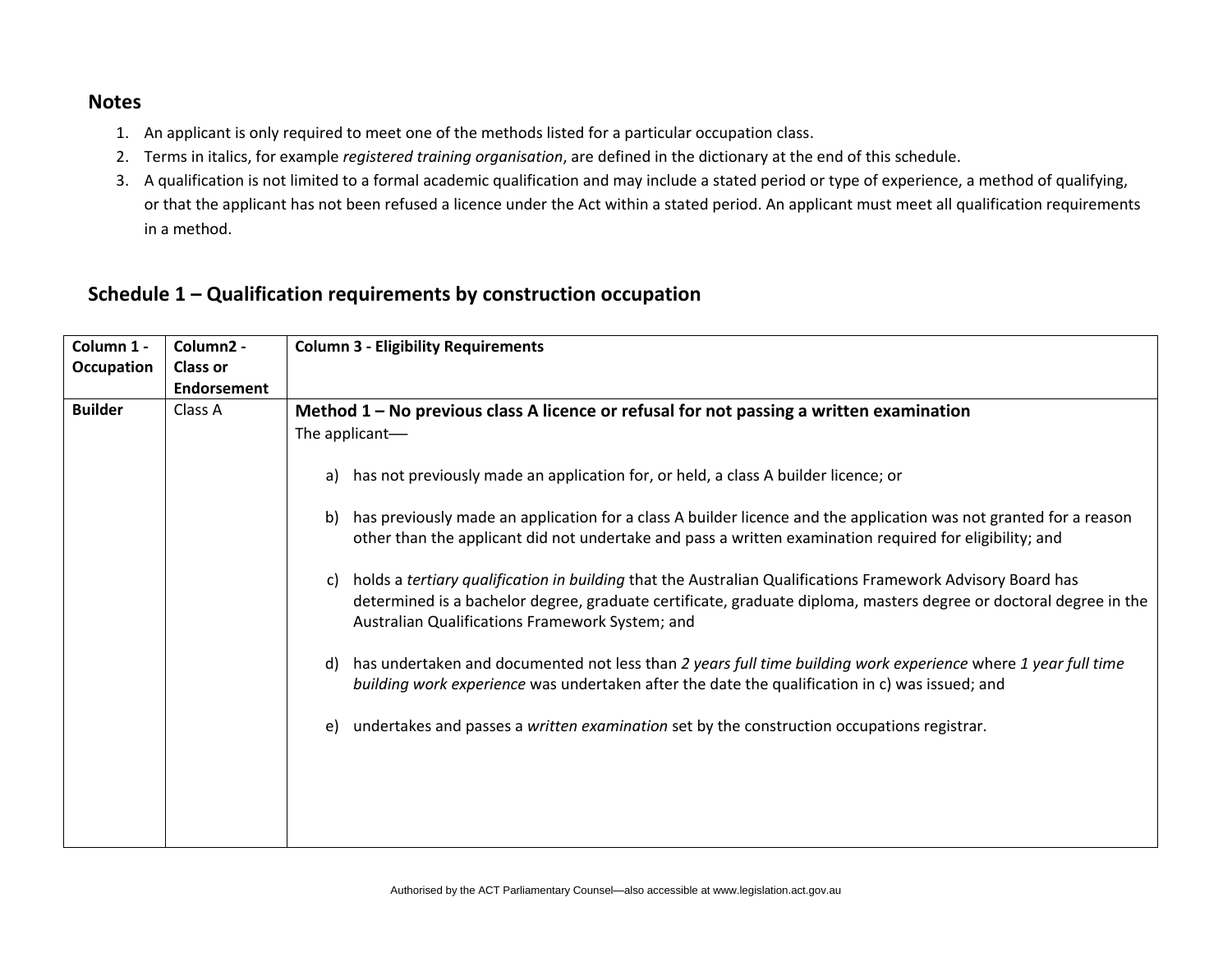| Column 1 -        | Column2 -          | <b>Column 3 - Eligibility Requirements</b>                                                                                |
|-------------------|--------------------|---------------------------------------------------------------------------------------------------------------------------|
| <b>Occupation</b> | <b>Class or</b>    |                                                                                                                           |
|                   | <b>Endorsement</b> |                                                                                                                           |
|                   |                    | Method 2 - No previous class A licence, one refusal for not passing a written examination                                 |
|                   |                    | The applicant-                                                                                                            |
|                   |                    |                                                                                                                           |
|                   |                    | a) has not previously held a class A builder licence;                                                                     |
|                   |                    | b) has made only one previous application for a class A builder licence, and the construction occupations registrar       |
|                   |                    | refused to issue the licence because the applicant did not pass a written examination required for eligibility; and       |
|                   |                    |                                                                                                                           |
|                   |                    | made the current application (the second application) not less than six months from the date the registrar refused        |
|                   |                    | to issue the licence; and                                                                                                 |
|                   |                    |                                                                                                                           |
|                   |                    | holds a tertiary qualification in building that the Australian Qualifications Framework Advisory Board has<br>d)          |
|                   |                    | determined is a bachelor degree, graduate certificate, graduate diploma, masters degree or doctoral degree in the         |
|                   |                    | Australian Qualifications Framework System; and                                                                           |
|                   |                    |                                                                                                                           |
|                   |                    | has undertaken and documented not less than 2 years full time building work experience where 1 year full time<br>e)       |
|                   |                    | building work experience was undertaken after the date the qualification in d) was issued; and                            |
|                   |                    | undertakes and passes a written examination set by the construction occupations registrar.<br>f                           |
|                   |                    |                                                                                                                           |
|                   |                    |                                                                                                                           |
|                   |                    | Method 3 – No previous class A licence, two refusals for not passing a written examination                                |
|                   |                    | The applicant-                                                                                                            |
|                   |                    | a) has not previously held a class A builder licence; and                                                                 |
|                   |                    |                                                                                                                           |
|                   |                    | has made two previous applications for a class A builder licence, and the construction occupations registrar<br>b)        |
|                   |                    | refused to issue a licence in relation to both applications because the applicant did not pass a written examination      |
|                   |                    | required for eligibility; and                                                                                             |
|                   |                    | made the current application (the third application) not less than 12 months from the date the registrar refused to<br>C) |
|                   |                    | issue a licence in relation to the second application; and                                                                |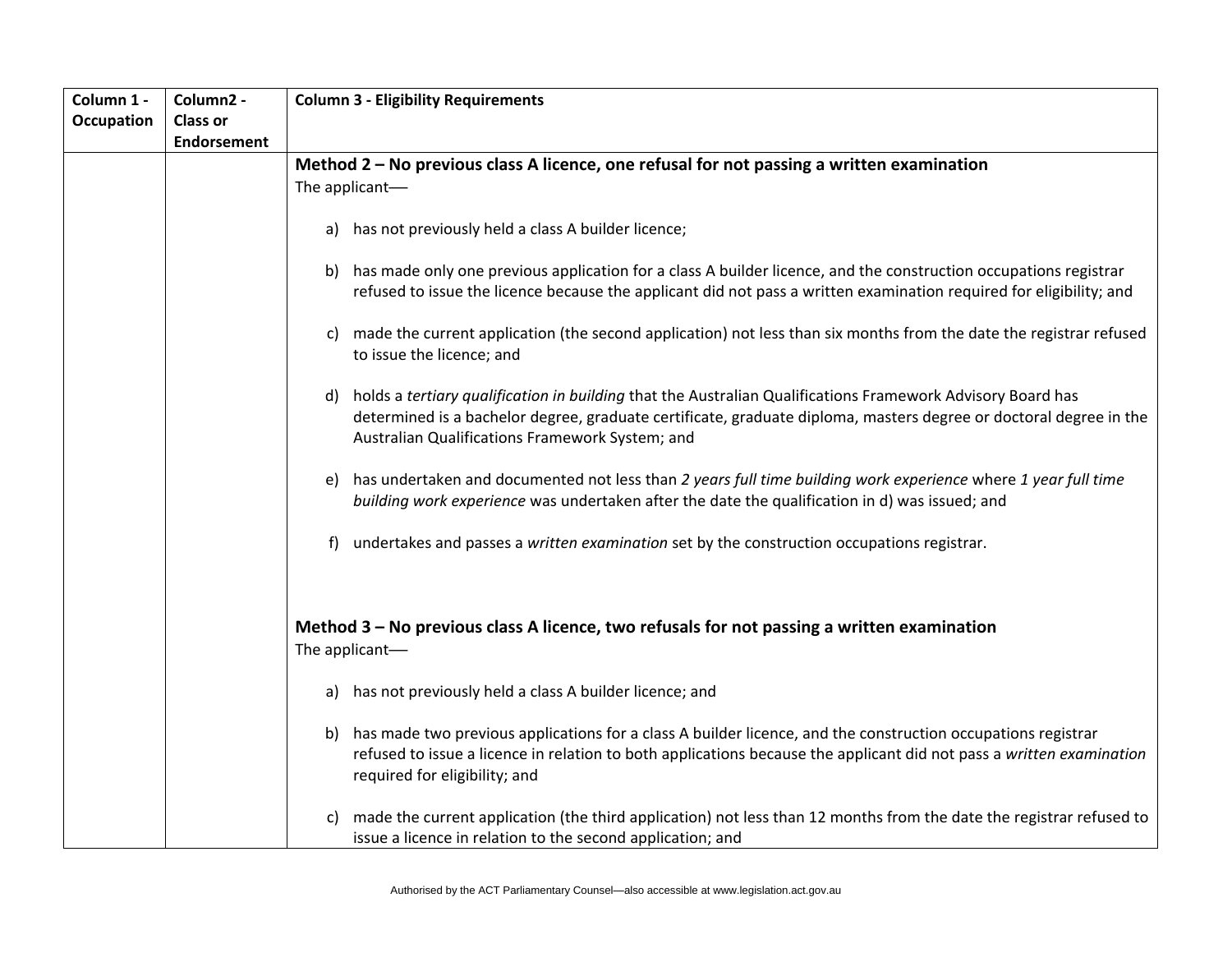| Column 1 -<br><b>Occupation</b> | Column2 -<br><b>Class or</b><br><b>Endorsement</b> | <b>Column 3 - Eligibility Requirements</b>                                                                                                                                                                                                                                                                                                                                                                                                                                                                                                                                                                         |
|---------------------------------|----------------------------------------------------|--------------------------------------------------------------------------------------------------------------------------------------------------------------------------------------------------------------------------------------------------------------------------------------------------------------------------------------------------------------------------------------------------------------------------------------------------------------------------------------------------------------------------------------------------------------------------------------------------------------------|
|                                 |                                                    | d) holds a tertiary qualification in building that the Australian Qualifications Framework Advisory Board has<br>determined is a bachelor degree, graduate certificate, graduate diploma, masters degree or doctoral degree in the<br>Australian Qualifications Framework System; and<br>has undertaken and documented not less than 2 years full time building work experience where 1 year full time<br>e)<br>building work experience was undertaken after the date the qualification in d) was issued; and<br>undertakes and passes a written examination set by the construction occupations registrar.<br>f) |
|                                 |                                                    | Method $4 - No$ previous class A licence, three or more refusals for not passing a written examination<br>The applicant-                                                                                                                                                                                                                                                                                                                                                                                                                                                                                           |
|                                 |                                                    | a) has not previously held a class A builder licence; and                                                                                                                                                                                                                                                                                                                                                                                                                                                                                                                                                          |
|                                 |                                                    | has made three or more previous applications for a class A builder licence, and the construction occupations<br>b)<br>registrar refused to issue a licence in relation to each application because the applicant did not pass a written<br>examination required for eligibility; and                                                                                                                                                                                                                                                                                                                               |
|                                 |                                                    | made the current application not less than two years from the date the registrar refused to issue a licence in<br>C)<br>relation to the most recent previous application; and                                                                                                                                                                                                                                                                                                                                                                                                                                      |
|                                 |                                                    | holds a tertiary qualification in building that the Australian Qualifications Framework Advisory Board has<br>d)<br>determined is a bachelor degree, graduate certificate, graduate diploma, masters degree or doctoral degree in the<br>Australian Qualifications Framework System; and                                                                                                                                                                                                                                                                                                                           |
|                                 |                                                    | has undertaken and documented not less than 2 years full time building work experience where 1 year full time<br>e)<br>building work experience was undertaken after the date the qualification in d) was issued; and                                                                                                                                                                                                                                                                                                                                                                                              |
|                                 |                                                    | undertakes and passes a written examination set by the construction occupations registrar.                                                                                                                                                                                                                                                                                                                                                                                                                                                                                                                         |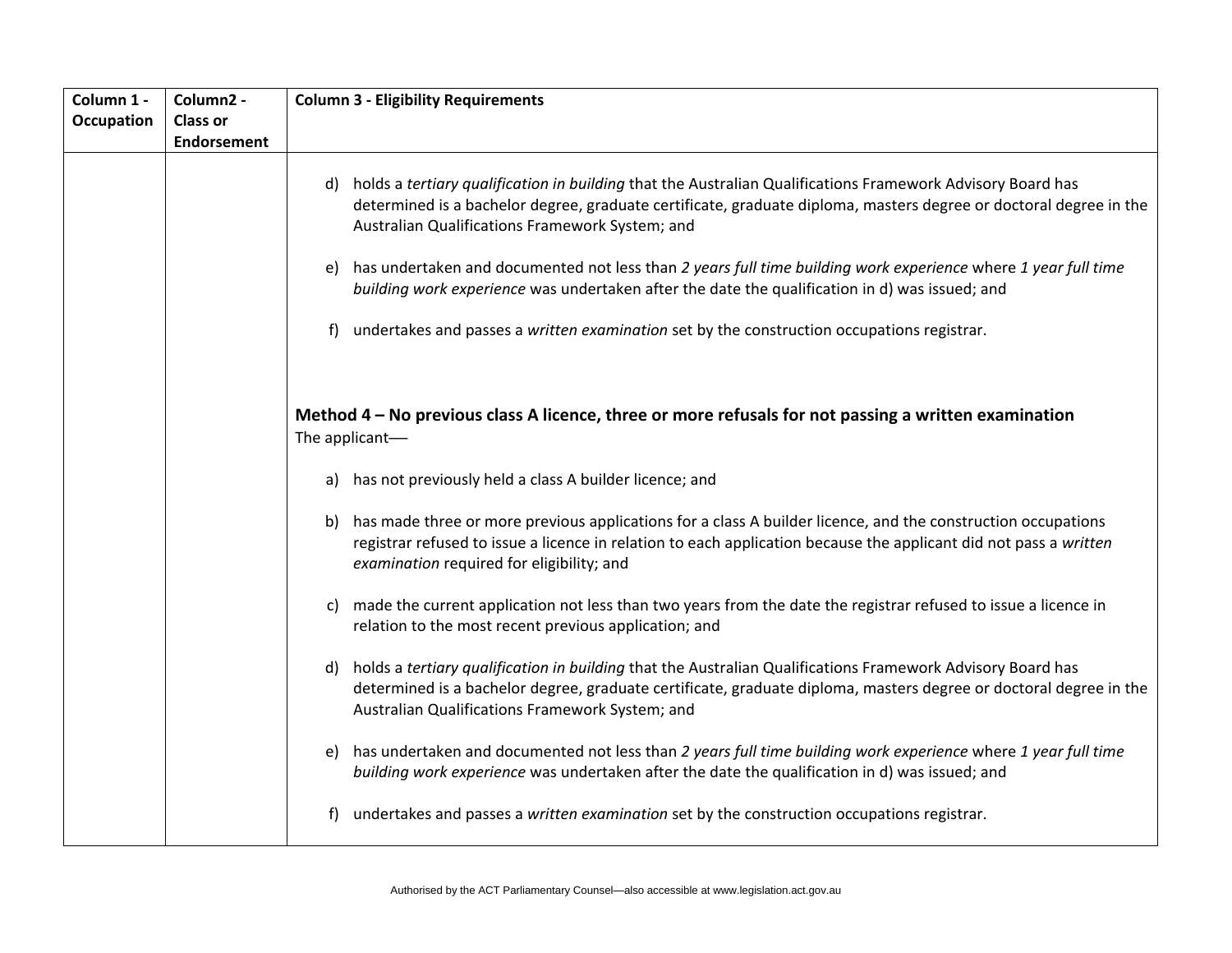| Column 1 -<br>Occupation | Column2 -<br><b>Class or</b> | <b>Column 3 - Eligibility Requirements</b>                                                                                                                                                                                                                                                                                                                                                                                                                                                                                                                  |
|--------------------------|------------------------------|-------------------------------------------------------------------------------------------------------------------------------------------------------------------------------------------------------------------------------------------------------------------------------------------------------------------------------------------------------------------------------------------------------------------------------------------------------------------------------------------------------------------------------------------------------------|
|                          | <b>Endorsement</b>           |                                                                                                                                                                                                                                                                                                                                                                                                                                                                                                                                                             |
|                          |                              | Method 5 - Previous licence within 12 months if not cancelled, suspended, surrendered or expired because<br>of, or to avoid, action against the licence<br>The applicant-<br>a) held a class A builder licence in the ACT within a one year period from the date of application that was not, or is<br>not the subject of cancellation, suspension or refusal to renew, or surrendered or lapsed to avoid occupational<br>discipline or another regulatory action, including an assessment of eligibility, against the licensee (however<br>described); and |
|                          |                              | undertakes and passes a written examination set by the construction occupations registrar.<br>b)                                                                                                                                                                                                                                                                                                                                                                                                                                                            |
|                          |                              | Note: Method 5 is available only to certain previous licensees. If the previous licence was, or is the subject of cancellation, suspension or refusal to<br>renew, or surrendered or lapsed to avoid occupational discipline or another regulatory action, including an assessment of eligibility, against the<br>licensee (however described), the applicant will need to use another method to demonstrate eligibility.                                                                                                                                   |
|                          |                              | Method 6 - Previously held licence, first application since end of licence<br>The applicant-                                                                                                                                                                                                                                                                                                                                                                                                                                                                |
|                          |                              | a) previously held a class A builder licence but is not currently licensed in that occupation class; and                                                                                                                                                                                                                                                                                                                                                                                                                                                    |
|                          |                              | has not made another application for a new class A licence since the applicant became unlicensed; and<br>b)                                                                                                                                                                                                                                                                                                                                                                                                                                                 |
|                          |                              | for applicants that are excluded or ineligible to apply for a licence in the occupation or occupation class for a<br>C)<br>prescribed period, made the application after the period has ended; or                                                                                                                                                                                                                                                                                                                                                           |
|                          |                              | for applicants to which c) does not apply, made the current application not less than six months from the date the<br>d)<br>applicant became unlicensed; and                                                                                                                                                                                                                                                                                                                                                                                                |
|                          |                              | holds a tertiary qualification in building that the Australian Qualifications Framework Advisory Board has<br>e)<br>determined is a bachelor degree, graduate certificate, graduate diploma, masters degree or doctoral degree in the<br>Australian Qualifications Framework System; and                                                                                                                                                                                                                                                                    |
|                          |                              | has undertaken and documented not less than 2 years full time building work experience where 1 year full time<br>building work experience was undertaken after the date the qualification in e) was issued; and                                                                                                                                                                                                                                                                                                                                             |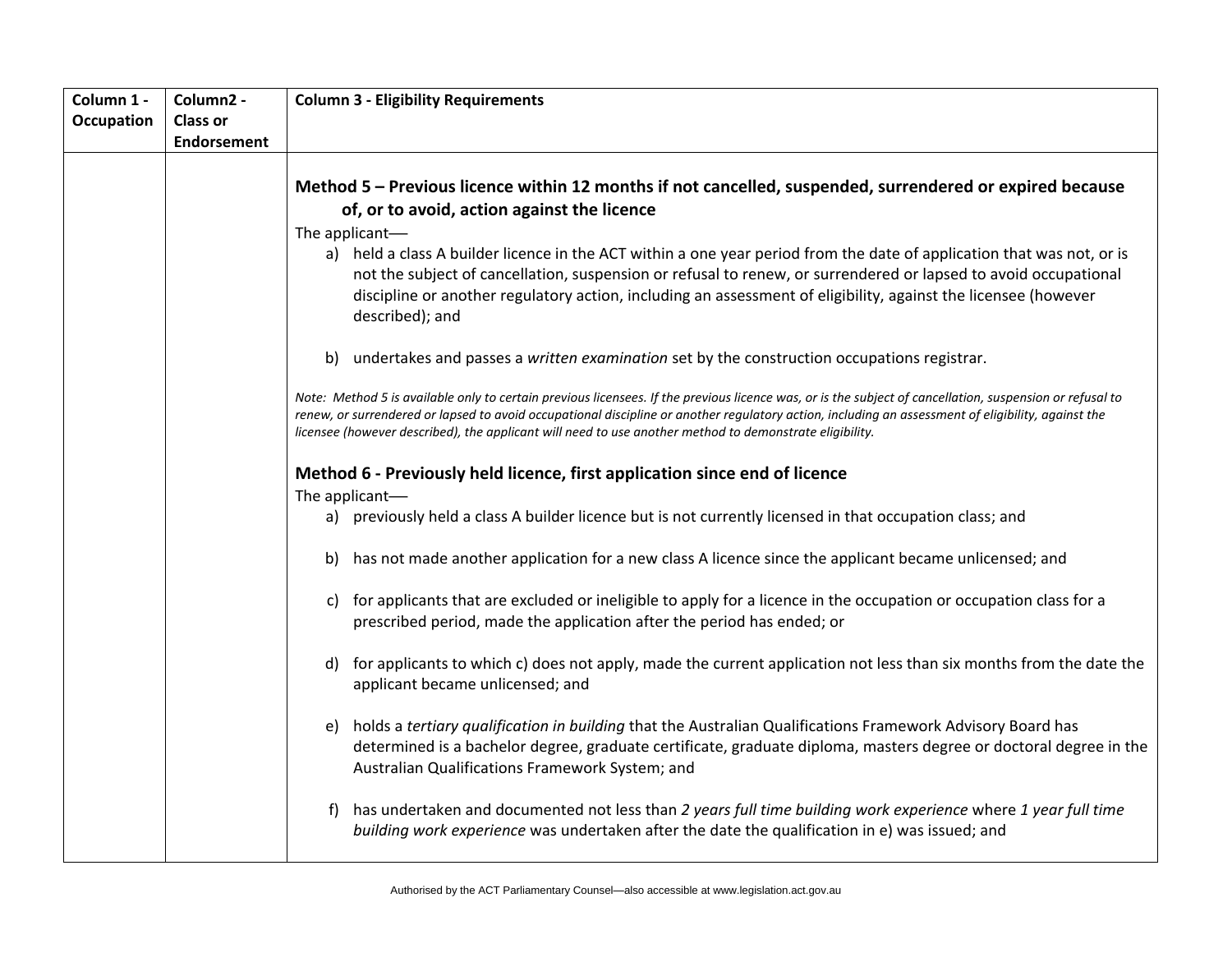| Column 1 -        | Column2 -          | <b>Column 3 - Eligibility Requirements</b>                                                                                                                                                                                                                                               |
|-------------------|--------------------|------------------------------------------------------------------------------------------------------------------------------------------------------------------------------------------------------------------------------------------------------------------------------------------|
| <b>Occupation</b> | <b>Class or</b>    |                                                                                                                                                                                                                                                                                          |
|                   | <b>Endorsement</b> |                                                                                                                                                                                                                                                                                          |
|                   |                    | undertakes and passes a written examination set by the construction occupations registrar.<br>g)                                                                                                                                                                                         |
|                   |                    | Method 7 – previously held licence and one previous application for new licence refused for not passing a<br>written examination                                                                                                                                                         |
|                   |                    | The applicant-                                                                                                                                                                                                                                                                           |
|                   |                    | a) previously held a class A builder licence but is not currently licensed in that occupation class; and                                                                                                                                                                                 |
|                   |                    | has made only one previous application for a class A builder licence since the applicant became unlicensed, and<br>b)<br>the construction occupations registrar refused to issue the licence because the applicant did not pass a written<br>examination required for eligibility; and   |
|                   |                    | made the current application (the second application) not less than twelve months from the date the registrar<br>C)<br>refused to issue the licence; and                                                                                                                                 |
|                   |                    | holds a tertiary qualification in building that the Australian Qualifications Framework Advisory Board has<br>d)<br>determined is a bachelor degree, graduate certificate, graduate diploma, masters degree or doctoral degree in the<br>Australian Qualifications Framework System; and |
|                   |                    | has undertaken and documented not less than 2 years full time building work experience where 1 year full time<br>e)<br>building work experience was undertaken after the date the qualification in d) was issued; and                                                                    |
|                   |                    | undertakes and passes a written examination set by the construction occupations registrar.<br>f)                                                                                                                                                                                         |
|                   |                    | Method 8 – previously held licence and two previous application for new licence refused for not passing a<br>written examination<br>The applicant-<br>a) previously held a class A builder licence but is not currently licensed in that occupation class; and                           |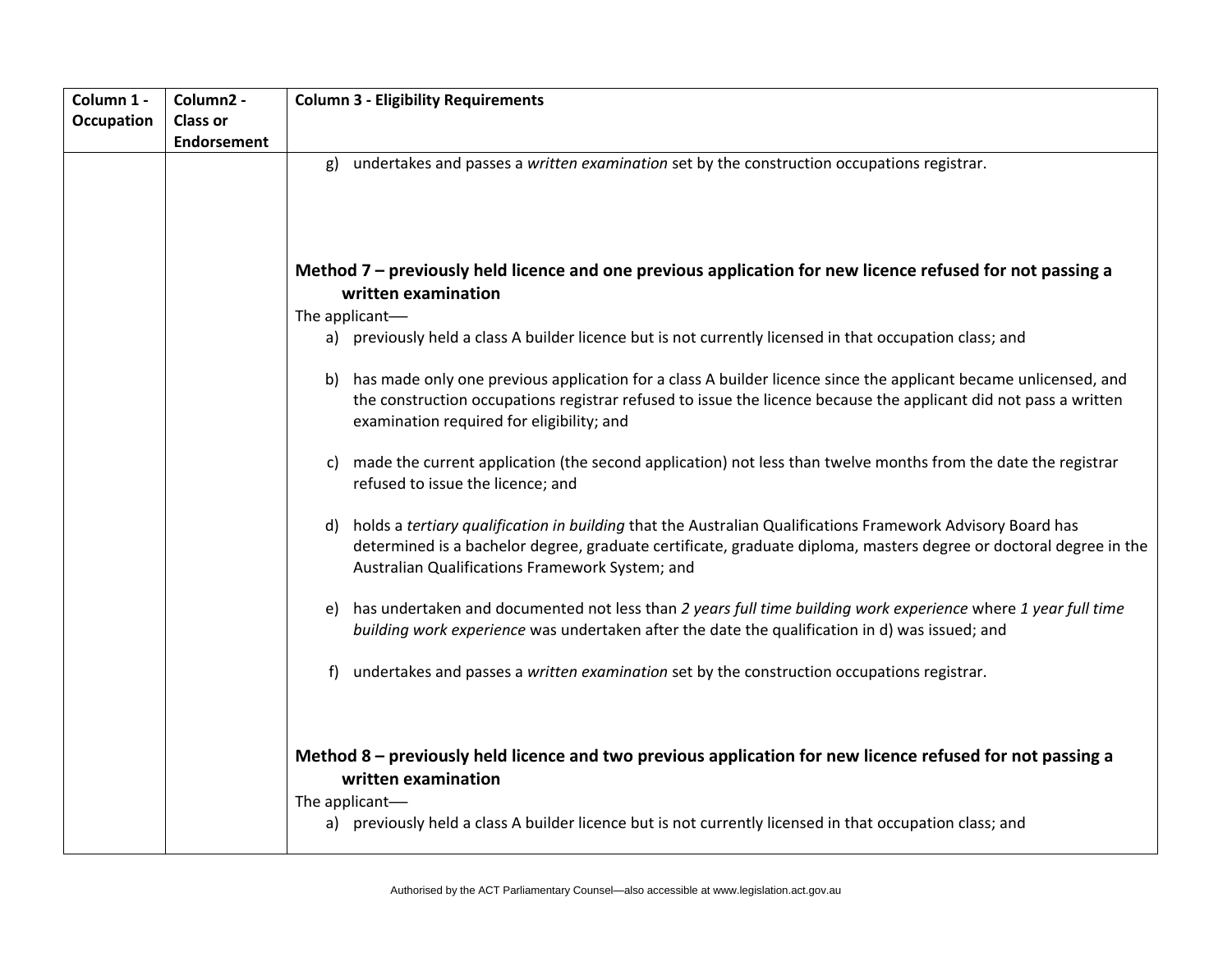| Column 1 - | Column2 -          | <b>Column 3 - Eligibility Requirements</b>                                                                                                                                                                                                                                                                                   |
|------------|--------------------|------------------------------------------------------------------------------------------------------------------------------------------------------------------------------------------------------------------------------------------------------------------------------------------------------------------------------|
| Occupation | <b>Class or</b>    |                                                                                                                                                                                                                                                                                                                              |
|            | <b>Endorsement</b> |                                                                                                                                                                                                                                                                                                                              |
|            |                    | has made two previous applications for a class A builder licence since the applicant became unlicensed, and the<br>b).<br>construction occupations registrar refused to issue a licence in relation to both applications because the applicant<br>did not pass a written examination required for eligibility; and           |
|            |                    |                                                                                                                                                                                                                                                                                                                              |
|            |                    | made the current application (the third application) not less than 12 months from the date the registrar refused to<br>C)<br>issue a licence in relation to the second application; and                                                                                                                                      |
|            |                    | holds a tertiary qualification in building that the Australian Qualifications Framework Advisory Board has<br>d)<br>determined is a bachelor degree, graduate certificate, graduate diploma, masters degree or doctoral degree in the<br>Australian Qualifications Framework System; and                                     |
|            |                    | has undertaken and documented not less than 2 years full time building work experience where 1 year full time<br>e)<br>building work experience was undertaken after the date the qualification in d) was issued; and                                                                                                        |
|            |                    | undertakes and passes a written examination set by the construction occupations registrar.<br>f)                                                                                                                                                                                                                             |
|            |                    | Method 9 - previously held licence and three of more previous applications for new licence refused for not<br>passing a written examination<br>The applicant-                                                                                                                                                                |
|            |                    | a) previously held a class A builder licence but is not currently licensed in that occupation class; and                                                                                                                                                                                                                     |
|            |                    | has made three or more previous applications for a class A builder licence since the applicant became unlicensed,<br>b).<br>and the construction occupations registrar refused to issue a licence in relation to both applications because the<br>applicant did not pass a written examination required for eligibility; and |
|            |                    | made the current application not less than two years from the date the registrar refused to issue a licence in<br>C)<br>relation to the most recent previous application; and                                                                                                                                                |
|            |                    | holds a tertiary qualification in building that the Australian Qualifications Framework Advisory Board has<br>d)<br>determined is a bachelor degree, graduate certificate, graduate diploma, masters degree or doctoral degree in the<br>Australian Qualifications Framework System; and                                     |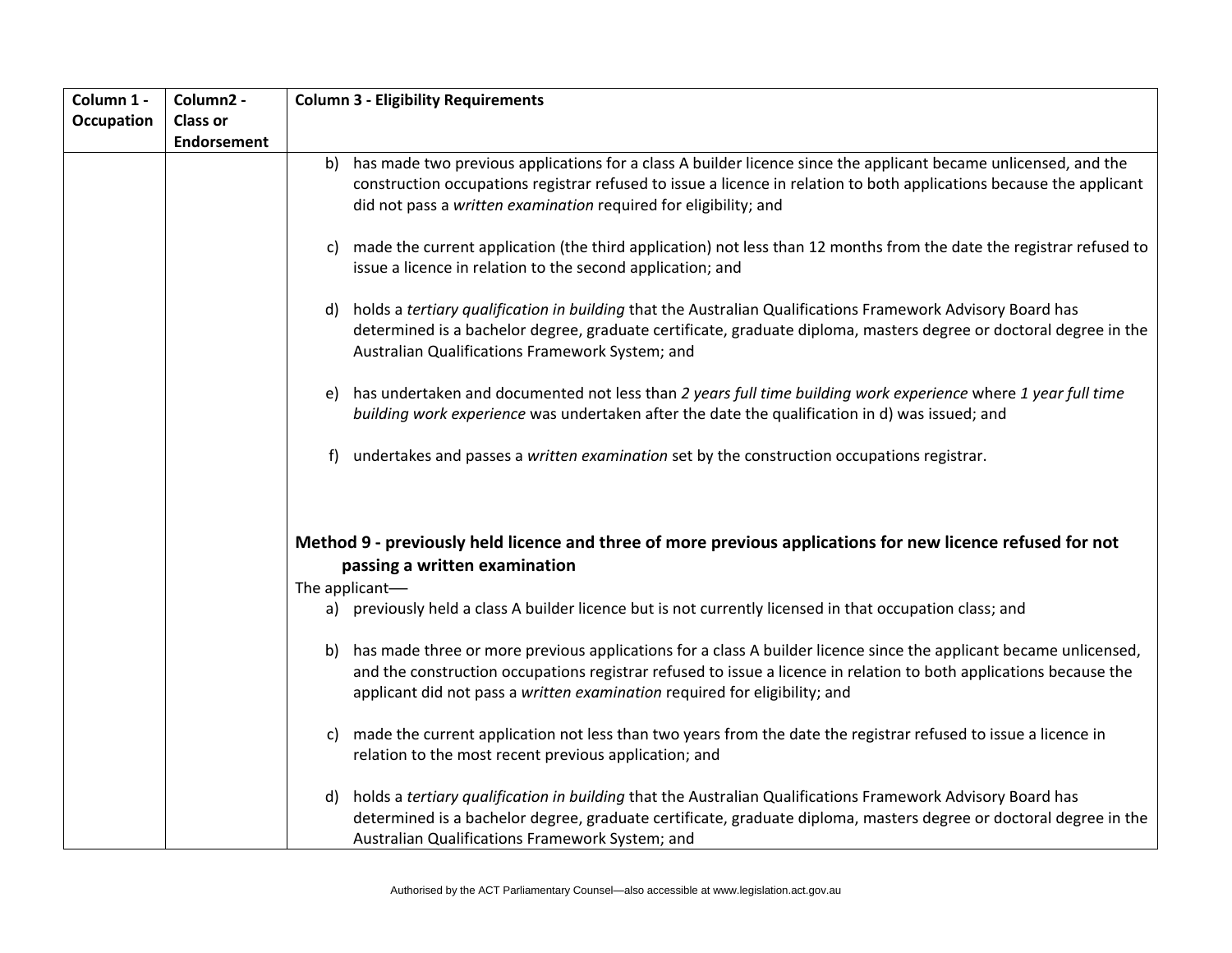| Column 1 -<br><b>Occupation</b> | Column2 -<br><b>Class or</b><br><b>Endorsement</b> | <b>Column 3 - Eligibility Requirements</b><br>has undertaken and documented not less than 2 years full time building work experience where 1 year full time<br>e)                                                                                                                                                                                                                                                                                                                                                                                                                                                                                                                                                                                                                                                                                                                                                                                                                                                                                                                                                                                                                                            |
|---------------------------------|----------------------------------------------------|--------------------------------------------------------------------------------------------------------------------------------------------------------------------------------------------------------------------------------------------------------------------------------------------------------------------------------------------------------------------------------------------------------------------------------------------------------------------------------------------------------------------------------------------------------------------------------------------------------------------------------------------------------------------------------------------------------------------------------------------------------------------------------------------------------------------------------------------------------------------------------------------------------------------------------------------------------------------------------------------------------------------------------------------------------------------------------------------------------------------------------------------------------------------------------------------------------------|
|                                 |                                                    | building work experience was undertaken after the date the qualification in d) was issued; and<br>undertakes and passes a written examination set by the construction occupations registrar.<br>f)                                                                                                                                                                                                                                                                                                                                                                                                                                                                                                                                                                                                                                                                                                                                                                                                                                                                                                                                                                                                           |
|                                 | Class B                                            | Method $1 -$ No previous class B licence or refusal for not passing a written examination<br>The applicant-<br>has not previously made an application for, or held, a class B builder licence; or<br>a)<br>has previously made an application for a class B builder licence and the application was not granted for a reason<br>b)<br>other than the applicant did not undertake and pass a written examination required for eligibility; and<br>holds:<br>$\mathsf{c}$<br>i. a Diploma of Building and Construction (Building) with a course code of CPC50210, CPC50208 or BCG50206;<br>or<br>ii. a tertiary qualification in building that the Australian Qualifications Framework Advisory Board has<br>determined is a bachelor degree, graduate certificate, graduate diploma, masters degree or doctoral<br>degree in the Australian Qualifications Framework System; and<br>has undertaken and documented not less than 2 years full time building work experience where 1 year full time<br>d)<br>building work experience was undertaken after the date the qualification in c) was issued; and<br>undertakes and passes a written examination set by the construction occupations registrar.<br>e) |
|                                 |                                                    |                                                                                                                                                                                                                                                                                                                                                                                                                                                                                                                                                                                                                                                                                                                                                                                                                                                                                                                                                                                                                                                                                                                                                                                                              |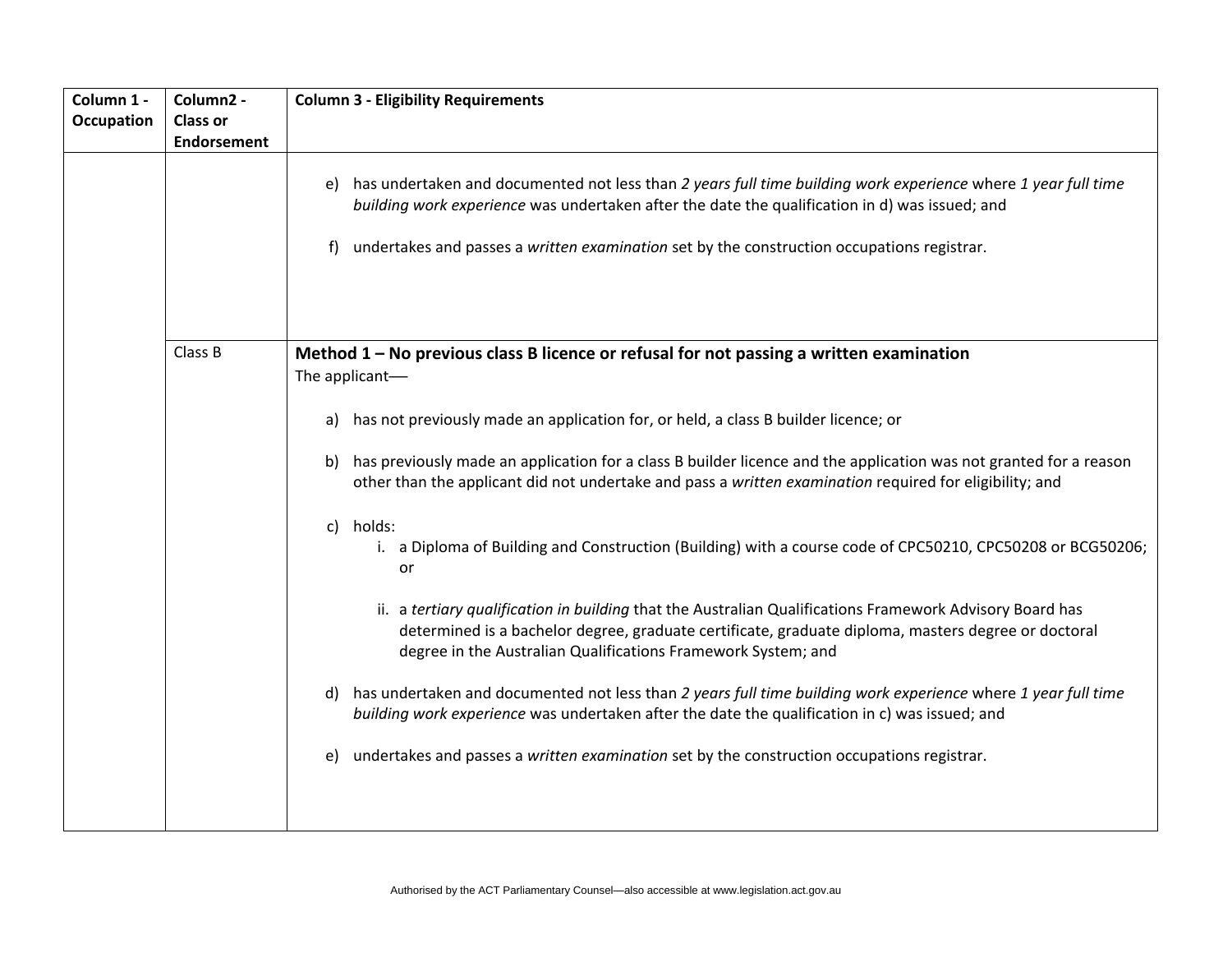| Method 2 - No previous class B licence, one refusal for not passing a written examination                                                                                                                                                                                        |
|----------------------------------------------------------------------------------------------------------------------------------------------------------------------------------------------------------------------------------------------------------------------------------|
| The applicant-                                                                                                                                                                                                                                                                   |
| a) has not previously held a class B builder licence; and                                                                                                                                                                                                                        |
| has made only one previous application for a class B builder licence, and the construction occupations registrar<br>b)<br>refused to issue the licence because the applicant did not pass a written examination required for eligibility; and                                    |
| made the current application (the second application) not less than six months from the date the registrar refused<br>C)<br>to issue the licence; and                                                                                                                            |
| holds:<br>d)<br>i. a Diploma of Building and Construction (Building) with a course code of CPC50210, CPC50208 or BCG50206;<br>or                                                                                                                                                 |
| ii. a tertiary qualification in building that the Australian Qualifications Framework Advisory Board has<br>determined is a bachelor degree, graduate certificate, graduate diploma, masters degree or doctoral<br>degree in the Australian Qualifications Framework System; and |
| has undertaken and documented not less than 2 years full time building work experience where 1 year full time<br>e)<br>building work experience was undertaken after the date the qualification in d) was issued; and                                                            |
| undertakes and passes a written examination set by the construction occupations registrar.<br>f)                                                                                                                                                                                 |
| Method 3 - No previous class B licence, two refusals for not passing a written examination<br>The applicant-                                                                                                                                                                     |
| has not previously held a class B builder licence; and<br>a)                                                                                                                                                                                                                     |
| has made two previous applications for a class B builder licence, and the construction occupations registrar<br>b)<br>refused to issue a licence in relation to both applications because the applicant did not pass a written examination<br>required for eligibility; and      |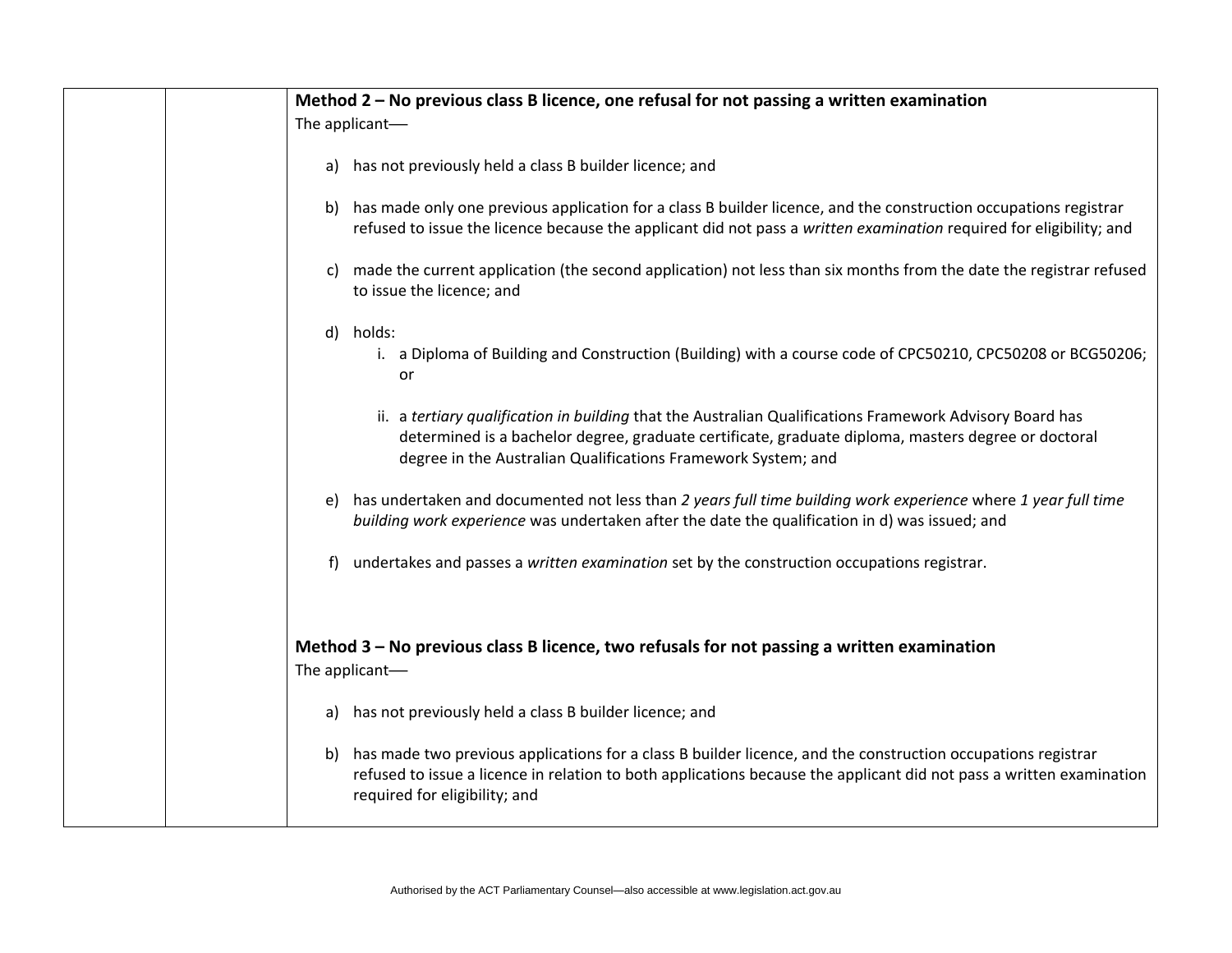| Column 1 -        | Column2 -          | <b>Column 3 - Eligibility Requirements</b>                                                                                                                                                                                                                                           |
|-------------------|--------------------|--------------------------------------------------------------------------------------------------------------------------------------------------------------------------------------------------------------------------------------------------------------------------------------|
| <b>Occupation</b> | <b>Class or</b>    |                                                                                                                                                                                                                                                                                      |
|                   | <b>Endorsement</b> |                                                                                                                                                                                                                                                                                      |
|                   |                    | made the current application (the third application) not less than 12 months from the date the registrar refused to<br>c)<br>issue a licence in relation to the second application; and                                                                                              |
|                   |                    | d) holds:<br>i. a Diploma of Building and Construction (Building) with a course code of CPC50210, CPC50208 or BCG50206;<br>or                                                                                                                                                        |
|                   |                    | ii. a tertiary qualification in building that the Australian Qualifications Framework Advisory Board has<br>determined is a bachelor degree, graduate certificate, graduate diploma, masters degree or doctoral degree<br>in the Australian Qualifications Framework System; and     |
|                   |                    | has undertaken and documented not less than 2 years full time building work experience where 1 year full time<br>e)<br>building work experience was undertaken after the date the qualification in c) was issued; and                                                                |
|                   |                    | undertakes and passes a written examination set by the construction occupations registrar.<br>f                                                                                                                                                                                      |
|                   |                    | Method 4 – No previous class B licence, three or more refusals for not passing a written examination<br>The applicant-                                                                                                                                                               |
|                   |                    | has not previously held a class B builder licence; and<br>a)                                                                                                                                                                                                                         |
|                   |                    | has made three or more previous applications for a class B builder licence, and the construction occupations<br>b)<br>registrar refused to issue a licence in relation to each application because the applicant did not pass a written<br>examination required for eligibility; and |
|                   |                    | made the current application not less than two years from the date the registrar refused to issue a licence in<br>C)<br>relation to the most recent previous application; and                                                                                                        |
|                   |                    | d) holds:                                                                                                                                                                                                                                                                            |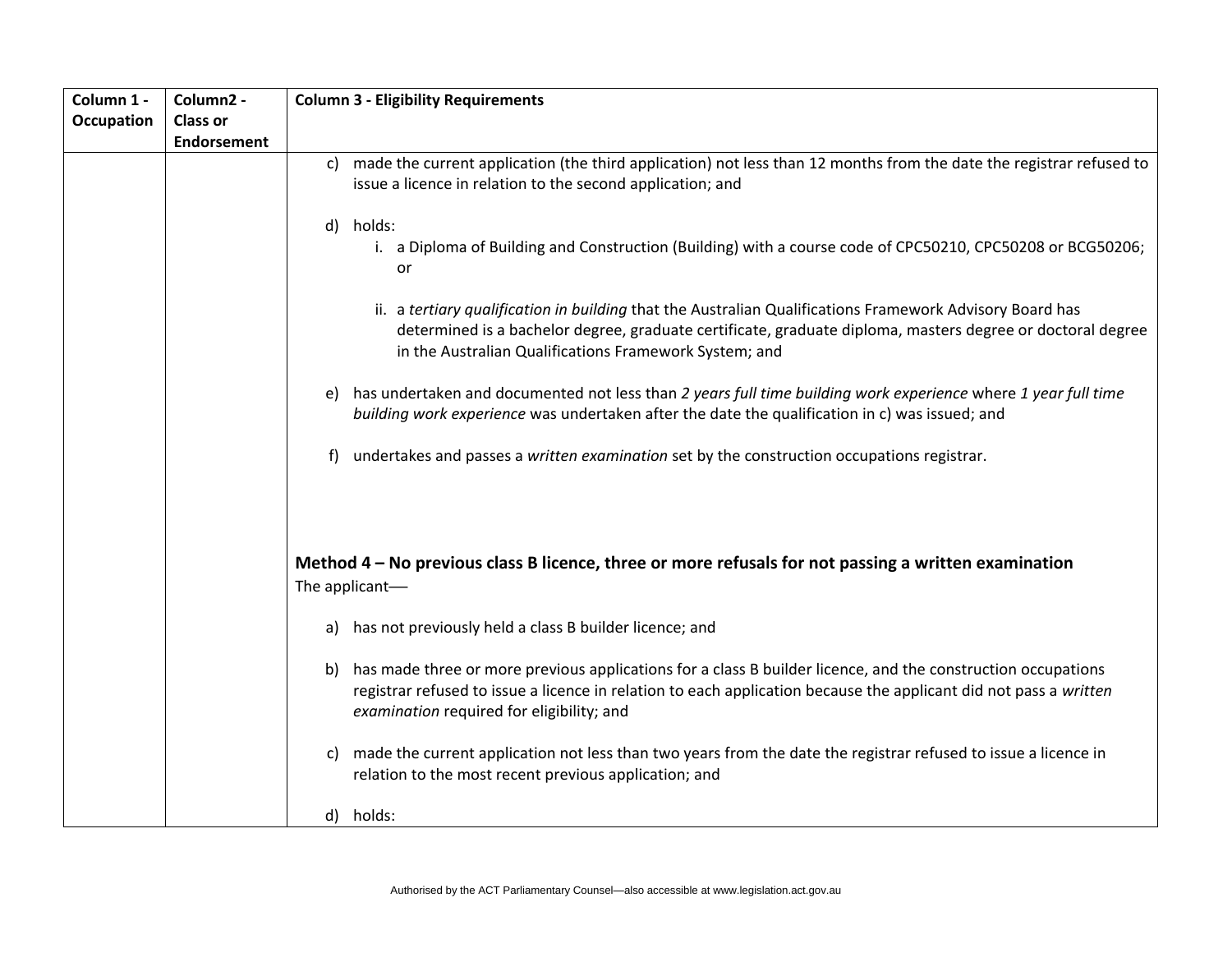| Column 1 -        | Column2 -          | <b>Column 3 - Eligibility Requirements</b>                                                                                                                                                                                                                                                                                                                                                                                |
|-------------------|--------------------|---------------------------------------------------------------------------------------------------------------------------------------------------------------------------------------------------------------------------------------------------------------------------------------------------------------------------------------------------------------------------------------------------------------------------|
| <b>Occupation</b> | <b>Class or</b>    |                                                                                                                                                                                                                                                                                                                                                                                                                           |
|                   | <b>Endorsement</b> |                                                                                                                                                                                                                                                                                                                                                                                                                           |
|                   |                    | i. a Diploma of Building and Construction (Building) with a course code of CPC50210, CPC50208 or BCG50206;<br>or                                                                                                                                                                                                                                                                                                          |
|                   |                    | ii. a tertiary qualification in building that the Australian Qualifications Framework Advisory Board has<br>determined is a bachelor degree, graduate certificate, graduate diploma, masters degree or doctoral<br>degree in the Australian Qualifications Framework System; and                                                                                                                                          |
|                   |                    | has undertaken and documented not less than 2 years full time building work experience where 1 year full time<br>e)<br>building work experience was undertaken after the date the qualification in e) was issued; and                                                                                                                                                                                                     |
|                   |                    | undertakes and passes a written examination set by the construction occupations registrar.<br>f                                                                                                                                                                                                                                                                                                                           |
|                   |                    | Method 5 - Previous licence within 12 months if not cancelled, suspended, surrendered or expired because<br>of, or to avoid, action against the licence<br>The applicant-                                                                                                                                                                                                                                                 |
|                   |                    | a) held a class B builder licence in the ACT within a one year period from the date of application that was not, or is<br>not the subject of cancellation, suspension or refusal to renew, or surrendered or lapsed to avoid occupational<br>discipline or another regulatory action, including an assessment of eligibility, against the licensee (however<br>described); and                                            |
|                   |                    | undertakes and passes a written examination set by the construction occupations registrar.<br>b)                                                                                                                                                                                                                                                                                                                          |
|                   |                    | Note: Method 5 is available only to certain previous licensees. If the previous licence was, or is the subject of cancellation, suspension or refusal to<br>renew, or surrendered or lapsed to avoid occupational discipline or another regulatory action, including an assessment of eligibility, against the<br>licensee (however described), the applicant will need to use another method to demonstrate eligibility. |
|                   |                    | Method 6 - Previously held licence, first application since end of licence<br>The applicant-                                                                                                                                                                                                                                                                                                                              |
|                   |                    | previously held a class B builder licence but is not currently licensed in that occupation class; and<br>a)                                                                                                                                                                                                                                                                                                               |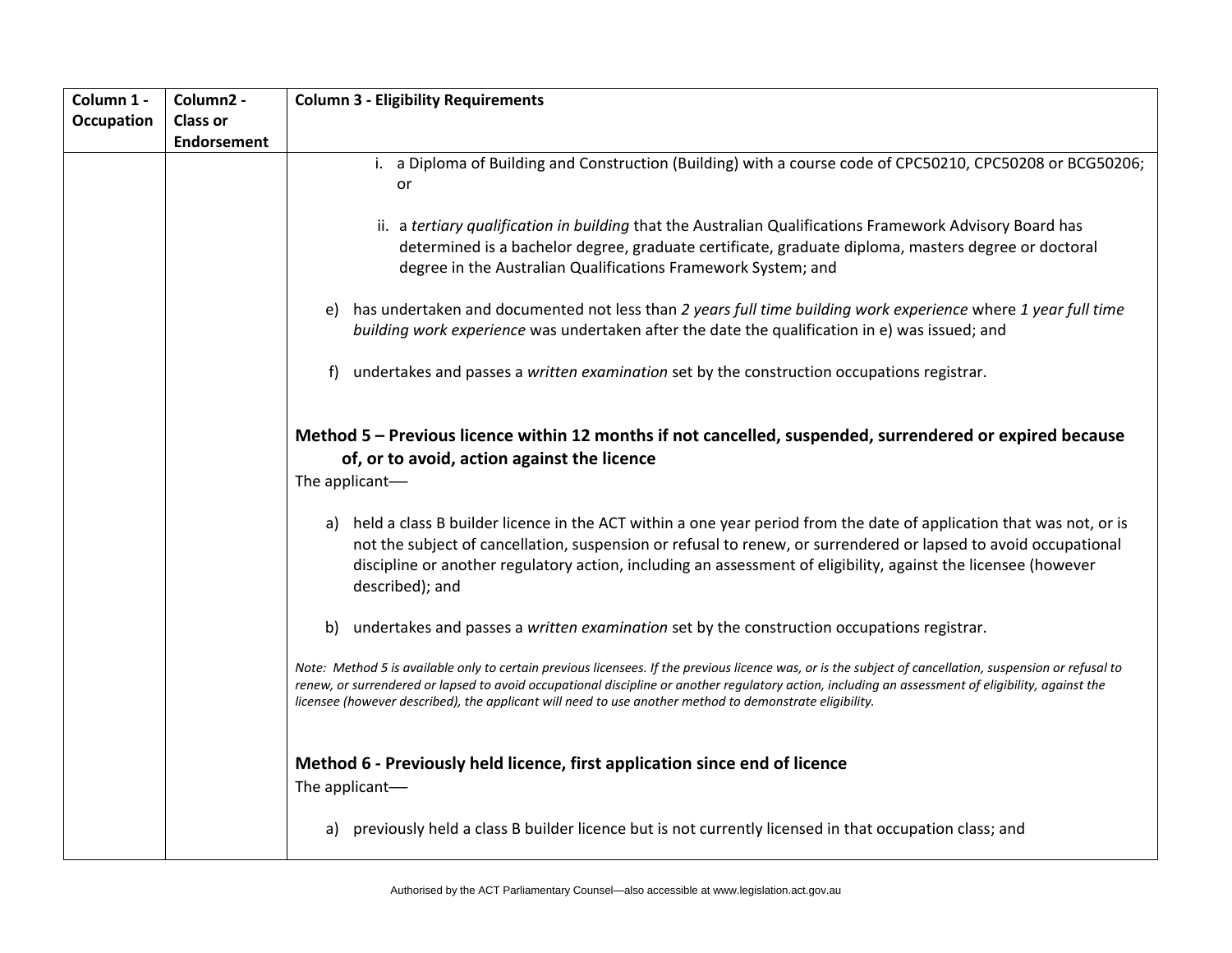| Column 1 -        | Column2 -          | <b>Column 3 - Eligibility Requirements</b>                                                                                                                                                                                                                                             |
|-------------------|--------------------|----------------------------------------------------------------------------------------------------------------------------------------------------------------------------------------------------------------------------------------------------------------------------------------|
| <b>Occupation</b> | <b>Class or</b>    |                                                                                                                                                                                                                                                                                        |
|                   | <b>Endorsement</b> |                                                                                                                                                                                                                                                                                        |
|                   |                    | has not made another application for a new class B licence since the applicant became unlicensed; and<br>b)                                                                                                                                                                            |
|                   |                    | for applicants that are excluded or ineligible to apply for licence in the occupation or occupation class for a<br>C)<br>prescribed period, made the application after the period has ended; or                                                                                        |
|                   |                    | for applicants to which c) does not apply, made the current application not less than six months from the date the<br>d)<br>applicant became unlicensed; and                                                                                                                           |
|                   |                    | holds:<br>e)<br>i. a Diploma of Building and Construction (Building) with a course code of CPC50210, CPC50208 or BCG50206;<br>or                                                                                                                                                       |
|                   |                    | ii. a tertiary qualification in building that the Australian Qualifications Framework Advisory Board has<br>determined is a bachelor degree, graduate certificate, graduate diploma, masters degree or doctoral<br>degree in the Australian Qualifications Framework System; and       |
|                   |                    | has undertaken and documented not less than 2 years full time building work experience where 1 year full time<br>building work experience was undertaken after the date the qualification in e) was issued; and                                                                        |
|                   |                    | undertakes and passes a written examination set by the construction occupations registrar.<br>g)                                                                                                                                                                                       |
|                   |                    | Method 7 – previously held licence and one previous application for new licence refused for not passing a<br>written examination<br>The applicant-                                                                                                                                     |
|                   |                    | previously held a class B builder licence but is not currently licensed in that occupation class; and<br>a)                                                                                                                                                                            |
|                   |                    | has made only one previous application for a class B builder licence since the applicant became unlicensed, and<br>b)<br>the construction occupations registrar refused to issue the licence because the applicant did not pass a written<br>examination required for eligibility; and |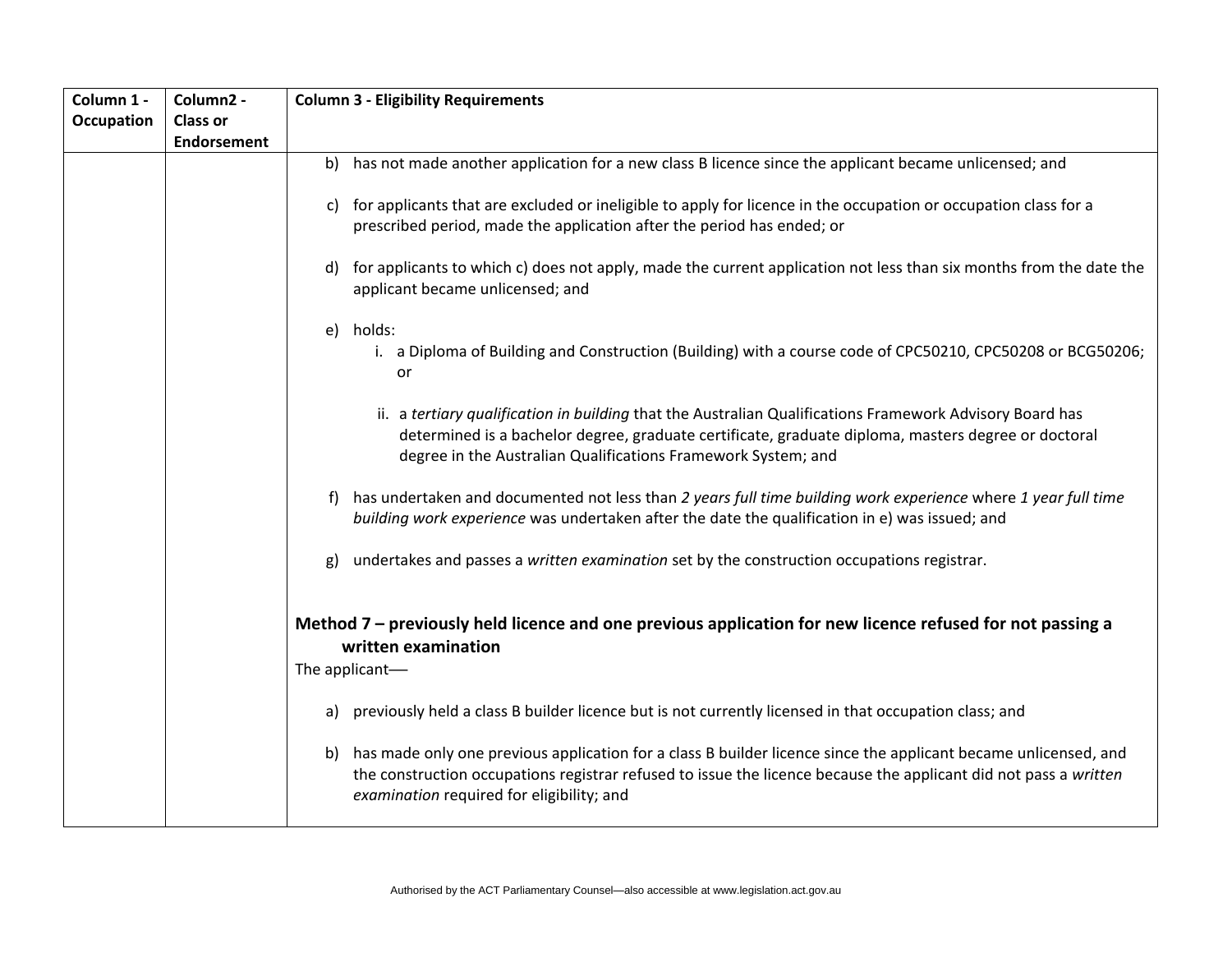| Column 1 -        | Column2 -          | <b>Column 3 - Eligibility Requirements</b>                                                                                                                                                                                                                                                                        |
|-------------------|--------------------|-------------------------------------------------------------------------------------------------------------------------------------------------------------------------------------------------------------------------------------------------------------------------------------------------------------------|
| <b>Occupation</b> | <b>Class or</b>    |                                                                                                                                                                                                                                                                                                                   |
|                   | <b>Endorsement</b> |                                                                                                                                                                                                                                                                                                                   |
|                   |                    | made the current application (the second application) not less than twelve months from the date the registrar<br>$\mathsf{c}$<br>refused to issue the licence; and                                                                                                                                                |
|                   |                    | holds:<br>d)<br>i. a Diploma of Building and Construction (Building) with a course code of CPC50210, CPC50208 or BCG50206;<br>or                                                                                                                                                                                  |
|                   |                    | ii. a tertiary qualification in building that the Australian Qualifications Framework Advisory Board has<br>determined is a bachelor degree, graduate certificate, graduate diploma, masters degree or doctoral<br>degree in the Australian Qualifications Framework System; and                                  |
|                   |                    | has undertaken and documented not less than 2 years full time building work experience where 1 year full time<br>e)<br>building work experience was undertaken after the date the qualification in d) was issued; and                                                                                             |
|                   |                    | undertakes and passes a written examination set by the construction occupations registrar.<br>f)                                                                                                                                                                                                                  |
|                   |                    | Method 8 – previously held licence and two previous application for new licence refused for not passing a<br>written examination<br>The applicant-                                                                                                                                                                |
|                   |                    | previously held a class B builder licence but is not currently licensed in that occupation class; and<br>a)                                                                                                                                                                                                       |
|                   |                    | has made two previous applications for a class B builder licence since the applicant became unlicensed, and the<br>b)<br>construction occupations registrar refused to issue a licence in relation to both applications because the applicant<br>did not pass a written examination required for eligibility; and |
|                   |                    | made the current application (the third application) not less than 12 months from the date the registrar refused to<br>C)<br>issue a licence in relation to the second application; and                                                                                                                           |
|                   |                    | holds:<br>d)<br>i. a Diploma of Building and Construction (Building) with a course code of CPC50210, CPC50208 or BCG50206;<br>or                                                                                                                                                                                  |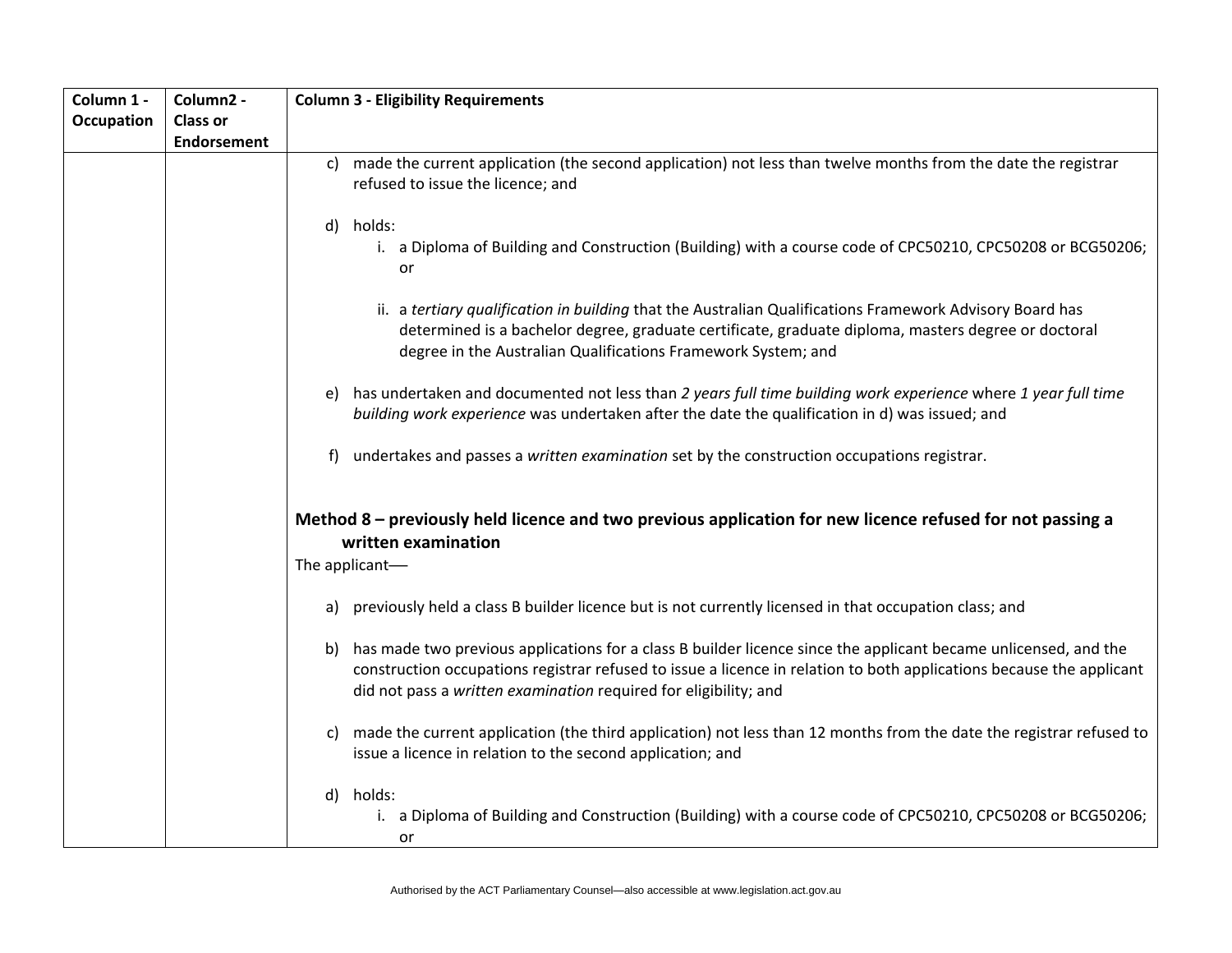| Column 1 -<br><b>Occupation</b> | Column <sub>2</sub> -<br><b>Class or</b> | <b>Column 3 - Eligibility Requirements</b>                                                                                                                                                                                                                                                                                  |
|---------------------------------|------------------------------------------|-----------------------------------------------------------------------------------------------------------------------------------------------------------------------------------------------------------------------------------------------------------------------------------------------------------------------------|
|                                 | <b>Endorsement</b>                       |                                                                                                                                                                                                                                                                                                                             |
|                                 |                                          | ii. a tertiary qualification in building that the Australian Qualifications Framework Advisory Board has<br>determined is a bachelor degree, graduate certificate, graduate diploma, masters degree or doctoral<br>degree in the Australian Qualifications Framework System; and                                            |
|                                 |                                          | has undertaken and documented not less than 2 years full time building work experience where 1 year full time<br>e)<br>building work experience was undertaken after the date the qualification in d) was issued; and                                                                                                       |
|                                 |                                          | undertakes and passes a written examination set by the construction occupations registrar.<br>f)                                                                                                                                                                                                                            |
|                                 |                                          | Method 9 - previously held licence and three of more previous applications for new licence refused for not<br>passing a written examination<br>The applicant-<br>a) previously held a class B builder licence but is not currently licensed in that occupation class; and                                                   |
|                                 |                                          | has made three or more previous applications for a class B builder licence since the applicant became unlicensed,<br>b)<br>and the construction occupations registrar refused to issue a licence in relation to both applications because the<br>applicant did not pass a written examination required for eligibility; and |
|                                 |                                          | made the current application not less than two years from the date the registrar refused to issue a licence in<br>C)<br>relation to the most recent previous application; and                                                                                                                                               |
|                                 |                                          | holds:<br>d)<br>i. a Diploma of Building and Construction (Building) with a course code of CPC50210, CPC50208 or BCG50206;<br>or                                                                                                                                                                                            |
|                                 |                                          | ii. a tertiary qualification in building that the Australian Qualifications Framework Advisory Board has<br>determined is a bachelor degree, graduate certificate, graduate diploma, masters degree or doctoral<br>degree in the Australian Qualifications Framework System; and                                            |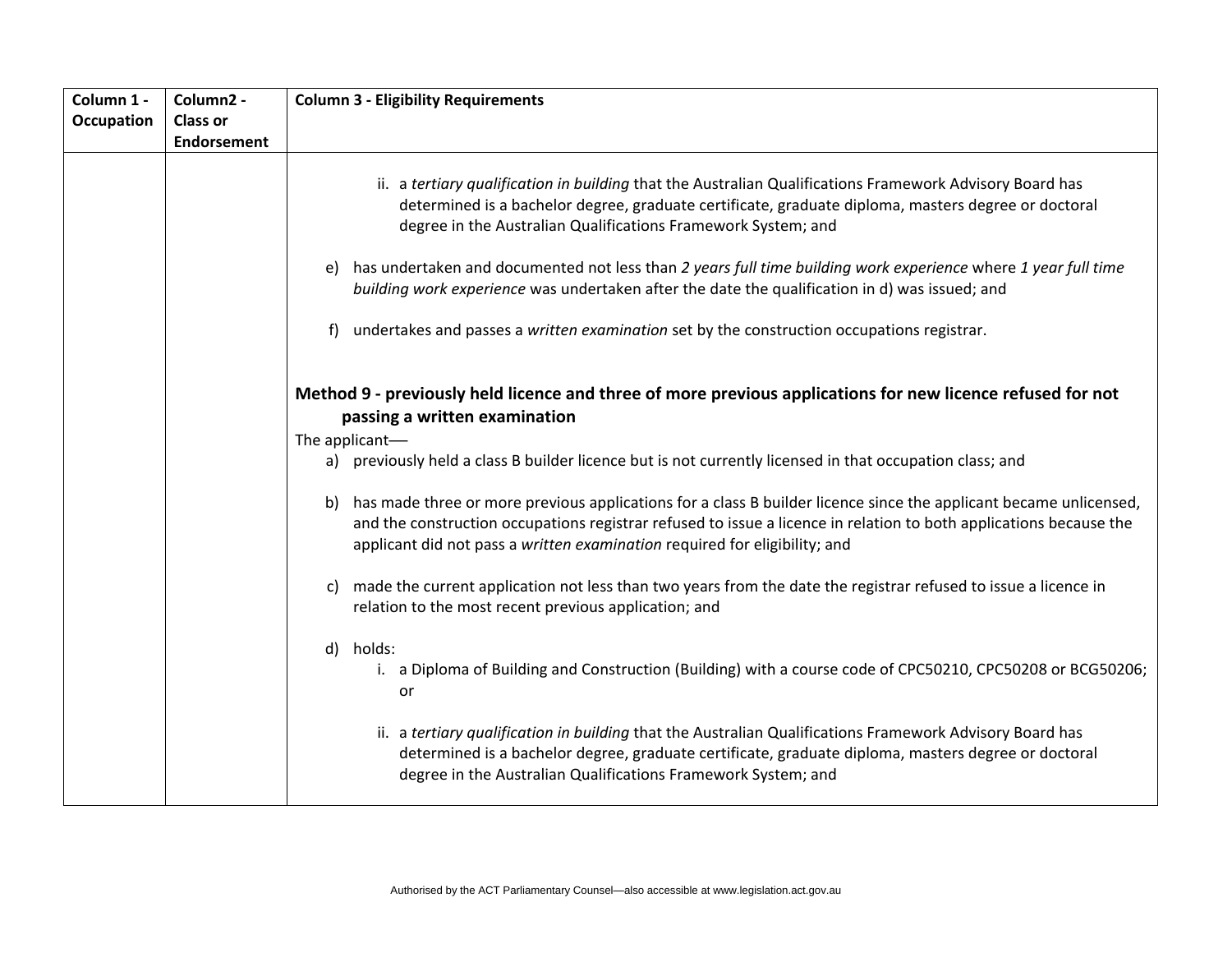| Column 1 -        | Column2 -          | <b>Column 3 - Eligibility Requirements</b>                                                                                                                                                                                                                                        |
|-------------------|--------------------|-----------------------------------------------------------------------------------------------------------------------------------------------------------------------------------------------------------------------------------------------------------------------------------|
| <b>Occupation</b> | <b>Class or</b>    |                                                                                                                                                                                                                                                                                   |
|                   | <b>Endorsement</b> |                                                                                                                                                                                                                                                                                   |
|                   |                    | has undertaken and documented not less than 2 years full time building work experience where 1 year full time<br>e)                                                                                                                                                               |
|                   |                    | building work experience was undertaken after the date the qualification in d) was issued; and                                                                                                                                                                                    |
|                   |                    | undertakes and passes a written examination set by the construction occupations registrar.<br>f)                                                                                                                                                                                  |
|                   |                    | Method $10$ – hold qualifications for a higher class of licence<br>The applicant-                                                                                                                                                                                                 |
|                   |                    | a) holds the academic qualifications and has undertaken and documented the building work experience required to<br>be eligible for the grant of an unconditional builders licence class A; and                                                                                    |
|                   |                    | undertakes and passes a written examination set by the construction occupations registrar.<br>b)                                                                                                                                                                                  |
|                   | Class C            | Method 1 - No previous class C licence or refusal for not passing a written examination<br>The applicant-                                                                                                                                                                         |
|                   |                    | has not previously made an application for, or held, a class C builder licence; or<br>a)                                                                                                                                                                                          |
|                   |                    | has previously made an application for a class C builder licence and the application was not granted for a reason<br>b)<br>other than the applicant did not undertake and pass a written examination required for eligibility; and                                                |
|                   |                    | holds:<br>$\mathsf{C}$<br>i. Certificate IV in Building and Construction (Building) with a course code of CPC40110, CPC40108, or<br>BCG40106; or                                                                                                                                  |
|                   |                    | ii. Diploma of Building and Construction (Building) with a course code of CPC50210, CPC50208 or BCG50206;<br>or                                                                                                                                                                   |
|                   |                    | iii. a tertiary qualification in building that the Australian Qualifications Framework Advisory Board has<br>determined is a bachelor degree, graduate certificate, graduate diploma, masters degree or doctoral<br>degree in the Australian Qualifications Framework System; and |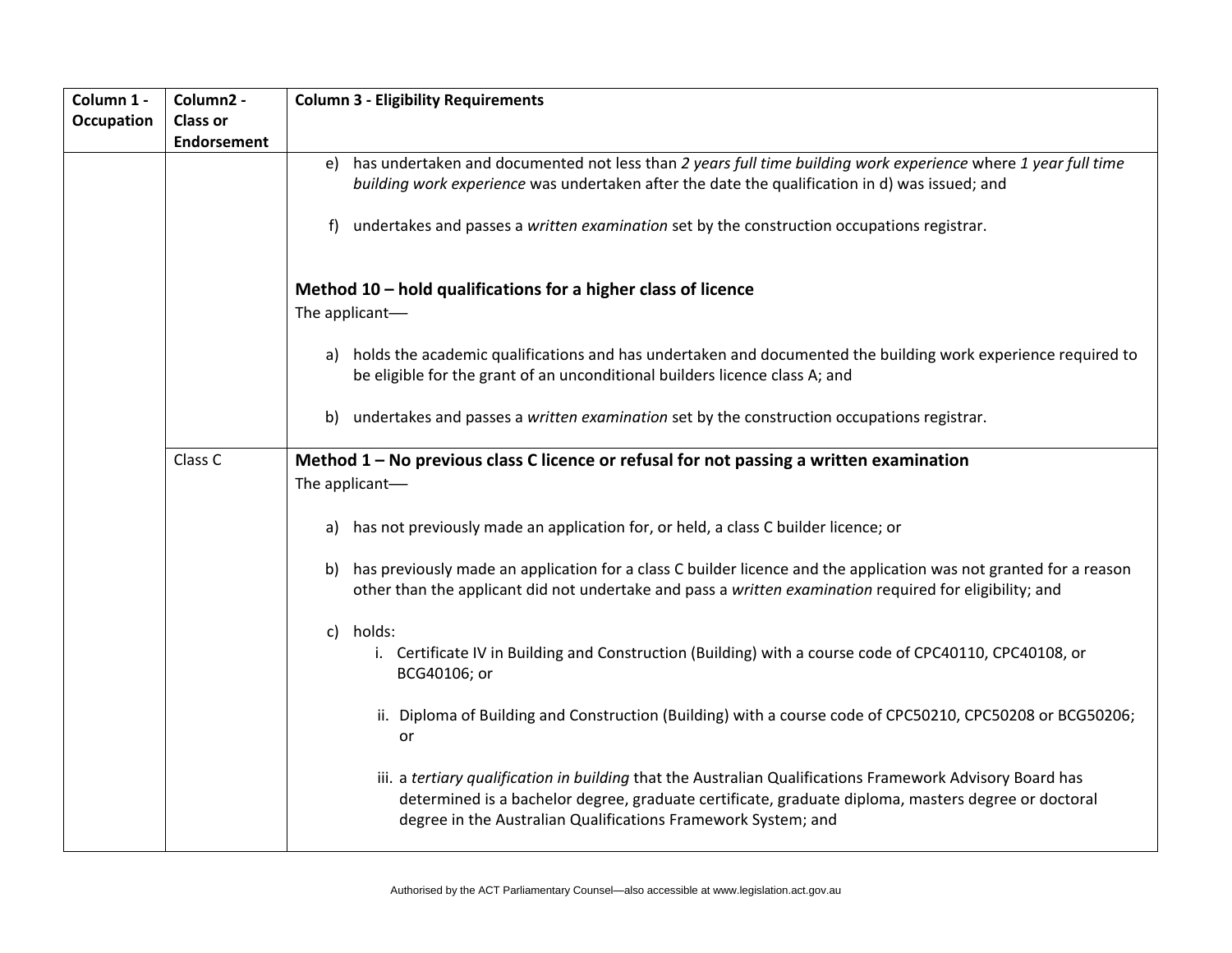| Column 1 -        | Column2 -          | <b>Column 3 - Eligibility Requirements</b>                                                                                                                                                                                                                                        |
|-------------------|--------------------|-----------------------------------------------------------------------------------------------------------------------------------------------------------------------------------------------------------------------------------------------------------------------------------|
| <b>Occupation</b> | <b>Class or</b>    |                                                                                                                                                                                                                                                                                   |
|                   | <b>Endorsement</b> |                                                                                                                                                                                                                                                                                   |
|                   |                    | has undertaken and documented not less than 2 years full time building work experience where 1 year full time<br>d)                                                                                                                                                               |
|                   |                    | building work experience was undertaken after the date the qualification in c) was issued; and                                                                                                                                                                                    |
|                   |                    |                                                                                                                                                                                                                                                                                   |
|                   |                    | undertakes and passes a written examination set by the construction occupations registrar.<br>e)                                                                                                                                                                                  |
|                   |                    |                                                                                                                                                                                                                                                                                   |
|                   |                    | Method 2 - No previous class C licence, one refusal for not passing a written examination<br>The applicant-                                                                                                                                                                       |
|                   |                    | a) has not previously held a class C builder licence; and                                                                                                                                                                                                                         |
|                   |                    | has made only one previous application for a class C builder licence, and the construction occupations registrar<br>b)<br>refused to issue the licence because the applicant did not pass a written examination required for eligibility; and                                     |
|                   |                    | made the current application (the second application) not less than six months from the date the registrar refused<br>C)<br>to issue the licence; and                                                                                                                             |
|                   |                    | holds:<br>$\mathsf{d}$                                                                                                                                                                                                                                                            |
|                   |                    | i. Certificate IV in Building and Construction (Building) with a course code of CPC40110, CPC40108, or<br>BCG40106; or                                                                                                                                                            |
|                   |                    | ii. Diploma of Building and Construction (Building) with a course code of CPC50210, CPC50208 or BCG50206;<br>or                                                                                                                                                                   |
|                   |                    | iii. a tertiary qualification in building that the Australian Qualifications Framework Advisory Board has<br>determined is a bachelor degree, graduate certificate, graduate diploma, masters degree or doctoral<br>degree in the Australian Qualifications Framework System; and |
|                   |                    | has undertaken and documented not less than 2 years full time building work experience where 1 year full time<br>e)<br>building work experience was undertaken after the date the qualification in d) was issued; and                                                             |
|                   |                    | undertakes and passes a written examination set by the construction occupations registrar.<br>f)                                                                                                                                                                                  |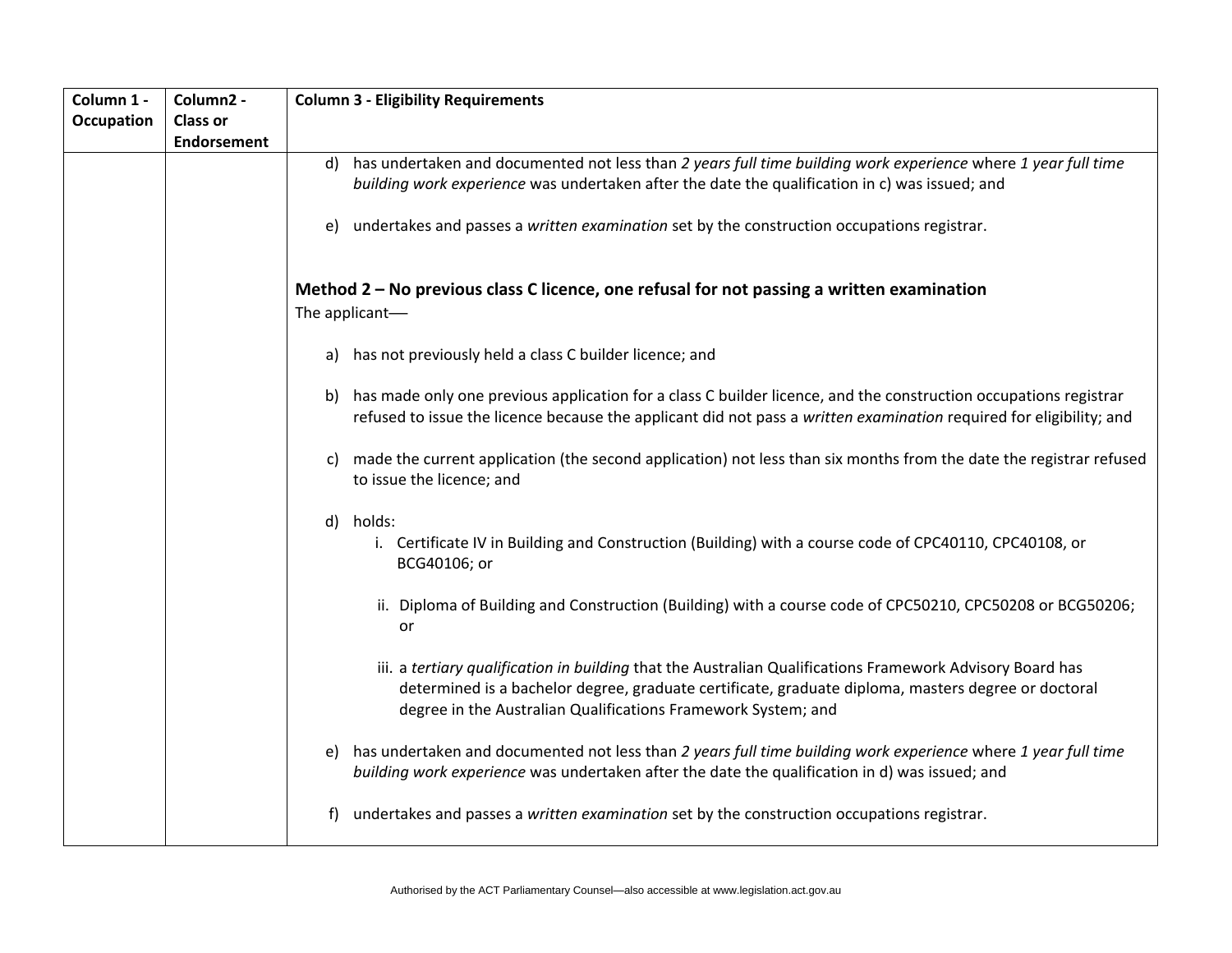| Column 1 - | Column2 -          | <b>Column 3 - Eligibility Requirements</b>                                                                                                                                                                                                                                        |
|------------|--------------------|-----------------------------------------------------------------------------------------------------------------------------------------------------------------------------------------------------------------------------------------------------------------------------------|
| Occupation | <b>Class or</b>    |                                                                                                                                                                                                                                                                                   |
|            | <b>Endorsement</b> |                                                                                                                                                                                                                                                                                   |
|            |                    | Method 3 – No previous class C licence, two refusals for not passing a written examination                                                                                                                                                                                        |
|            |                    | The applicant-                                                                                                                                                                                                                                                                    |
|            |                    |                                                                                                                                                                                                                                                                                   |
|            |                    | a) has not previously held a class C builder licence; and                                                                                                                                                                                                                         |
|            |                    | has made two previous applications for a class C builder licence, and the construction occupations registrar<br>b)<br>refused to issue a licence in relation to both applications because the applicant did not pass a written examination<br>required for eligibility; and       |
|            |                    | made the current application (the third application) not less than 12 months from the date the registrar refused to<br>C)<br>issue a licence in relation to the second application; and                                                                                           |
|            |                    | holds:<br>d)<br>i. Certificate IV in Building and Construction (Building) with a course code of CPC40110, CPC40108, or<br>BCG40106; or                                                                                                                                            |
|            |                    | ii. Diploma of Building and Construction (Building) with a course code of CPC50210, CPC50208 or BCG50206;<br>or                                                                                                                                                                   |
|            |                    | iii. a tertiary qualification in building that the Australian Qualifications Framework Advisory Board has<br>determined is a bachelor degree, graduate certificate, graduate diploma, masters degree or doctoral<br>degree in the Australian Qualifications Framework System; and |
|            |                    | has undertaken and documented not less than 2 years full time building work experience where 1 year full time<br>e)<br>building work experience was undertaken after the date the qualification in d) was issued; and                                                             |
|            |                    | undertakes and passes a written examination set by the construction occupations registrar.<br>f)                                                                                                                                                                                  |
|            |                    | Method 4 - No previous class C licence, three or more refusals for not passing a written examination<br>The applicant-                                                                                                                                                            |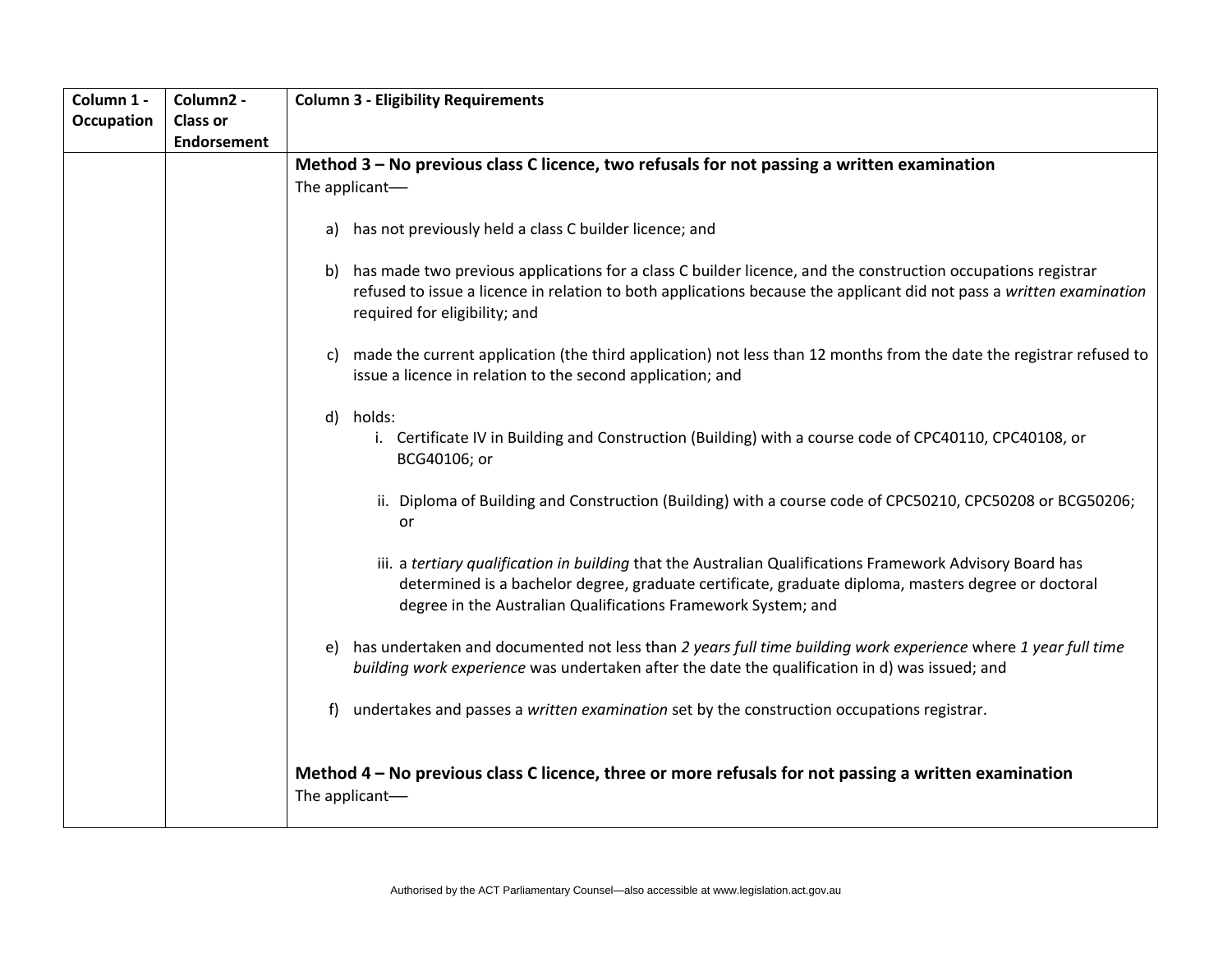| Column 1 -        | Column <sub>2</sub> - | <b>Column 3 - Eligibility Requirements</b>                                                                                                                                                                                                                                           |
|-------------------|-----------------------|--------------------------------------------------------------------------------------------------------------------------------------------------------------------------------------------------------------------------------------------------------------------------------------|
| <b>Occupation</b> | <b>Class or</b>       |                                                                                                                                                                                                                                                                                      |
|                   | <b>Endorsement</b>    |                                                                                                                                                                                                                                                                                      |
|                   |                       | has not previously held a class C builder licence; and<br>a)                                                                                                                                                                                                                         |
|                   |                       | has made three or more previous applications for a class C builder licence, and the construction occupations<br>b)<br>registrar refused to issue a licence in relation to each application because the applicant did not pass a written<br>examination required for eligibility; and |
|                   |                       | made the current application not less than two years from the date the registrar refused to issue a licence in<br>C)<br>relation to the most recent previous application; and                                                                                                        |
|                   |                       | holds:<br>d)<br>i. Certificate IV in Building and Construction (Building) with a course code of CPC40110, CPC40108, or<br>BCG40106; or                                                                                                                                               |
|                   |                       | ii. Diploma of Building and Construction (Building) with a course code of CPC50210, CPC50208 or BCG50206;<br>or                                                                                                                                                                      |
|                   |                       | iii. a tertiary qualification in Building that the Australian Qualifications Framework Advisory Board has<br>determined is a bachelor degree, graduate certificate, graduate diploma, masters degree or doctoral<br>degree in the Australian Qualifications Framework System; and    |
|                   |                       | has undertaken and documented not less than 2 years full time building work experience where 1 year full time<br>e)<br>building work experience was undertaken after the date the qualification in d) was issued; and                                                                |
|                   |                       | undertakes and passes a written examination set by the construction occupations registrar.<br>f)                                                                                                                                                                                     |
|                   |                       | Method 5 - Previous licence within 12 months if not cancelled, suspended, surrendered or expired because<br>of, or to avoid, action against the licence<br>The applicant-                                                                                                            |
|                   |                       | held a class A builder licence in the ACT within a one year period from the date of application that was not, or is<br>a)<br>not the subject of cancellation, suspension or refusal to renew, or surrendered or lapsed to avoid occupational                                         |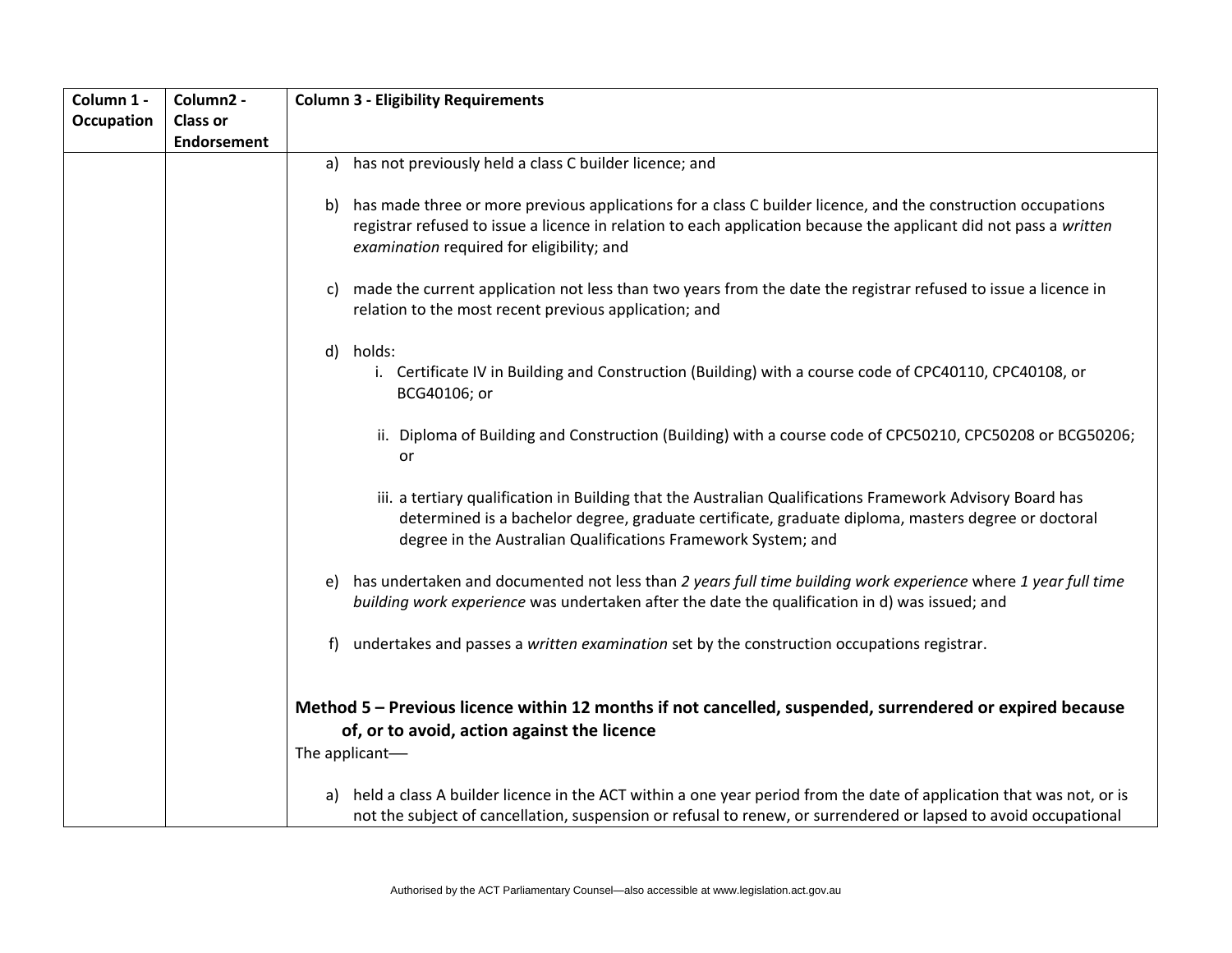| Column 1 - | Column2 -          | <b>Column 3 - Eligibility Requirements</b>                                                                                                                                                                                                                                        |
|------------|--------------------|-----------------------------------------------------------------------------------------------------------------------------------------------------------------------------------------------------------------------------------------------------------------------------------|
| Occupation | <b>Class or</b>    |                                                                                                                                                                                                                                                                                   |
|            | <b>Endorsement</b> |                                                                                                                                                                                                                                                                                   |
|            |                    | discipline or another regulatory action, including an assessment of eligibility, against the licensee (however<br>described); and                                                                                                                                                 |
|            |                    | undertakes and passes a written examination set by the construction occupations registrar.<br>b)                                                                                                                                                                                  |
|            |                    | Method 6 - Previously held licence, first application since end of licence<br>The applicant-                                                                                                                                                                                      |
|            |                    | previously held a class C builder licence but is not currently licensed in that occupation class; and<br>a)                                                                                                                                                                       |
|            |                    | has not made another application for a new class C licence since the applicant became unlicensed; and<br>b)                                                                                                                                                                       |
|            |                    | for applicants that are excluded or ineligible to apply for licence in the occupation or occupation class for a<br>C)<br>prescribed period, made the application after the period has ended; or                                                                                   |
|            |                    | for applicants to which c) does not apply, made the current application not less than six months from the date the<br>d)<br>applicant became unlicensed; and                                                                                                                      |
|            |                    | holds:<br>e)<br>i. Certificate IV in Building and Construction (Building) with a course code of CPC40110, CPC40108, or<br>BCG40106; or                                                                                                                                            |
|            |                    | ii. Diploma of Building and Construction (Building) with a course code of CPC50210, CPC50208 or BCG50206;<br>or                                                                                                                                                                   |
|            |                    | iii. a tertiary qualification in Building that the Australian Qualifications Framework Advisory Board has<br>determined is a bachelor degree, graduate certificate, graduate diploma, masters degree or doctoral<br>degree in the Australian Qualifications Framework System; and |
|            |                    | has undertaken and documented not less than 2 years full time building work experience where 1 year full time<br>t)<br>building work experience was undertaken after the date the qualification in e) was issued; and                                                             |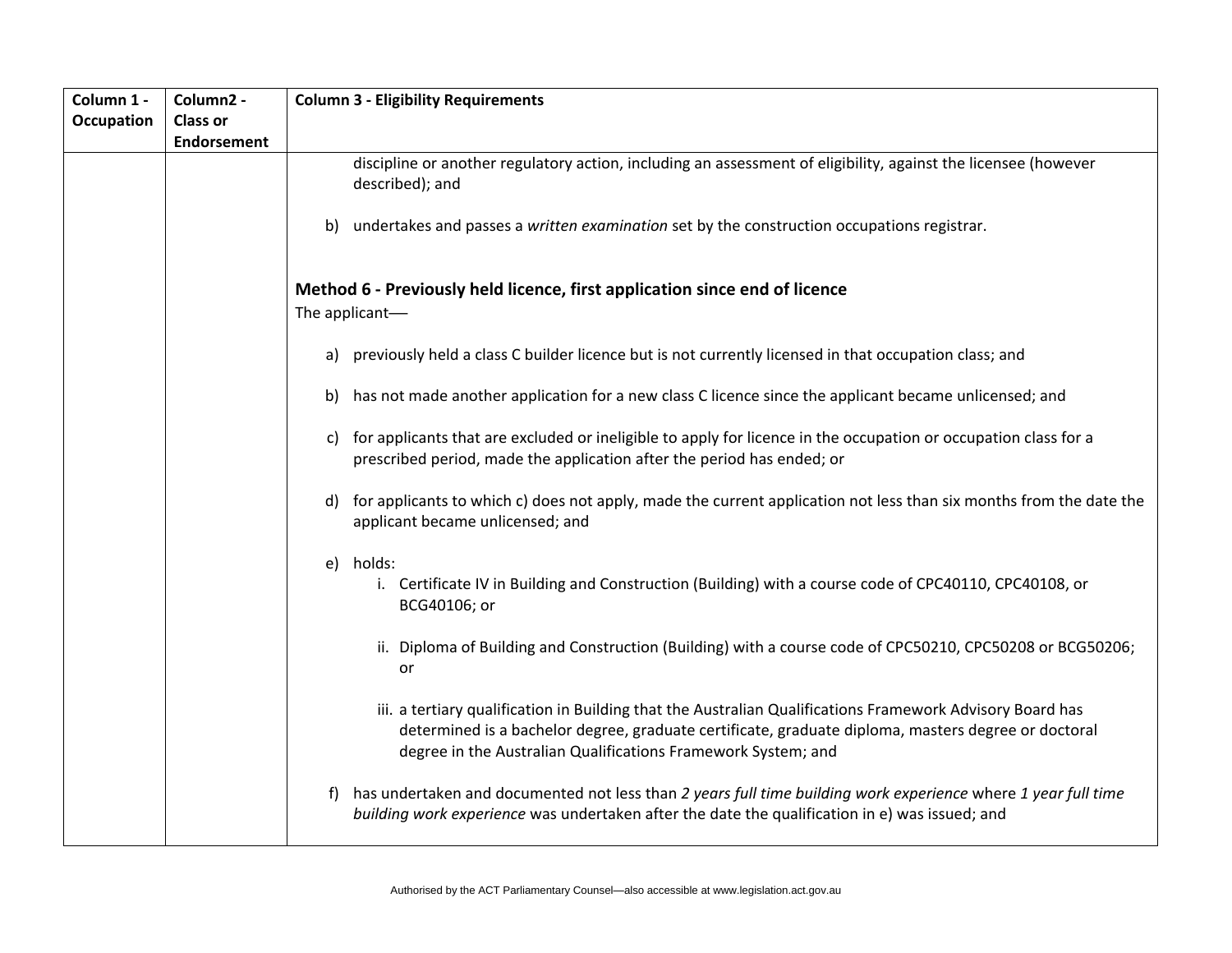| Column 1 -<br><b>Occupation</b> | Column2 -<br><b>Class or</b> | <b>Column 3 - Eligibility Requirements</b>                                                                                                                                                                                                                                          |
|---------------------------------|------------------------------|-------------------------------------------------------------------------------------------------------------------------------------------------------------------------------------------------------------------------------------------------------------------------------------|
|                                 | Endorsement                  | undertakes and passes a written examination set by the construction occupations registrar.<br>g)                                                                                                                                                                                    |
|                                 |                              | Method 7 – previously held licence and one previous application for new licence refused for not passing a<br>written examination                                                                                                                                                    |
|                                 |                              | The applicant-                                                                                                                                                                                                                                                                      |
|                                 |                              | a) previously held a class C builder licence but is not currently licensed in that occupation class; and                                                                                                                                                                            |
|                                 |                              | b) has made only one previous application for a class C builder licence since the applicant became unlicensed, and<br>the construction occupations registrar refused to issue the licence because the applicant did not pass a written<br>examination required for eligibility; and |
|                                 |                              | made the current application (the second application) not less than twelve months from the date the registrar<br>C)<br>refused to issue the licence; and                                                                                                                            |
|                                 |                              | holds:<br>d)<br>i. Certificate IV in Building and Construction (Building) with a course code of CPC40110, CPC40108, or<br>BCG40106; or                                                                                                                                              |
|                                 |                              | ii. Diploma of Building and Construction (Building) with a course code of CPC50210, CPC50208 or BCG50206;<br>or                                                                                                                                                                     |
|                                 |                              | iii. a tertiary qualification in Building that the Australian Qualifications Framework Advisory Board has<br>determined is a bachelor degree, graduate certificate, graduate diploma, masters degree or doctoral<br>degree in the Australian Qualifications Framework System; and   |
|                                 |                              | has undertaken and documented not less than 2 years full time building work experience where 1 year full time<br>e)<br>building work experience was undertaken after the date the qualification in d) was issued; and                                                               |
|                                 |                              | undertakes and passes a written examination set by the construction occupations registrar.<br>f)                                                                                                                                                                                    |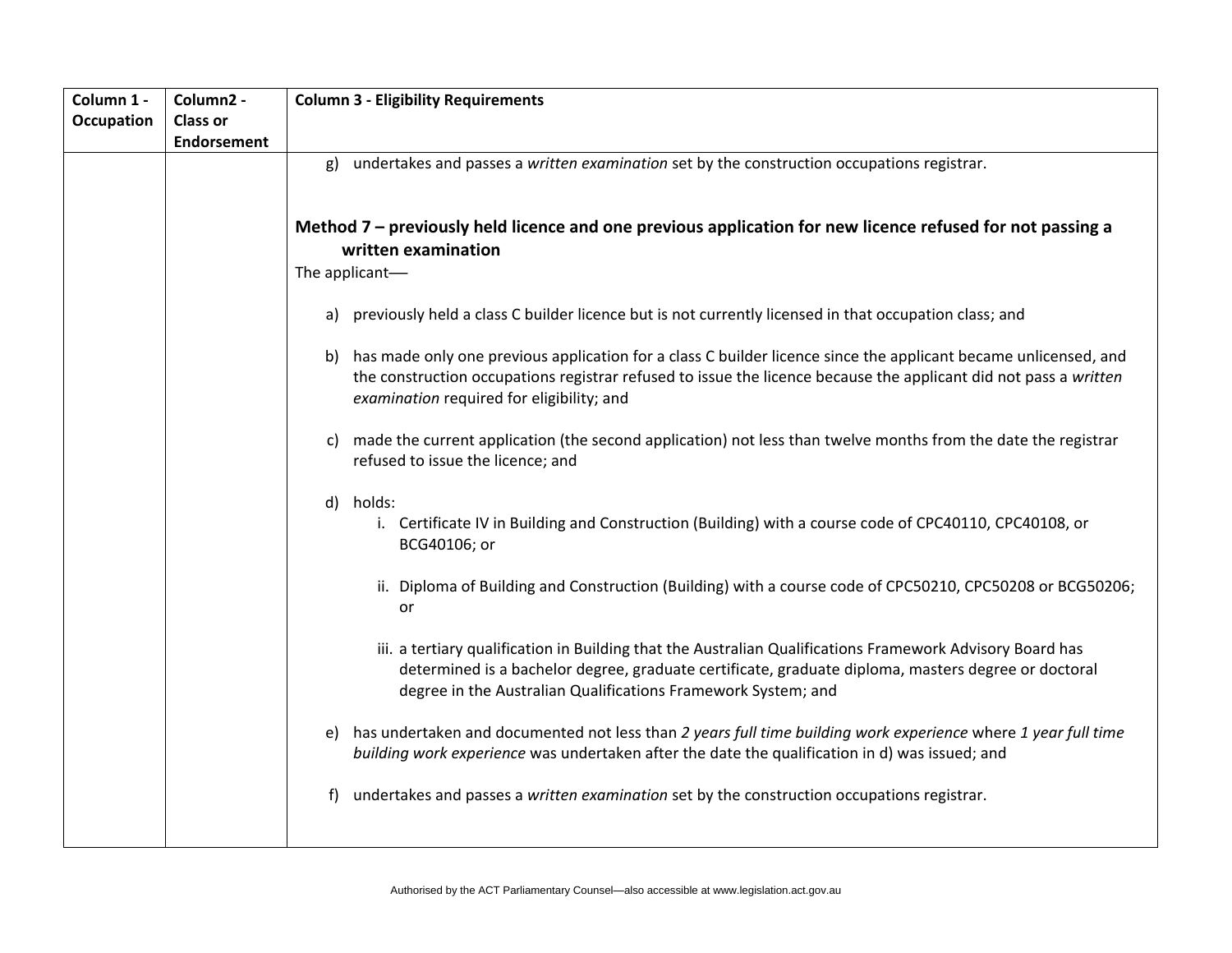| Column 1 -        | Column <sub>2</sub> - | <b>Column 3 - Eligibility Requirements</b>                                                                                                                                                                                                                                        |
|-------------------|-----------------------|-----------------------------------------------------------------------------------------------------------------------------------------------------------------------------------------------------------------------------------------------------------------------------------|
| <b>Occupation</b> | <b>Class or</b>       |                                                                                                                                                                                                                                                                                   |
|                   | Endorsement           |                                                                                                                                                                                                                                                                                   |
|                   |                       | Method 8 – previously held licence and two previous application for new licence refused for not passing a<br>written examination                                                                                                                                                  |
|                   |                       | The applicant-                                                                                                                                                                                                                                                                    |
|                   |                       |                                                                                                                                                                                                                                                                                   |
|                   |                       | previously held a class C builder licence but is not currently licensed in that occupation class; and<br>a)                                                                                                                                                                       |
|                   |                       | has made two previous applications for a class C builder licence since the applicant became unlicensed, and the<br>b)                                                                                                                                                             |
|                   |                       | construction occupations registrar refused to issue a licence in relation to both applications because the applicant<br>did not pass a written examination required for eligibility; and                                                                                          |
|                   |                       |                                                                                                                                                                                                                                                                                   |
|                   |                       | made the current application (the third application) not less than 12 months from the date the registrar refused to<br>C)<br>issue a licence in relation to the second application; and                                                                                           |
|                   |                       | d) holds:                                                                                                                                                                                                                                                                         |
|                   |                       | i. Certificate IV in Building and Construction (Building) with a course code of CPC40110, CPC40108, or<br>BCG40106; or                                                                                                                                                            |
|                   |                       | ii. Diploma of Building and Construction (Building) with a course code of CPC50210, CPC50208 or BCG50206;<br>or                                                                                                                                                                   |
|                   |                       | iii. a tertiary qualification in Building that the Australian Qualifications Framework Advisory Board has<br>determined is a bachelor degree, graduate certificate, graduate diploma, masters degree or doctoral<br>degree in the Australian Qualifications Framework System; and |
|                   |                       | has undertaken and documented not less than 2 years full time building work experience where 1 year full time<br>e)<br>building work experience was undertaken after the date the qualification in d) was issued; and                                                             |
|                   |                       | undertakes and passes a written examination set by the construction occupations registrar.<br>t)                                                                                                                                                                                  |
|                   |                       | Method 9 - previously held licence and three or more previous applications for new licence refused for not<br>passing a written examination<br>The applicant-                                                                                                                     |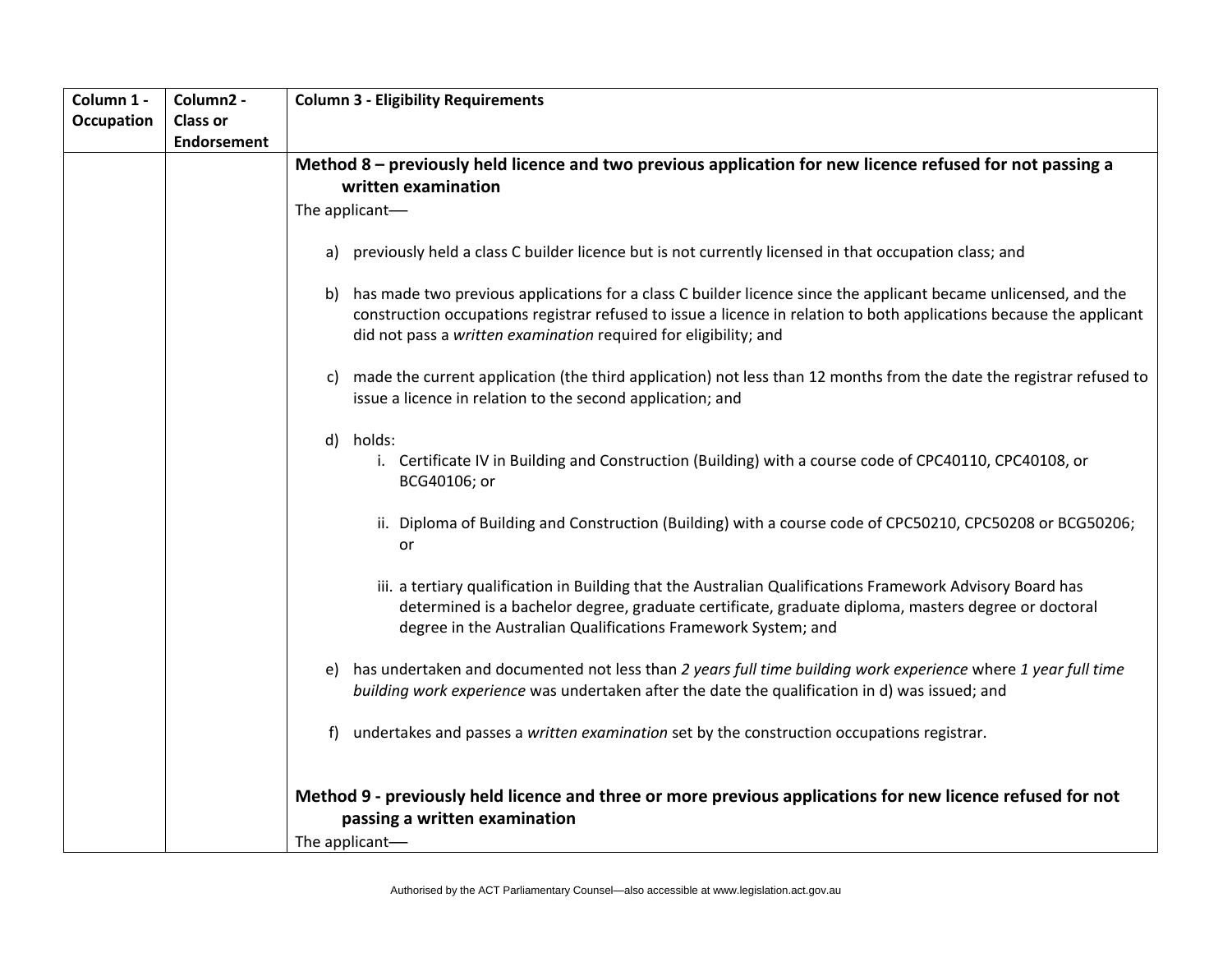| Column 1 -        | Column2 -       | <b>Column 3 - Eligibility Requirements</b>                                                                                                                                                                                                                                                                                 |
|-------------------|-----------------|----------------------------------------------------------------------------------------------------------------------------------------------------------------------------------------------------------------------------------------------------------------------------------------------------------------------------|
| <b>Occupation</b> | <b>Class or</b> |                                                                                                                                                                                                                                                                                                                            |
|                   | Endorsement     |                                                                                                                                                                                                                                                                                                                            |
|                   |                 | previously held a class B builder licence but is not currently licensed in that occupation class; and<br>a)                                                                                                                                                                                                                |
|                   |                 | has made three or more previous applications for a class B builder licence since the applicant became unlicensed,<br>b)<br>and the construction occupations registrar refused to issue a licence in relation to all applications because the<br>applicant did not pass a written examination required for eligibility; and |
|                   |                 | made the current application not less than two years from the date the registrar refused to issue a licence in<br>C)<br>relation to the most recent previous application; and                                                                                                                                              |
|                   |                 | d) holds:                                                                                                                                                                                                                                                                                                                  |
|                   |                 | i. Certificate IV in Building and Construction (Building) with a course code of CPC40110, CPC40108, or<br>BCG40106; or                                                                                                                                                                                                     |
|                   |                 | ii. Diploma of Building and Construction (Building) with a course code of CPC50210, CPC50208 or BCG50206;<br>or                                                                                                                                                                                                            |
|                   |                 | iii. a tertiary qualification in Building that the Australian Qualifications Framework Advisory Board has<br>determined is a bachelor degree, graduate certificate, graduate diploma, masters degree or doctoral<br>degree in the Australian Qualifications Framework System; and                                          |
|                   |                 | has undertaken and documented not less than 2 years full time building work experience where 1 year full time<br>e)<br>building work experience was undertaken after the date the qualification in d) was issued; and                                                                                                      |
|                   |                 | undertakes and passes a written examination set by the construction occupations registrar.<br>f)                                                                                                                                                                                                                           |
|                   |                 | Method 10 - hold qualifications for a higher class of licence<br>The applicant-                                                                                                                                                                                                                                            |
|                   |                 | a) holds the academic qualifications and has undertaken and documented the building work experience required to<br>be eligible for the grant of an unconditional builder licence of class A or class B; and                                                                                                                |
|                   |                 | undertakes and passes a written examination set by the construction occupations registrar.<br>b)                                                                                                                                                                                                                           |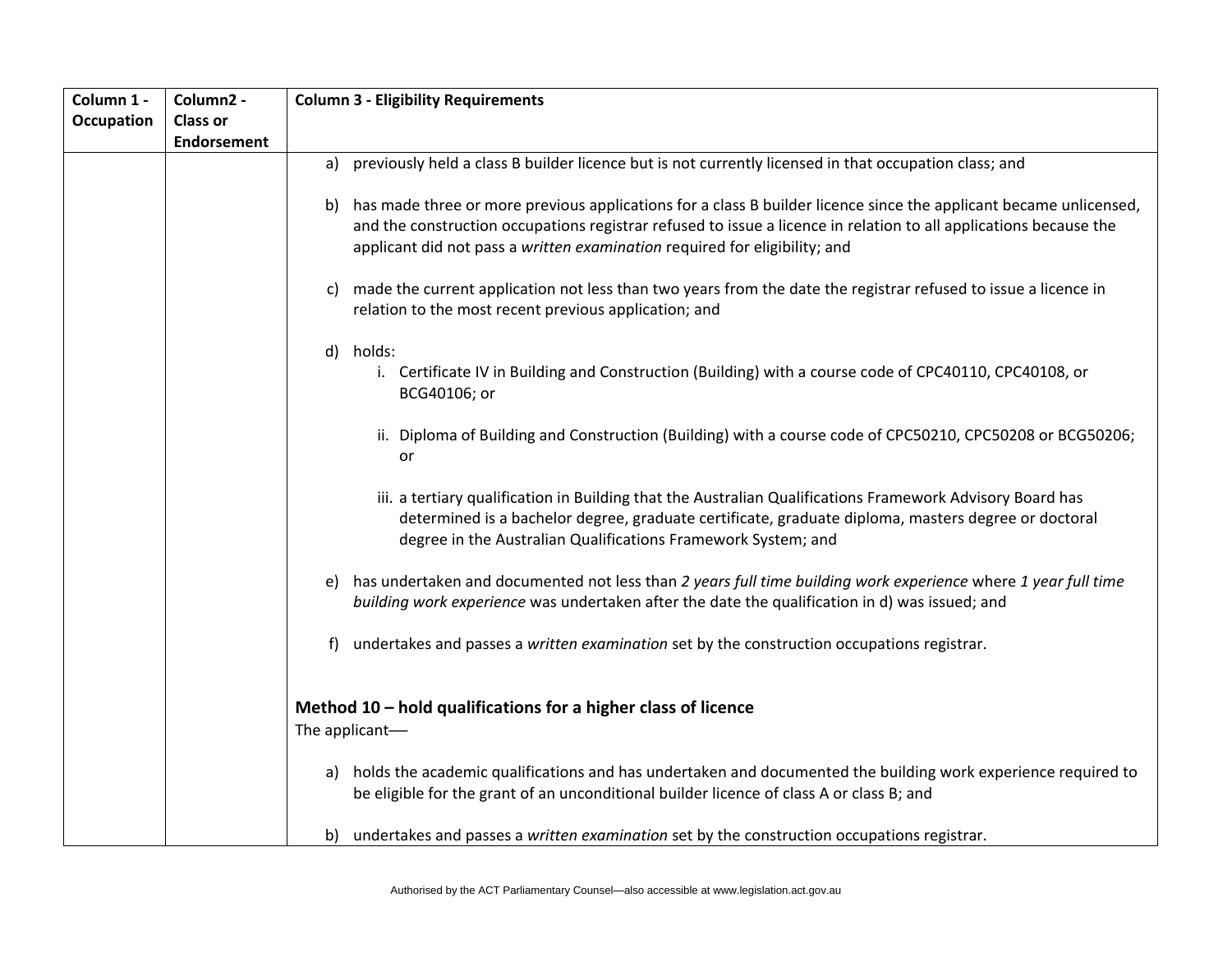| Column 1 -        | Column2 -                                                           | <b>Column 3 - Eligibility Requirements</b>                                                                                                                                                                                                                                                                                                                                                                                                                        |
|-------------------|---------------------------------------------------------------------|-------------------------------------------------------------------------------------------------------------------------------------------------------------------------------------------------------------------------------------------------------------------------------------------------------------------------------------------------------------------------------------------------------------------------------------------------------------------|
| <b>Occupation</b> | <b>Class or</b>                                                     |                                                                                                                                                                                                                                                                                                                                                                                                                                                                   |
|                   | <b>Endorsement</b>                                                  |                                                                                                                                                                                                                                                                                                                                                                                                                                                                   |
|                   | Class D                                                             | Method 1<br><b>Building work experience</b><br>The applicant has undertaken and documented 3 years full time building work experience.                                                                                                                                                                                                                                                                                                                            |
|                   |                                                                     | <b>Method 2</b><br><b>Formerly held licence</b><br>The applicant held a class A, class B, class C or class D builder licence in the ACT within a five year period the date of<br>application that was not, or is not the subject of cancellation, suspension or refusal to renew, or surrendered or lapsed to<br>avoid occupational discipline or another regulatory action, including an assessment of eligibility, against the licensee<br>(however described). |
|                   |                                                                     | <b>Method 3</b><br><b>Eligible for higher class</b><br>The applicant holds the academic qualifications and has undertaken and documented the building work experience<br>required to be eligible for the grant of an unconditional builder licence of class A, class B or class C.                                                                                                                                                                                |
|                   | Owner-<br><b>Builder</b><br><b>BCA Class 1 or</b><br>$\overline{2}$ | <b>Method One</b><br><b>Existing licence</b><br>The applicant holds a builder licence of class A, class B or class C.                                                                                                                                                                                                                                                                                                                                             |
|                   |                                                                     | <b>Method Two</b><br><b>Educational qualifications</b><br>The applicant-<br>a) holds an owner builder course certificate recognised by the construction occupations registrar issued not greater<br>than five years prior to the date of application; or<br>completed an owner builder examination that is recognised by the construction occupations registrar no greater<br>b)<br>than five years prior to the date of application.                             |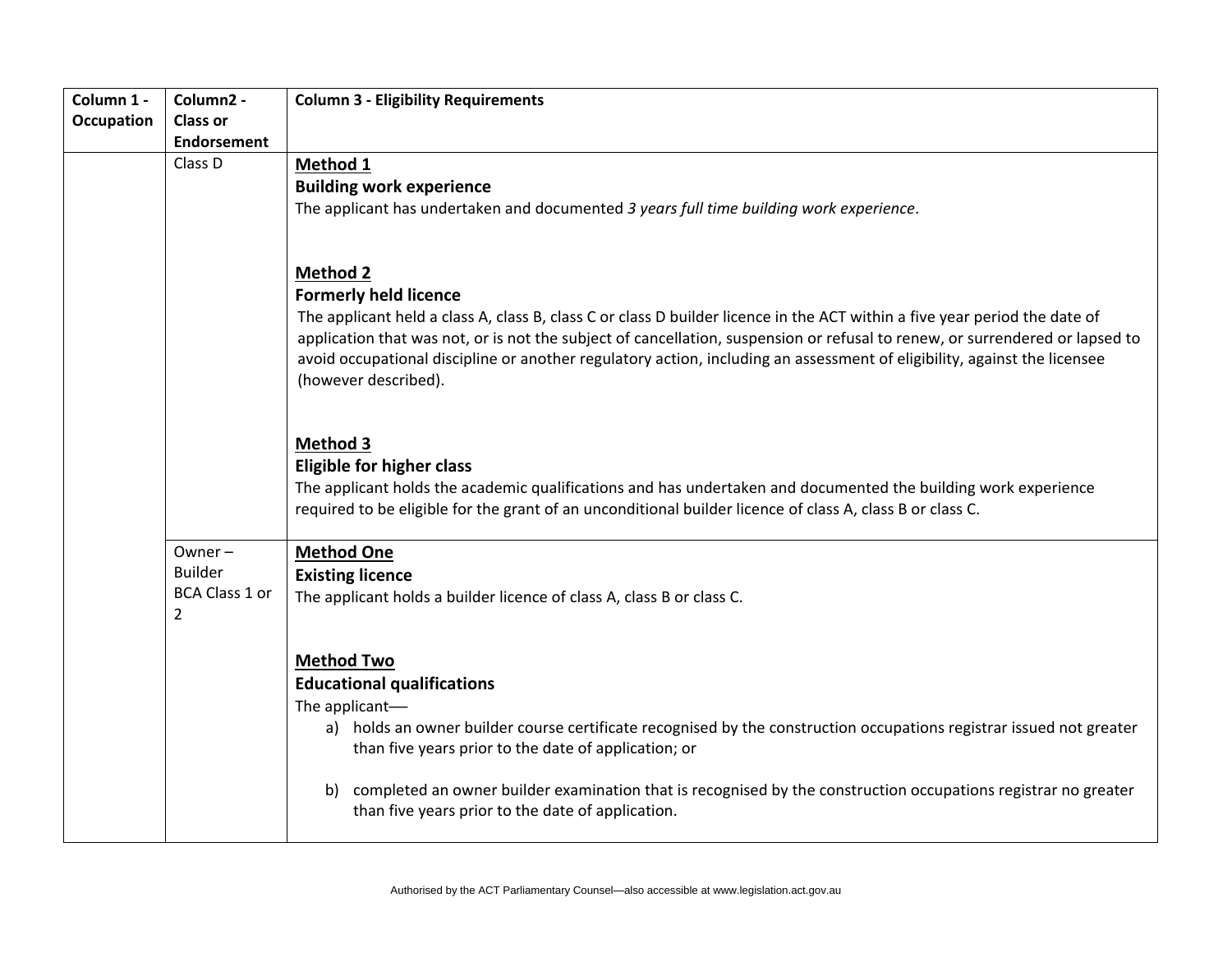| Column 1 -      | Column2 -            | <b>Column 3 - Eligibility Requirements</b>                                                                                                               |
|-----------------|----------------------|----------------------------------------------------------------------------------------------------------------------------------------------------------|
| Occupation      | <b>Class or</b>      |                                                                                                                                                          |
|                 | <b>Endorsement</b>   |                                                                                                                                                          |
|                 | Owner $-$            | <b>Method One</b>                                                                                                                                        |
|                 | <b>Builder</b>       | <b>Existing licence</b>                                                                                                                                  |
|                 | <b>BCA Class 10a</b> | The applicant holds a builder licence of class A, B, C or D.                                                                                             |
|                 |                      |                                                                                                                                                          |
|                 |                      |                                                                                                                                                          |
|                 |                      | <b>Method Two</b>                                                                                                                                        |
|                 |                      | <b>Educational qualifications</b>                                                                                                                        |
|                 |                      | The applicant-                                                                                                                                           |
|                 |                      | a) holds an owner builder course certificate recognised by the construction occupations registrar issued not greater                                     |
|                 |                      | than five years prior to the date of application; or                                                                                                     |
|                 |                      |                                                                                                                                                          |
|                 |                      | completed an owner builder examination that is recognised by the construction occupations registrar no greater<br>b)                                     |
|                 |                      | than five years prior to the date of application.                                                                                                        |
|                 |                      |                                                                                                                                                          |
| <b>Building</b> | Principal            | Method 1                                                                                                                                                 |
| surveyor        | <b>Building</b>      | Accreditation, online course and assessment                                                                                                              |
|                 | Surveyor             | The applicant-                                                                                                                                           |
|                 |                      | a) is currently accredited under the Australian Institute of Building Surveyors' National Accreditation Scheme in the<br>category Building Surveyor; and |
|                 |                      |                                                                                                                                                          |
|                 |                      | for applications made on or after 1 September 2019, has, within one year of making the application, successfully<br>b)                                   |
|                 |                      | completed the online course Introduction to the ACT Building Regulatory System developed by the ACT                                                      |
|                 |                      | Government and delivered by a course provider authorised by the ACT Government to provide the course; and                                                |
|                 |                      | for applications made on or after 1 November 2019, undertakes and passes an <i>assessment</i> set by the construction<br>C)                              |
|                 |                      | occupations registrar; and                                                                                                                               |
|                 |                      |                                                                                                                                                          |
|                 |                      | for applicants that have been excluded or ineligible to apply for a licence in the occupation or occupation class for<br>d)                              |
|                 |                      | a prescribed period, made the application after the period has ended; and                                                                                |
|                 |                      |                                                                                                                                                          |
|                 |                      |                                                                                                                                                          |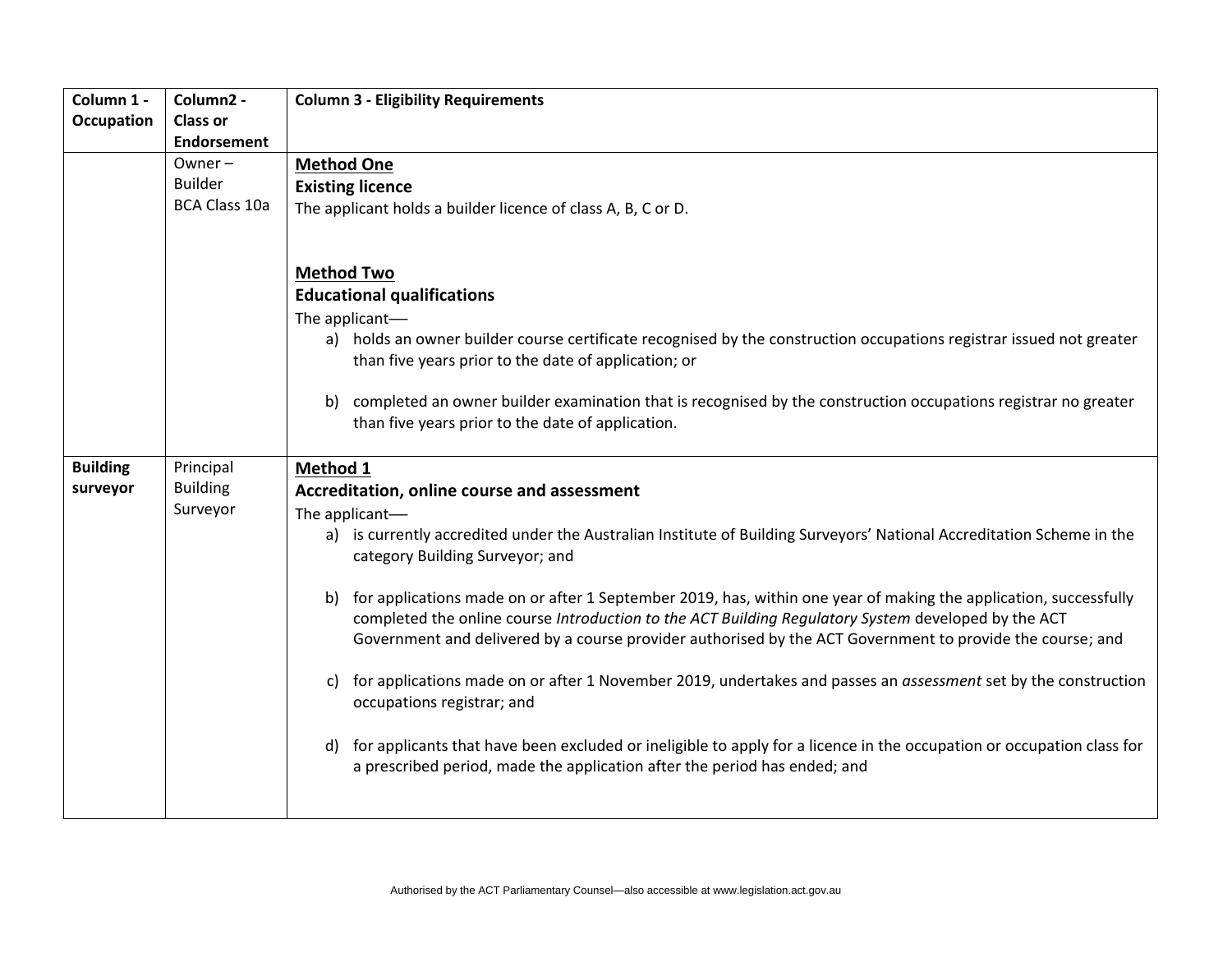| Column 1 -        | Column2 -          | <b>Column 3 - Eligibility Requirements</b>                                                                                                                                                                                                                                                                                                                                                                                                                                                |
|-------------------|--------------------|-------------------------------------------------------------------------------------------------------------------------------------------------------------------------------------------------------------------------------------------------------------------------------------------------------------------------------------------------------------------------------------------------------------------------------------------------------------------------------------------|
| <b>Occupation</b> | <b>Class or</b>    |                                                                                                                                                                                                                                                                                                                                                                                                                                                                                           |
|                   | <b>Endorsement</b> |                                                                                                                                                                                                                                                                                                                                                                                                                                                                                           |
|                   |                    | e) for applicants that have been refused a licence in the principal building surveyor or principal building surveyor<br>employee class once for failing to undertake and pass an assessment set by the construction occupations registrar,<br>made the current application not less than six months from the date the registrar refused to issue the licence; or                                                                                                                          |
|                   |                    | for applicants that have been refused a licence in the principal building surveyor or principal building surveyor<br>t)<br>employee class twice for failing to undertake and pass an assessment required for eligibility, made the current<br>application not less than one year from the date of the registrar's most recent refusal to issue the licence; or<br>for applicants that have been refused a licence in the principal building surveyor or principal building surveyor<br>g) |
|                   |                    | employee class three or more times for failing to undertake and pass an assessment required for eligibility, made<br>the current application not less than two years from the date of the registrar's most recent refusal to issue the<br>licence.                                                                                                                                                                                                                                        |
|                   |                    | <b>Method 2</b>                                                                                                                                                                                                                                                                                                                                                                                                                                                                           |
|                   |                    | Formerly held licence, online course and assessment                                                                                                                                                                                                                                                                                                                                                                                                                                       |
|                   |                    | The applicant-                                                                                                                                                                                                                                                                                                                                                                                                                                                                            |
|                   |                    | a) held a Principal Building Surveyor licence in the ACT within a one year period from the date of application that was<br>not, or is not, the subject of cancellation or suspension, or surrendered to avoid occupational discipline or another<br>regulatory action against the licensee (however described); and                                                                                                                                                                       |
|                   |                    | for applications made on or after 1 September 2019, has, within one year of making the application, successfully<br>b)<br>completed the online course Introduction to the ACT Building Regulatory System developed by the ACT<br>Government and delivered by a course provider authorised by the ACT Government to provide the course; and                                                                                                                                                |
|                   |                    | for applications made on or after 1 November 2019, undertakes and passes an <i>assessment</i> set by the construction<br>C)<br>occupations registrar; and                                                                                                                                                                                                                                                                                                                                 |
|                   |                    | for applicants that have been refused a licence in the principal building surveyor or principal building surveyor<br>d)<br>employee class once for failing to undertake and pass an assessment set by the construction occupations registrar,<br>made the current application not less than six months from the date the registrar refused to issue the licence; or                                                                                                                       |
|                   |                    | for applicants that have been refused a licence in the principal building surveyor or principal building surveyor<br>e)<br>employee class twice for failing to undertake and pass an assessment required for eligibility, made the current                                                                                                                                                                                                                                                |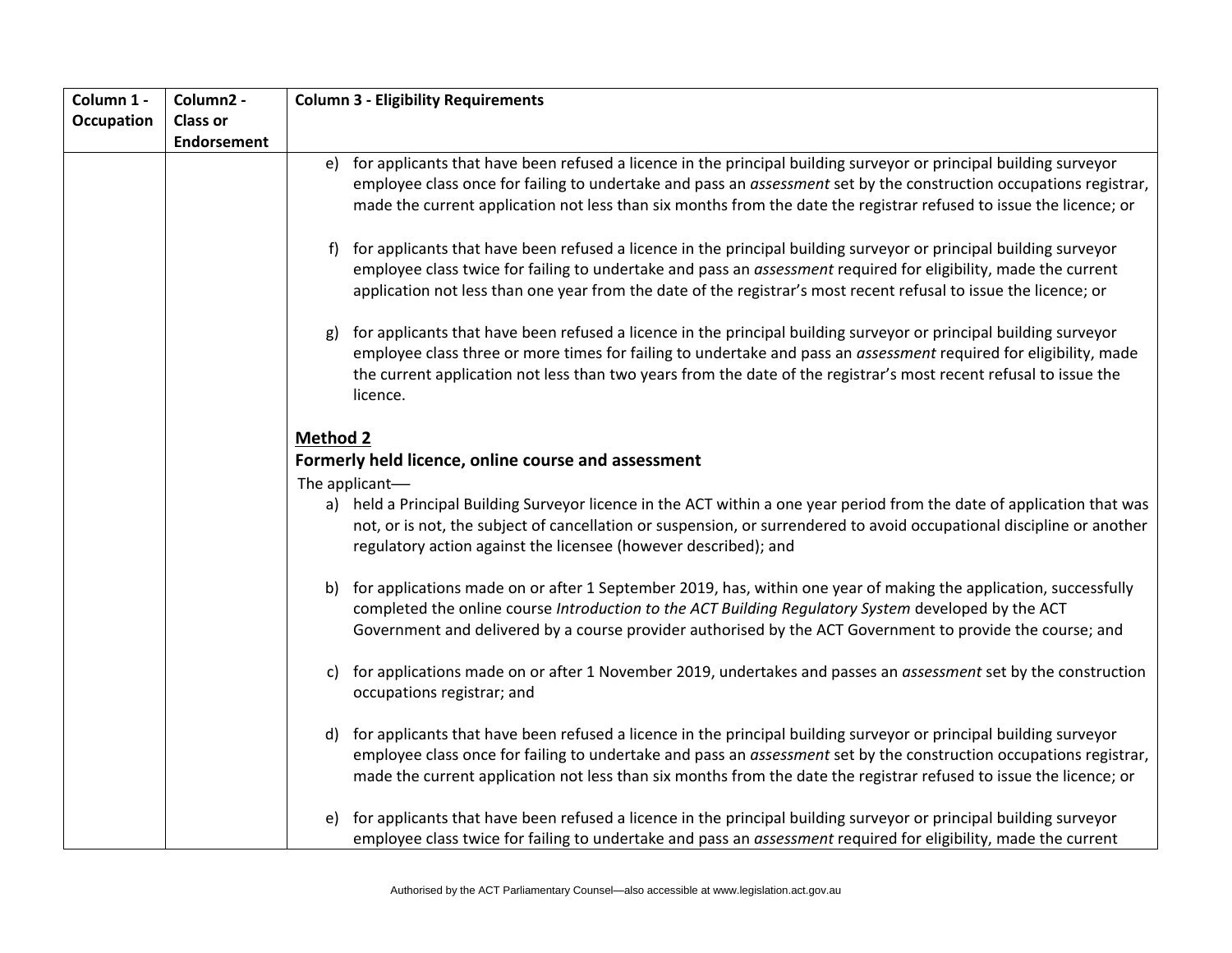| Column 1 -        | Column2 -          | <b>Column 3 - Eligibility Requirements</b>                                                                                                                                                                                                                                                                                                                                   |  |  |  |  |  |
|-------------------|--------------------|------------------------------------------------------------------------------------------------------------------------------------------------------------------------------------------------------------------------------------------------------------------------------------------------------------------------------------------------------------------------------|--|--|--|--|--|
| <b>Occupation</b> | <b>Class or</b>    |                                                                                                                                                                                                                                                                                                                                                                              |  |  |  |  |  |
|                   | <b>Endorsement</b> |                                                                                                                                                                                                                                                                                                                                                                              |  |  |  |  |  |
|                   |                    | application not less than one year from the date of the registrar's most recent refusal to issue the licence; or                                                                                                                                                                                                                                                             |  |  |  |  |  |
|                   |                    | f) for applicants that have been refused a licence in the principal building surveyor or principal building surveyor<br>employee class three or more times for failing to undertake and pass an assessment required for eligibility, made<br>the current application not less than two years from the date of the registrar's most recent refusal to issue the<br>licence.   |  |  |  |  |  |
|                   | Principal          | Method 1                                                                                                                                                                                                                                                                                                                                                                     |  |  |  |  |  |
|                   | <b>Building</b>    | Accreditation, online course and assessment                                                                                                                                                                                                                                                                                                                                  |  |  |  |  |  |
|                   | Surveyor           | The applicant-                                                                                                                                                                                                                                                                                                                                                               |  |  |  |  |  |
|                   | Employee           | a) is currently accredited under the Australian Institute of Building Surveyors' National Accreditation Scheme in the<br>category Building Surveyor; and                                                                                                                                                                                                                     |  |  |  |  |  |
|                   |                    | for applications made on or after 1 September 2019, has, within one year of making the application, successfully<br>b)<br>completed the online course Introduction to the ACT Building Regulatory System developed by the ACT<br>Government and delivered by a course provider authorised by the ACT Government to provide the course; and                                   |  |  |  |  |  |
|                   |                    | for applications made on or after 1 November 2019, undertakes and passes an <i>assessment</i> set by the construction<br>C)<br>occupations registrar; and                                                                                                                                                                                                                    |  |  |  |  |  |
|                   |                    | for applicants that have been excluded or ineligible to apply for a licence in the occupation or occupation class for<br>d)<br>a prescribed period, made the application after the period has ended; and                                                                                                                                                                     |  |  |  |  |  |
|                   |                    | for applicants that have been refused a licence in the principal building surveyor class or principal building<br>e)<br>surveyor employee class once for failing to undertake and pass an assessment set by the construction occupations<br>registrar, made the current application not less than six months from the date the registrar refused to issue the<br>licence; or |  |  |  |  |  |
|                   |                    | f) for applicants that have been refused a licence in the principal building surveyor or principal building surveyor<br>employee class twice for failing to undertake and pass an assessment required for eligibility, made the current<br>application not less than one year from the date of the registrar's most recent refusal to issue the licence; or                  |  |  |  |  |  |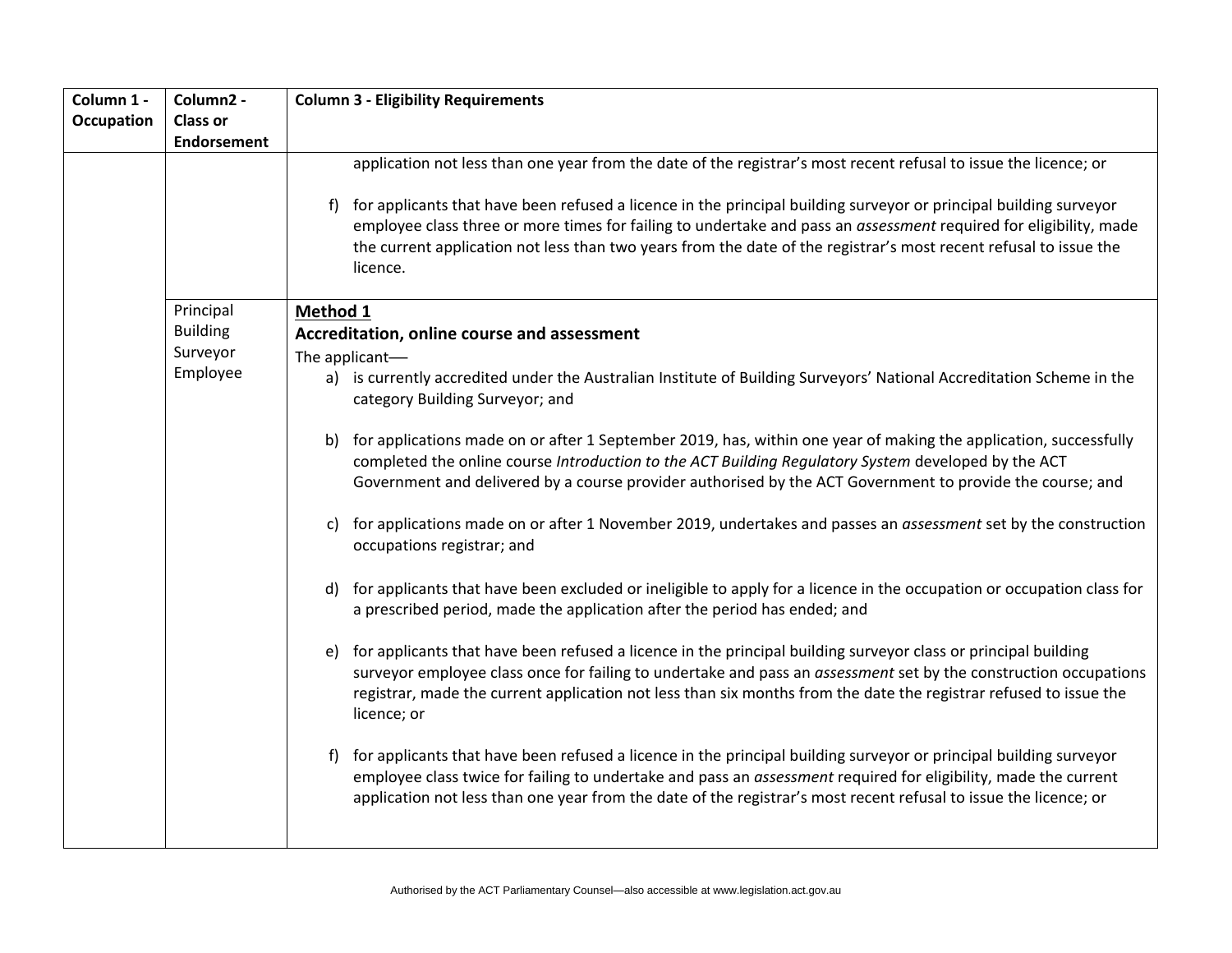| Column 1 -        | Column2 -          | <b>Column 3 - Eligibility Requirements</b>                                                                                                                                                                                                                                                                                                                             |  |  |  |
|-------------------|--------------------|------------------------------------------------------------------------------------------------------------------------------------------------------------------------------------------------------------------------------------------------------------------------------------------------------------------------------------------------------------------------|--|--|--|
| <b>Occupation</b> | <b>Class or</b>    |                                                                                                                                                                                                                                                                                                                                                                        |  |  |  |
|                   | <b>Endorsement</b> |                                                                                                                                                                                                                                                                                                                                                                        |  |  |  |
|                   |                    |                                                                                                                                                                                                                                                                                                                                                                        |  |  |  |
|                   |                    |                                                                                                                                                                                                                                                                                                                                                                        |  |  |  |
|                   |                    | for applicants that have been refused a licence in the principal building surveyor or principal building surveyor<br>g)<br>employee class three or more times for failing to undertake and pass an assessment required for eligibility, made                                                                                                                           |  |  |  |
|                   |                    | the current application not less than two years from the date of the registrar's most recent refusal to issue the<br>licence.                                                                                                                                                                                                                                          |  |  |  |
|                   |                    | <b>Method 2</b>                                                                                                                                                                                                                                                                                                                                                        |  |  |  |
|                   |                    | Formerly held licence, online course and assessment                                                                                                                                                                                                                                                                                                                    |  |  |  |
|                   |                    | The applicant-                                                                                                                                                                                                                                                                                                                                                         |  |  |  |
|                   |                    | a) held a Principal Building Surveyor Employee licence or Principal Building Surveyor licence in the ACT within a one<br>year period from the date of application that was not, or is not, the subject of cancellation or suspension, or<br>surrendered to avoid occupational discipline or another regulatory action against the licensee (however<br>described); and |  |  |  |
|                   |                    | for applications made on or after 1 September 2019, has, within one year of making the application, successfully<br>b)<br>completed the online course Introduction to the ACT Building Regulatory System developed by the ACT<br>Government and delivered by a course provider authorised by the ACT Government to provide the course; and                             |  |  |  |
|                   |                    | for applications made on or after 1 November 2019, undertakes and passes an <i>assessment</i> set by the construction<br>C)<br>occupations registrar; and                                                                                                                                                                                                              |  |  |  |
|                   |                    | for applicants that have been refused a licence in the principal building surveyor or principal building surveyor<br>d)<br>employee class once for failing to undertake and pass an assessment set by the construction occupations registrar,<br>made the current application not less than six months from the date the registrar refused to issue the licence; or    |  |  |  |
|                   |                    | for applicants that have been refused a licence in the principal building surveyor or principal building surveyor<br>e)<br>employee class twice for failing to undertake and pass an assessment required for eligibility, made the current<br>application not less than one year from the date of the registrar's most recent refusal to issue the licence; or         |  |  |  |
|                   |                    | for applicants that have been refused a licence in the principal building surveyor or principal building surveyor<br>f)<br>employee class three or more times for failing to undertake and pass an assessment required for eligibility, made                                                                                                                           |  |  |  |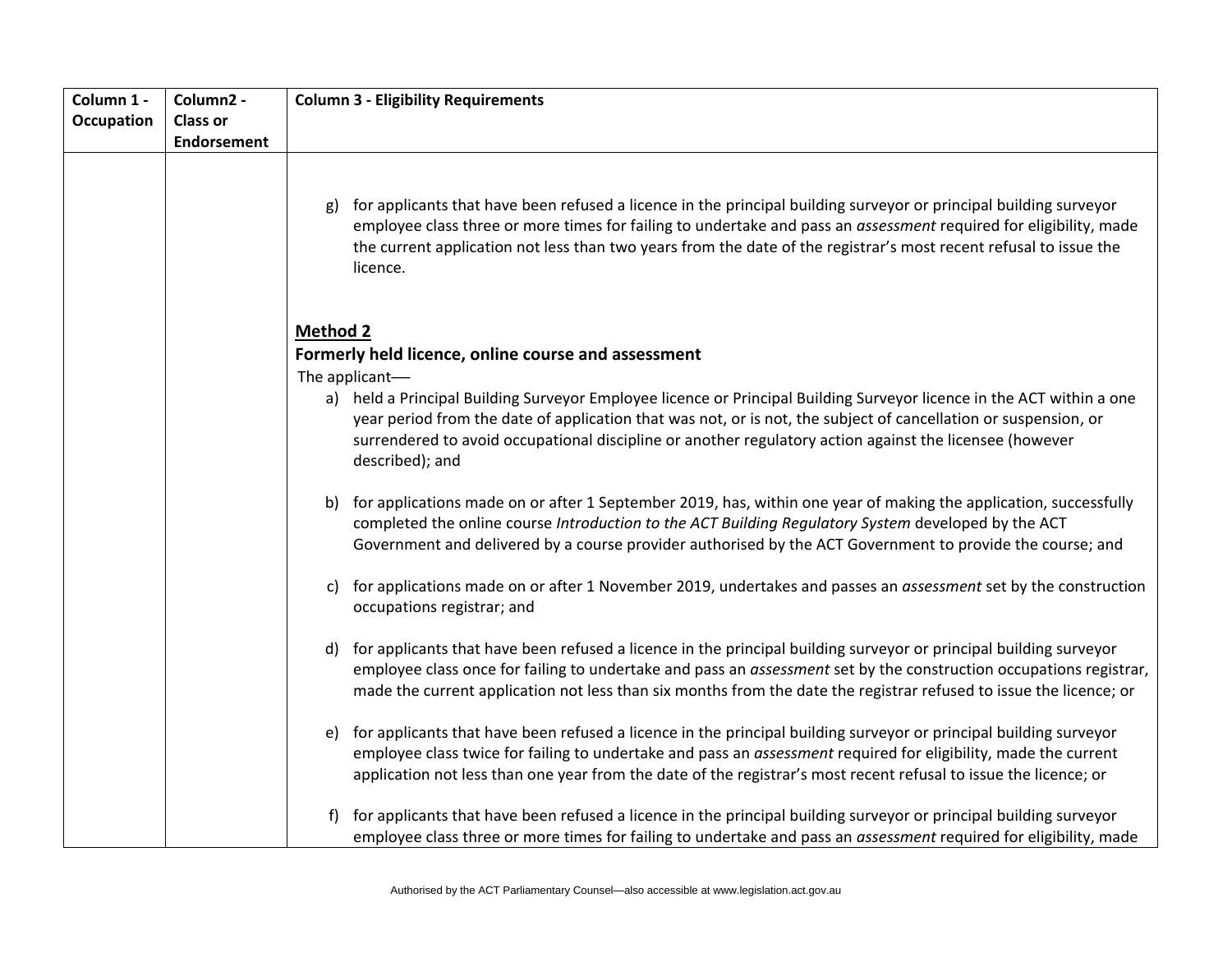| Column 1 -        | Column2 -          | <b>Column 3 - Eligibility Requirements</b>                                                                                                                                                                                                                                                                                                                      |  |  |  |  |  |  |
|-------------------|--------------------|-----------------------------------------------------------------------------------------------------------------------------------------------------------------------------------------------------------------------------------------------------------------------------------------------------------------------------------------------------------------|--|--|--|--|--|--|
| <b>Occupation</b> | <b>Class or</b>    |                                                                                                                                                                                                                                                                                                                                                                 |  |  |  |  |  |  |
|                   | <b>Endorsement</b> |                                                                                                                                                                                                                                                                                                                                                                 |  |  |  |  |  |  |
|                   |                    | the current application not less than two years from the date of the registrar's most recent refusal to issue the<br>licence.                                                                                                                                                                                                                                   |  |  |  |  |  |  |
|                   | General            | Method 1                                                                                                                                                                                                                                                                                                                                                        |  |  |  |  |  |  |
|                   | <b>Building</b>    | Accreditation, online course and assessment                                                                                                                                                                                                                                                                                                                     |  |  |  |  |  |  |
|                   | Surveyor           | The applicant-                                                                                                                                                                                                                                                                                                                                                  |  |  |  |  |  |  |
|                   |                    | a) is currently accredited under the Australian Institute of Building Surveyors' National Accreditation Scheme in the<br>category-                                                                                                                                                                                                                              |  |  |  |  |  |  |
|                   |                    | i. Assistant Building Surveyor, if the certificate of accreditation was issued prior to 28<br>February 2011; or                                                                                                                                                                                                                                                 |  |  |  |  |  |  |
|                   |                    | ii. Building Surveyor Limited; and                                                                                                                                                                                                                                                                                                                              |  |  |  |  |  |  |
|                   |                    | for applications made on or after 1 September 2019, has, within one year of making the application, successfully<br>b)<br>completed the online course Introduction to the ACT Building Regulatory System developed by the ACT<br>Government and delivered by a course provider authorised by the ACT Government to provide the course; and                      |  |  |  |  |  |  |
|                   |                    | for applications made on or after 1 November 2019, undertakes and passes an <i>assessment</i> set by the construction<br>C)<br>occupations registrar;                                                                                                                                                                                                           |  |  |  |  |  |  |
|                   |                    | for applicants that have been excluded or ineligible to apply for a licence in the occupation or occupation class for<br>d)<br>a prescribed period, made the application after the period has ended; and                                                                                                                                                        |  |  |  |  |  |  |
|                   |                    | for applicants that have been refused a licence in the general building surveyor or general building surveyor<br>e)<br>employee class once for failing to undertake and pass an assessment set by the construction occupations registrar,<br>made the current application not less than six months from the date the registrar refused to issue the licence; or |  |  |  |  |  |  |
|                   |                    | for applicants that have been refused a licence in the general building surveyor or general building surveyor<br>f<br>employee class twice for failing to undertake and pass an assessment required for eligibility, made the current<br>application not less than one year from the date of the registrar's most recent refusal to issue the licence; or       |  |  |  |  |  |  |
|                   |                    | for applicants that have been refused a licence in the general building surveyor or general building surveyor<br>g)<br>employee class three or more times for failing to undertake and pass an <i>assessment</i> required for eligibility, made                                                                                                                 |  |  |  |  |  |  |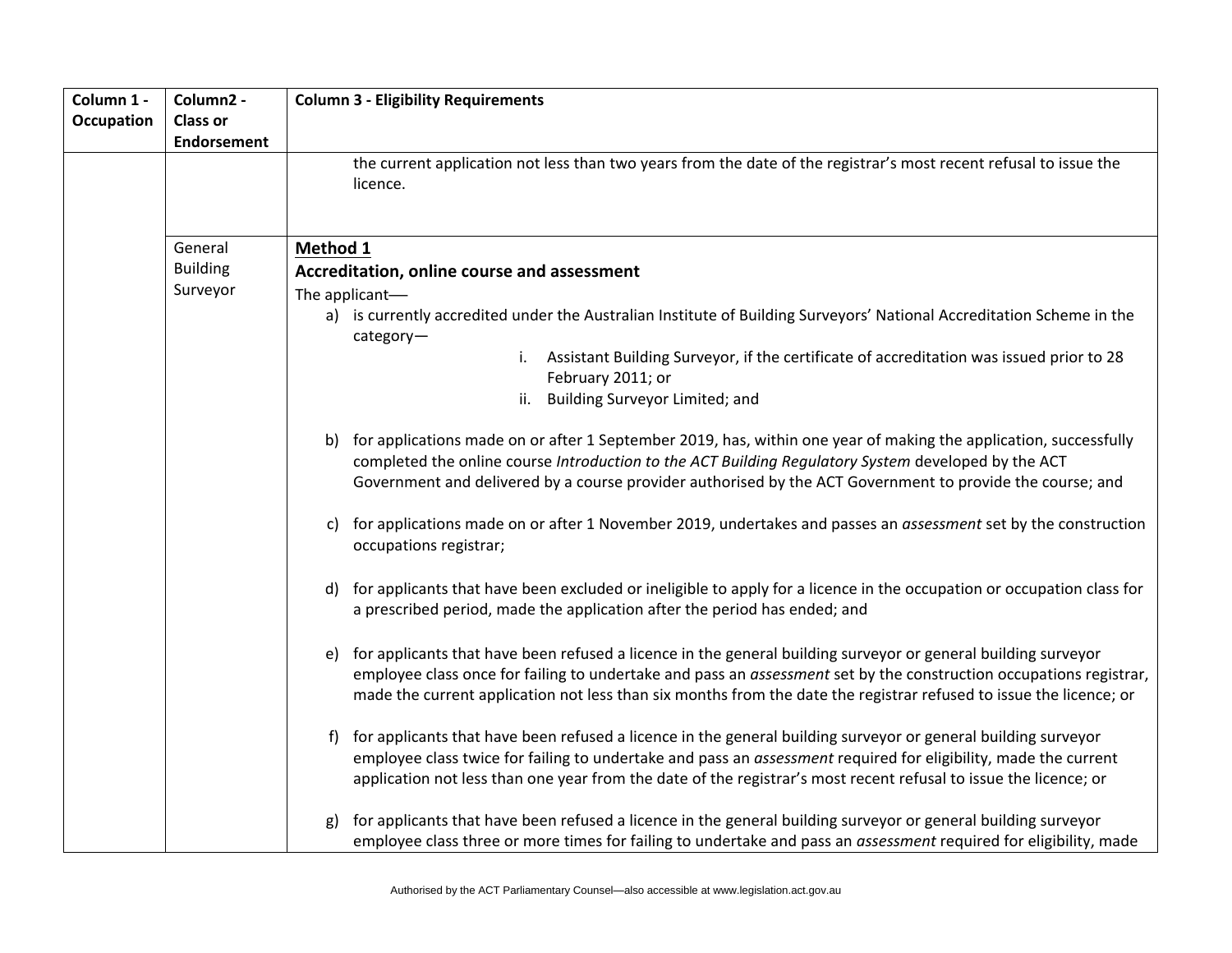| Column 1 -<br>Occupation | Column2 -<br><b>Class or</b> | <b>Column 3 - Eligibility Requirements</b>                                                                                                                                                                                                                                                                                                                                                                          |  |  |  |  |  |
|--------------------------|------------------------------|---------------------------------------------------------------------------------------------------------------------------------------------------------------------------------------------------------------------------------------------------------------------------------------------------------------------------------------------------------------------------------------------------------------------|--|--|--|--|--|
|                          | <b>Endorsement</b>           | the current application not less than two years from the date of the registrar's most recent refusal to issue the<br>licence.                                                                                                                                                                                                                                                                                       |  |  |  |  |  |
|                          |                              | <b>Method 2</b><br>Formerly held licence, online course and assessment                                                                                                                                                                                                                                                                                                                                              |  |  |  |  |  |
|                          |                              |                                                                                                                                                                                                                                                                                                                                                                                                                     |  |  |  |  |  |
|                          |                              | The applicant-<br>a) held a Principal Building Surveyor Employee licence, Principal Building Surveyor licence or General Building<br>Surveyor in the ACT within a one year period from the date of application that was not, or is not, the subject of<br>cancellation or suspension, or surrendered to avoid occupational discipline or another regulatory action against<br>the licensee (however described); and |  |  |  |  |  |
|                          |                              | for applications made on or after 1 September 2019, has, within one year of making the application, successfully<br>b)<br>completed the online course Introduction to the ACT Building Regulatory System developed by the ACT<br>Government and delivered by a course provider authorised by the ACT Government to provide the course; and                                                                          |  |  |  |  |  |
|                          |                              | for applications made on or after 1 November 2019, undertakes and passes an <i>assessment</i> set by the construction<br>C)<br>occupations registrar; and                                                                                                                                                                                                                                                           |  |  |  |  |  |
|                          |                              | for applicants that have been refused a licence in the general building surveyor or general building surveyor<br>d)<br>employee class once for failing to undertake and pass an assessment set by the construction occupations registrar,<br>made the current application not less than six months from the date the registrar refused to issue the licence; or                                                     |  |  |  |  |  |
|                          |                              | for applicants that have been refused a licence in the general building surveyor or general building surveyor<br>e)<br>employee class twice for failing to undertake and pass an assessment required for eligibility, made the current<br>application not less than one year from the date of the registrar's most recent refusal to issue the licence; or                                                          |  |  |  |  |  |
|                          |                              | for applicants that have been refused a licence in the general building surveyor or general building surveyor<br>f)<br>employee class three or more times for failing to undertake and pass an assessment required for eligibility, made<br>the current application not less than two years from the date of the registrar's most recent refusal to issue the<br>licence.                                           |  |  |  |  |  |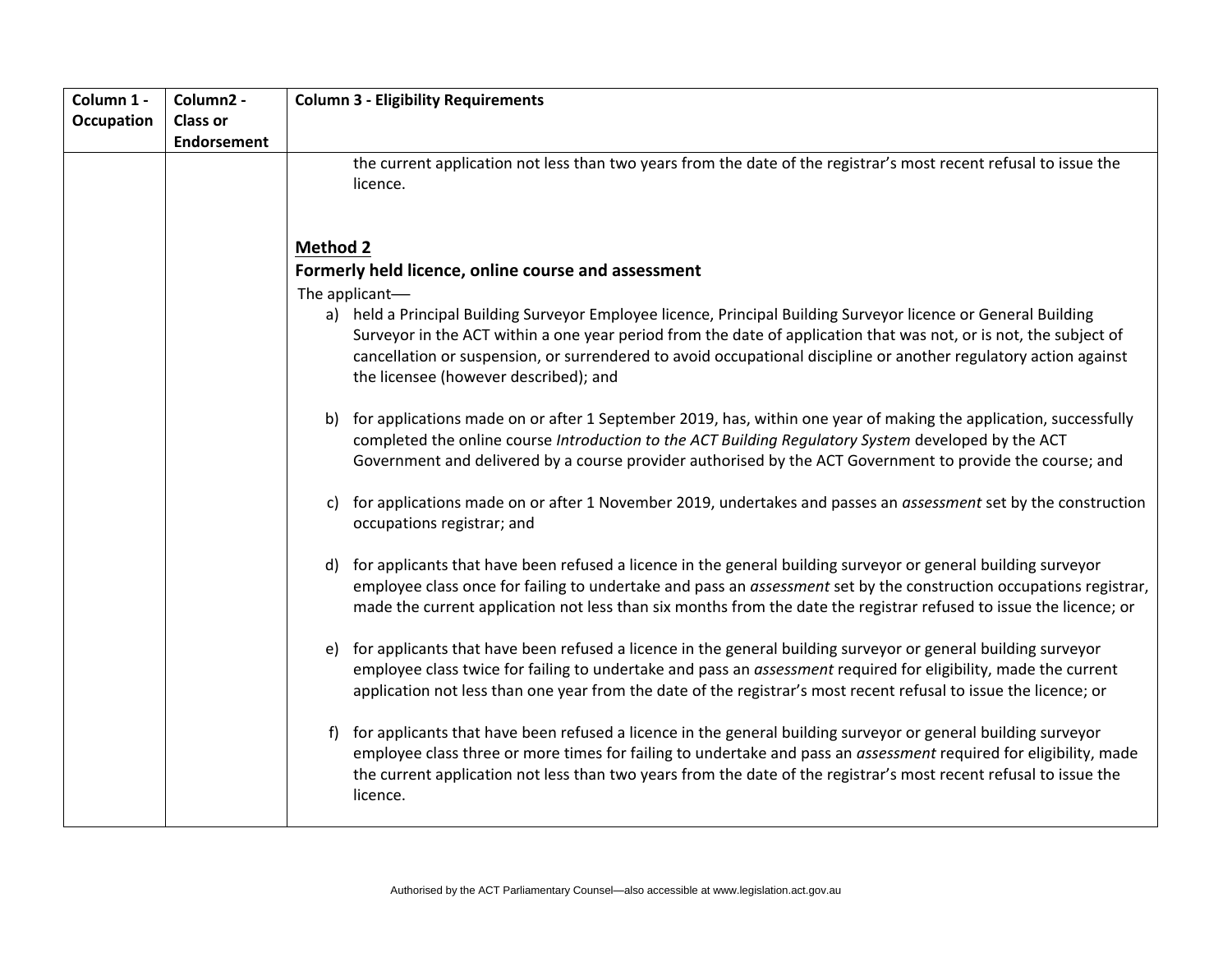| Column 1 -        | Column2 -          | <b>Column 3 - Eligibility Requirements</b>                                                                                                                                                                                                                                                                                                                                |  |  |  |  |  |
|-------------------|--------------------|---------------------------------------------------------------------------------------------------------------------------------------------------------------------------------------------------------------------------------------------------------------------------------------------------------------------------------------------------------------------------|--|--|--|--|--|
| <b>Occupation</b> | <b>Class or</b>    |                                                                                                                                                                                                                                                                                                                                                                           |  |  |  |  |  |
|                   | <b>Endorsement</b> |                                                                                                                                                                                                                                                                                                                                                                           |  |  |  |  |  |
|                   | General            | Method 1                                                                                                                                                                                                                                                                                                                                                                  |  |  |  |  |  |
|                   | <b>Building</b>    | Accreditation, online course and assessment                                                                                                                                                                                                                                                                                                                               |  |  |  |  |  |
|                   | Surveyor           | The applicant-                                                                                                                                                                                                                                                                                                                                                            |  |  |  |  |  |
|                   | Employee           | a) is currently accredited under the Australian Institute of Building Surveyors' National Accreditation Scheme in the<br>category-                                                                                                                                                                                                                                        |  |  |  |  |  |
|                   |                    | i. Assistant Building Surveyor, if the certificate of accreditation was issued prior to 28 February 2011; or<br>ii. Building Surveyor Limited; and                                                                                                                                                                                                                        |  |  |  |  |  |
|                   |                    | b) for applications made on or after 1 September 2019, has, within one year of making the application, successfully<br>completed the online course Introduction to the ACT Building Regulatory System developed by the ACT<br>Government and delivered by a course provider authorised by the ACT Government to provide the course; and                                   |  |  |  |  |  |
|                   |                    | for applications made on or after 1 November 2019, undertakes and passes an <i>assessment</i> set by the construction<br>C)<br>occupations registrar; and                                                                                                                                                                                                                 |  |  |  |  |  |
|                   |                    | for applicants that have been excluded or ineligible to apply for a licence in the occupation or occupation class for<br>d)<br>a prescribed period, made the application after the period has ended; and                                                                                                                                                                  |  |  |  |  |  |
|                   |                    | for applicants that have been refused a licence in the general building surveyor or general building surveyor<br>e)<br>employee class once for failing to undertake and pass an assessment set by the construction occupations registrar,<br>made the current application not less than six months from the date the registrar refused to issue the licence; or           |  |  |  |  |  |
|                   |                    | for applicants that have been refused a licence in the general building surveyor or general building surveyor<br>f)<br>employee class twice for failing to undertake and pass an assessment required for eligibility, made the current<br>application not less than one year from the date of the registrar's most recent refusal to issue the licence; or                |  |  |  |  |  |
|                   |                    | for applicants that have been refused a licence in the general building surveyor or general building surveyor<br>g)<br>employee class three or more times for failing to undertake and pass an assessment required for eligibility, made<br>the current application not less than two years from the date of the registrar's most recent refusal to issue the<br>licence. |  |  |  |  |  |
|                   |                    |                                                                                                                                                                                                                                                                                                                                                                           |  |  |  |  |  |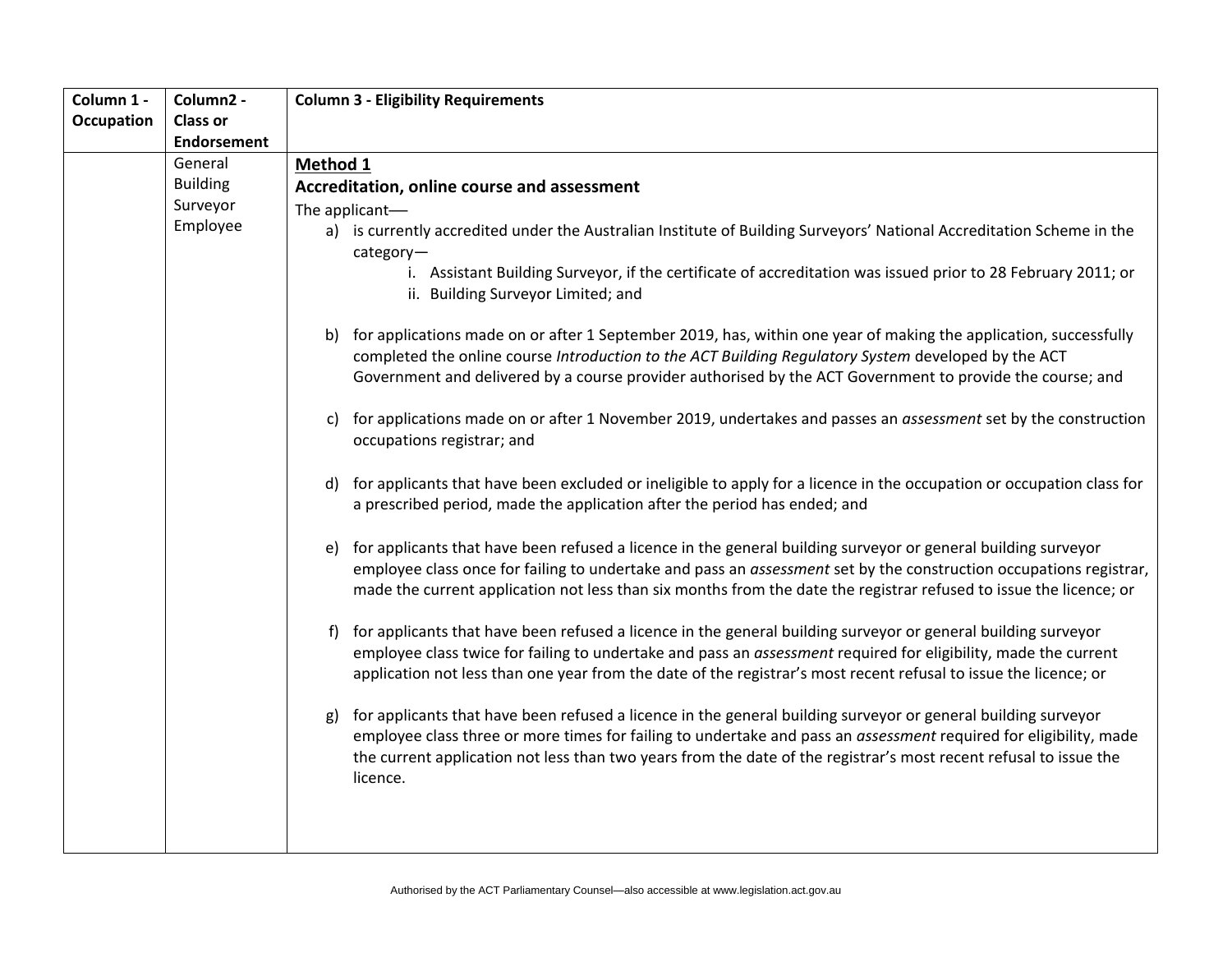| Column 1 -        | Column2 -          | <b>Column 3 - Eligibility Requirements</b>                                                                                                                                                                                                                                                                                                                                                                                                    |  |  |  |  |
|-------------------|--------------------|-----------------------------------------------------------------------------------------------------------------------------------------------------------------------------------------------------------------------------------------------------------------------------------------------------------------------------------------------------------------------------------------------------------------------------------------------|--|--|--|--|
| <b>Occupation</b> | <b>Class or</b>    |                                                                                                                                                                                                                                                                                                                                                                                                                                               |  |  |  |  |
|                   | <b>Endorsement</b> |                                                                                                                                                                                                                                                                                                                                                                                                                                               |  |  |  |  |
|                   |                    | <b>Method 2</b>                                                                                                                                                                                                                                                                                                                                                                                                                               |  |  |  |  |
|                   |                    | Formerly held licence, online course and assessment<br>The applicant-                                                                                                                                                                                                                                                                                                                                                                         |  |  |  |  |
|                   |                    |                                                                                                                                                                                                                                                                                                                                                                                                                                               |  |  |  |  |
|                   |                    | a) held a Principal Building Surveyor Employee licence, Principal Building Surveyor licence, General Building Surveyor<br>or General Building Surveyor Employee licence in the ACT within a one year period from the date of application<br>that was not, or is not, the subject of cancellation or suspension, or surrendered to avoid occupational discipline<br>or another regulatory action against the licensee (however described); and |  |  |  |  |
|                   |                    | b) for applications made on or after 1 September 2019, has, within one year of making the application, successfully<br>completed the online course Introduction to the ACT Building Regulatory System developed by the ACT<br>Government and delivered by a course provider authorised by the ACT Government to provide the course; and                                                                                                       |  |  |  |  |
|                   |                    | for applications made on or after 1 November 2019, undertakes and passes an <i>assessment</i> set by the construction<br>C)<br>occupations registrar; and                                                                                                                                                                                                                                                                                     |  |  |  |  |
|                   |                    | for applicants that have been refused a licence in the general building surveyor or general building surveyor<br>d)<br>employee class once for failing to undertake and pass an assessment set by the construction occupations registrar,<br>made the current application not less than six months from the date the registrar refused to issue the licence; or                                                                               |  |  |  |  |
|                   |                    | for applicants that have been refused a licence in the general building surveyor or general building surveyor<br>e)<br>employee class twice for failing to undertake and pass an assessment required for eligibility, made the current<br>application not less than one year from the date of the registrar's most recent refusal to issue the licence; or                                                                                    |  |  |  |  |
|                   |                    | for applicants that have been refused a licence in the general building surveyor or general building surveyor<br>f)<br>employee class three or more times for failing to undertake and pass an assessment required for eligibility, made<br>the current application not less than two years from the date of the registrar's most recent refusal to issue the<br>licence.                                                                     |  |  |  |  |
|                   | Principal          | Method 1                                                                                                                                                                                                                                                                                                                                                                                                                                      |  |  |  |  |
|                   | Government         | Accreditation, online course and assessment                                                                                                                                                                                                                                                                                                                                                                                                   |  |  |  |  |
|                   | <b>Building</b>    | The applicant-                                                                                                                                                                                                                                                                                                                                                                                                                                |  |  |  |  |
|                   | Surveyor           |                                                                                                                                                                                                                                                                                                                                                                                                                                               |  |  |  |  |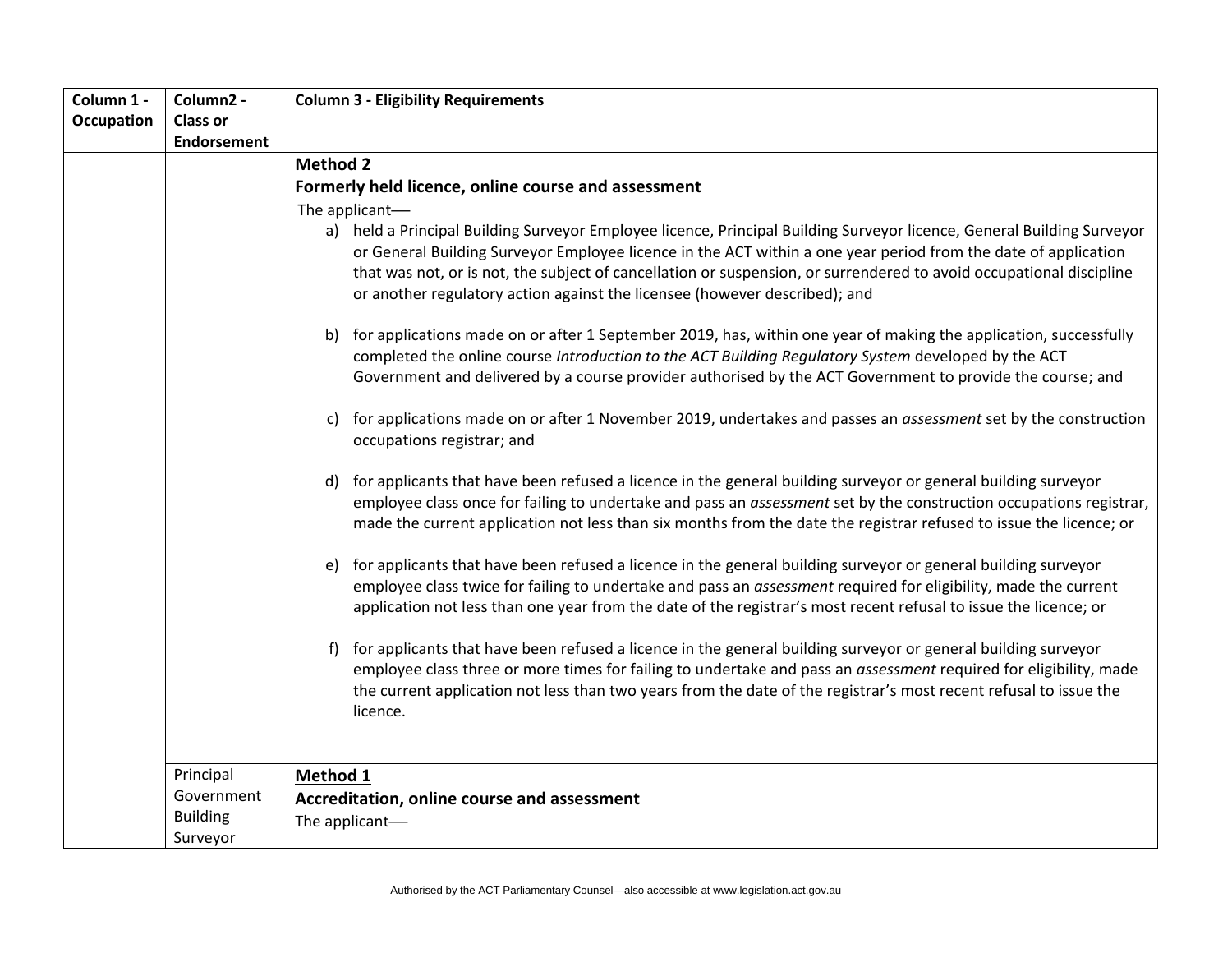| Column 1 - | Column2 -          | <b>Column 3 - Eligibility Requirements</b>                                                                                                                                                                                                                                                                                                                                                                            |  |  |  |
|------------|--------------------|-----------------------------------------------------------------------------------------------------------------------------------------------------------------------------------------------------------------------------------------------------------------------------------------------------------------------------------------------------------------------------------------------------------------------|--|--|--|
| Occupation | <b>Class or</b>    |                                                                                                                                                                                                                                                                                                                                                                                                                       |  |  |  |
|            | <b>Endorsement</b> |                                                                                                                                                                                                                                                                                                                                                                                                                       |  |  |  |
|            |                    | is currently accredited under the Australian Institute of Building Surveyors' National Accreditation Scheme in the<br>a)<br>category Building Surveyor; and                                                                                                                                                                                                                                                           |  |  |  |
|            |                    | for applications made on or after 1 September 2019, has, within one year of making the application, successfully<br>b)<br>completed the online course Introduction to the ACT Building Regulatory System developed by the ACT<br>Government and delivered by a course provider authorised by the ACT Government to provide the course; and                                                                            |  |  |  |
|            |                    | for applications made on or after 1 November 2019, undertakes and passes an <i>assessment</i> set by the construction<br>C)<br>occupations registrar; and                                                                                                                                                                                                                                                             |  |  |  |
|            |                    | for applicants that have been excluded or ineligible to apply for a licence in the occupation or occupation class for<br>d)<br>a prescribed period, made the application after the period has ended; and                                                                                                                                                                                                              |  |  |  |
|            |                    | for applicants that have been refused a licence in the government principal building surveyor, principal building<br>e)<br>surveyor or principal building surveyor employee class once for failing to undertake and pass an assessment set by<br>the construction occupations registrar, made the current application not less than six months from the date the<br>registrar refused to issue the licence; or        |  |  |  |
|            |                    | for applicants that have been refused a licence in the government principal building surveyor, principal building<br>f<br>surveyor or principal building surveyor employee class twice for failing to undertake and pass an assessment<br>required for eligibility, made the current application not less than one year from the date of the registrar's most<br>recent refusal to issue the licence; or              |  |  |  |
|            |                    | for applicants that have been refused a licence in the government principal building surveyor, principal building<br>g)<br>surveyor or principal building surveyor employee class three or more times for failing to undertake and pass an<br>assessment required for eligibility, made the current application not less than two years from the date of the<br>registrar's most recent refusal to issue the licence. |  |  |  |
|            |                    | <b>Method 2</b>                                                                                                                                                                                                                                                                                                                                                                                                       |  |  |  |
|            |                    | Formerly held licence, online course and assessment                                                                                                                                                                                                                                                                                                                                                                   |  |  |  |
|            |                    | The applicant-                                                                                                                                                                                                                                                                                                                                                                                                        |  |  |  |
|            |                    |                                                                                                                                                                                                                                                                                                                                                                                                                       |  |  |  |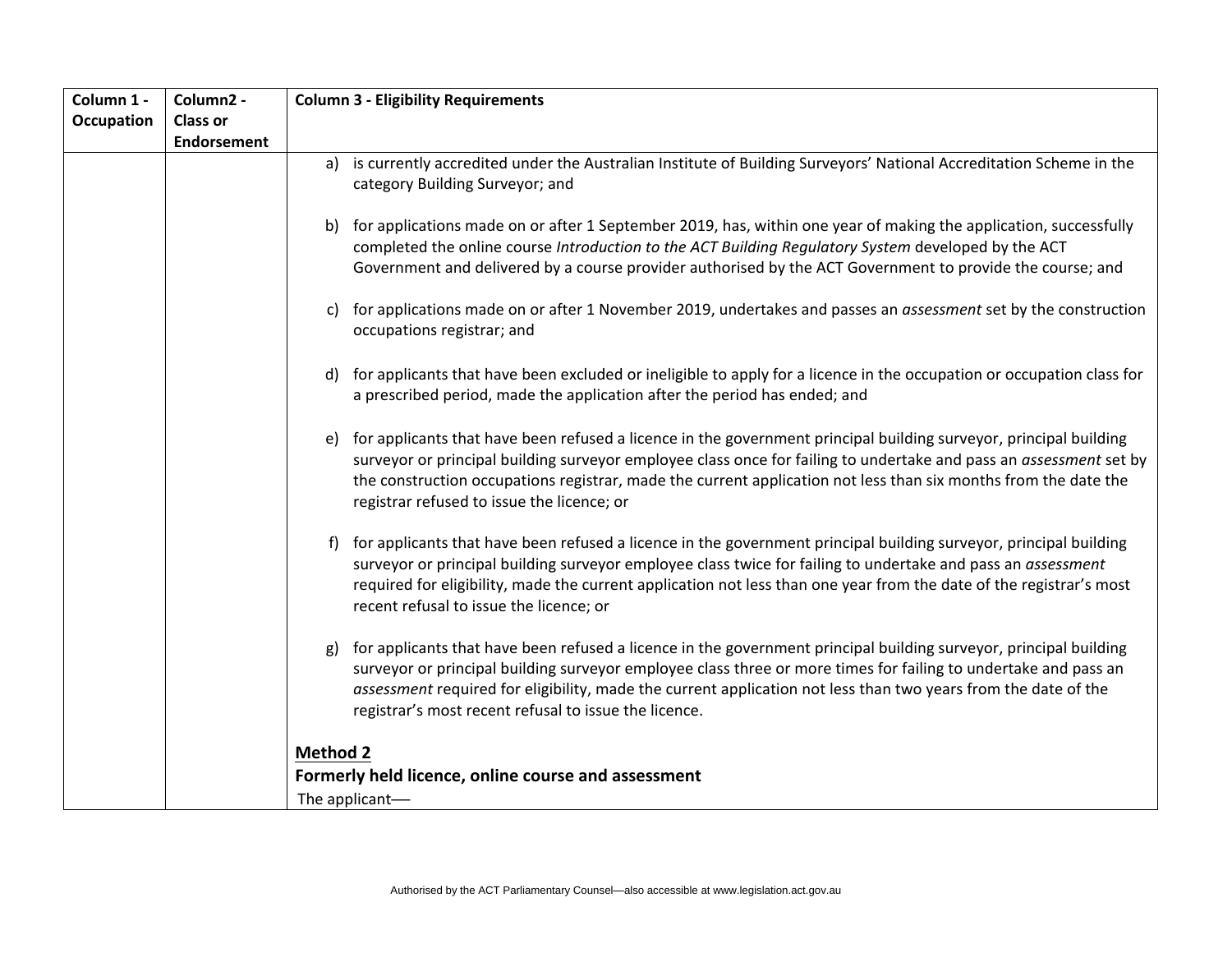| Column 1 -        | Column2 -          | <b>Column 3 - Eligibility Requirements</b>                                                                                                                                                                                                                                                                                                                                    |  |  |  |  |
|-------------------|--------------------|-------------------------------------------------------------------------------------------------------------------------------------------------------------------------------------------------------------------------------------------------------------------------------------------------------------------------------------------------------------------------------|--|--|--|--|
| <b>Occupation</b> | <b>Class or</b>    |                                                                                                                                                                                                                                                                                                                                                                               |  |  |  |  |
|                   | <b>Endorsement</b> |                                                                                                                                                                                                                                                                                                                                                                               |  |  |  |  |
|                   |                    | held a Principal Government Building Surveyor licence in the ACT within a one year period from the date of<br>a)<br>application that was not, or is not, the subject of cancellation or suspension, or surrendered to avoid occupational<br>discipline or another regulatory action against the licensee (however described); and                                             |  |  |  |  |
|                   |                    | for applications made on or after 1 September 2019, has, within one year of making the application, successfully<br>b)<br>completed the online course Introduction to the ACT Building Regulatory System developed by the ACT<br>Government and delivered by a course provider authorised by the ACT Government to provide the course; and                                    |  |  |  |  |
|                   |                    | for applications made on or after 1 November 2019, undertakes and passes an <i>assessment</i> set by the construction<br>C)<br>occupations registrar; and                                                                                                                                                                                                                     |  |  |  |  |
|                   |                    | for applicants that have been refused a licence in the principal building surveyor or principal building surveyor<br>d)<br>employee class once for failing to undertake and pass an assessment set by the construction occupations registrar,<br>made the current application not less than six months from the date the registrar refused to issue the licence; or           |  |  |  |  |
|                   |                    | for applicants that have been refused a licence in the principal building surveyor or principal building surveyor<br>e)<br>employee class twice for failing to undertake and pass an assessment required for eligibility, made the current<br>application not less than one year from the date of the registrar's most recent refusal to issue the licence; or                |  |  |  |  |
|                   |                    | for applicants that have been refused a licence in the principal building surveyor or principal building surveyor<br>f)<br>employee class three or more times for failing to undertake and pass an assessment required for eligibility, made<br>the current application not less than two years from the date of the registrar's most recent refusal to issue the<br>licence. |  |  |  |  |
|                   | Government         | Method 1                                                                                                                                                                                                                                                                                                                                                                      |  |  |  |  |
|                   | <b>Building</b>    | Accreditation, online course and assessment                                                                                                                                                                                                                                                                                                                                   |  |  |  |  |
|                   | Surveyor           | The applicant-                                                                                                                                                                                                                                                                                                                                                                |  |  |  |  |
|                   |                    | a) is currently accredited under the Australian Institute of Building Surveyors' National Accreditation Scheme in the<br>category-<br>i. Assistant Building Surveyor, if the certificate of accreditation was issued prior to 28 February 2011; or<br>ii. Building Surveyor Limited; and                                                                                      |  |  |  |  |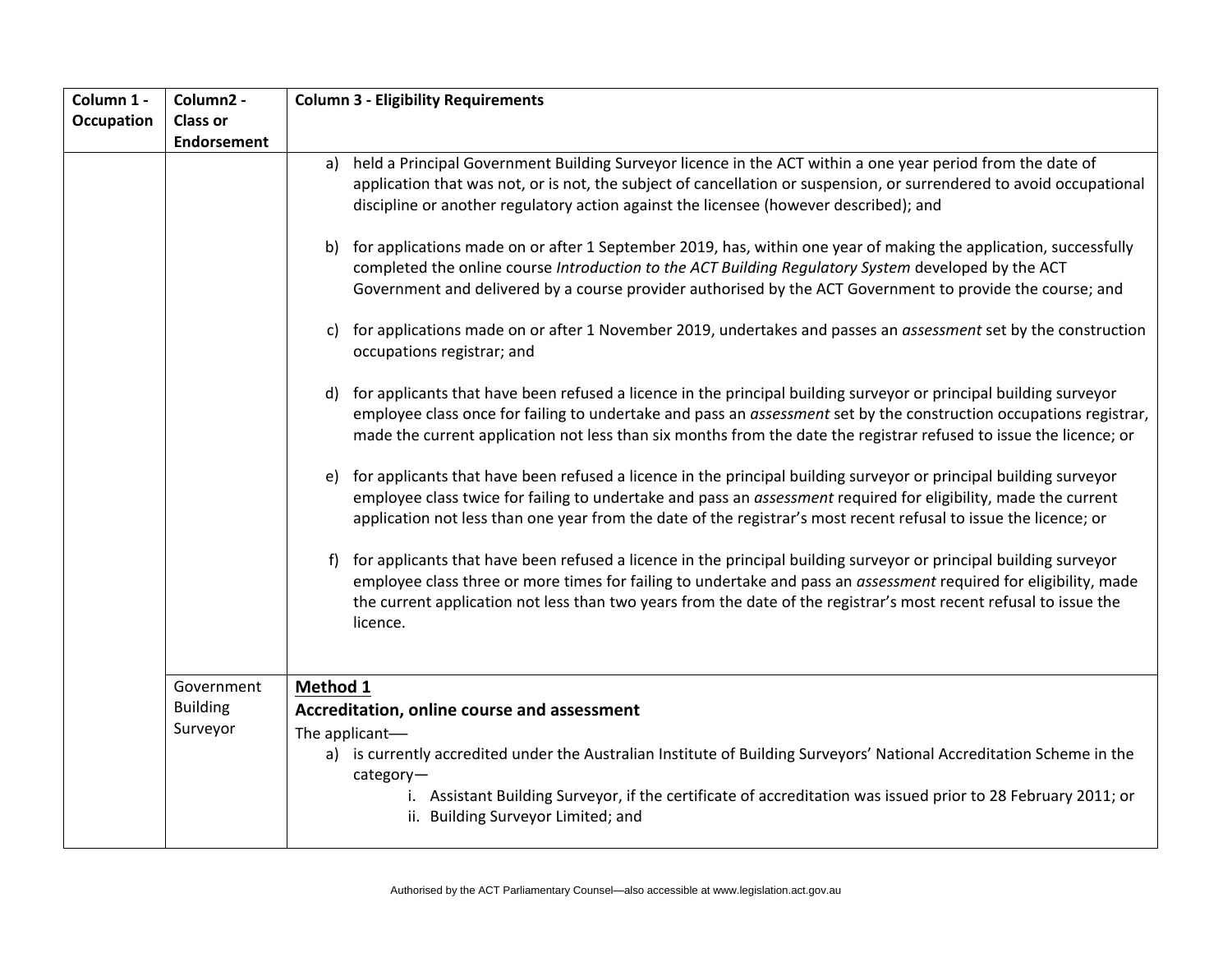| Column 1 -        | Column2 -          | <b>Column 3 - Eligibility Requirements</b>                                                                                                                                                                                                                                                                                                                                |  |  |  |
|-------------------|--------------------|---------------------------------------------------------------------------------------------------------------------------------------------------------------------------------------------------------------------------------------------------------------------------------------------------------------------------------------------------------------------------|--|--|--|
| <b>Occupation</b> | <b>Class or</b>    |                                                                                                                                                                                                                                                                                                                                                                           |  |  |  |
|                   | <b>Endorsement</b> |                                                                                                                                                                                                                                                                                                                                                                           |  |  |  |
|                   |                    | for applications made on or after 1 September 2019, has, within one year of making the application, successfully<br>b)<br>completed the online course Introduction to the ACT Building Regulatory System developed by the ACT<br>Government and delivered by a course provider authorised by the ACT Government to provide the course; and                                |  |  |  |
|                   |                    | for applications made on or after 1 November 2019, undertakes and passes an <i>assessment</i> set by the construction<br>C)<br>occupations registrar; and                                                                                                                                                                                                                 |  |  |  |
|                   |                    | for applicants that have been excluded or ineligible to apply for a licence in the occupation or occupation class for<br>d)<br>a prescribed period, made the application after the period has ended; and                                                                                                                                                                  |  |  |  |
|                   |                    | for applicants that have been refused a licence in the general building surveyor or general building surveyor<br>e)<br>employee class once for failing to undertake and pass an assessment set by the construction occupations registrar,<br>made the current application not less than six months from the date the registrar refused to issue the licence; or           |  |  |  |
|                   |                    | for applicants that have been refused a licence in the general building surveyor or general building surveyor<br>$\ddot{}$<br>employee class twice for failing to undertake and pass an assessment required for eligibility, made the current<br>application not less than one year from the date of the registrar's most recent refusal to issue the licence; or         |  |  |  |
|                   |                    | for applicants that have been refused a licence in the general building surveyor or general building surveyor<br>g)<br>employee class three or more times for failing to undertake and pass an assessment required for eligibility, made<br>the current application not less than two years from the date of the registrar's most recent refusal to issue the<br>licence. |  |  |  |
|                   |                    | <b>Method 2</b>                                                                                                                                                                                                                                                                                                                                                           |  |  |  |
|                   |                    | Formerly held licence, online course and assessment                                                                                                                                                                                                                                                                                                                       |  |  |  |
|                   |                    | The applicant-                                                                                                                                                                                                                                                                                                                                                            |  |  |  |
|                   |                    | a) held a Principal Government Building Surveyor or Government Building Surveyor licence in the ACT within a<br>one year period from the date of application that was not, or is not, the subject of cancellation or suspension, or<br>surrendered to avoid occupational discipline or another regulatory action against the licensee (however<br>described); and         |  |  |  |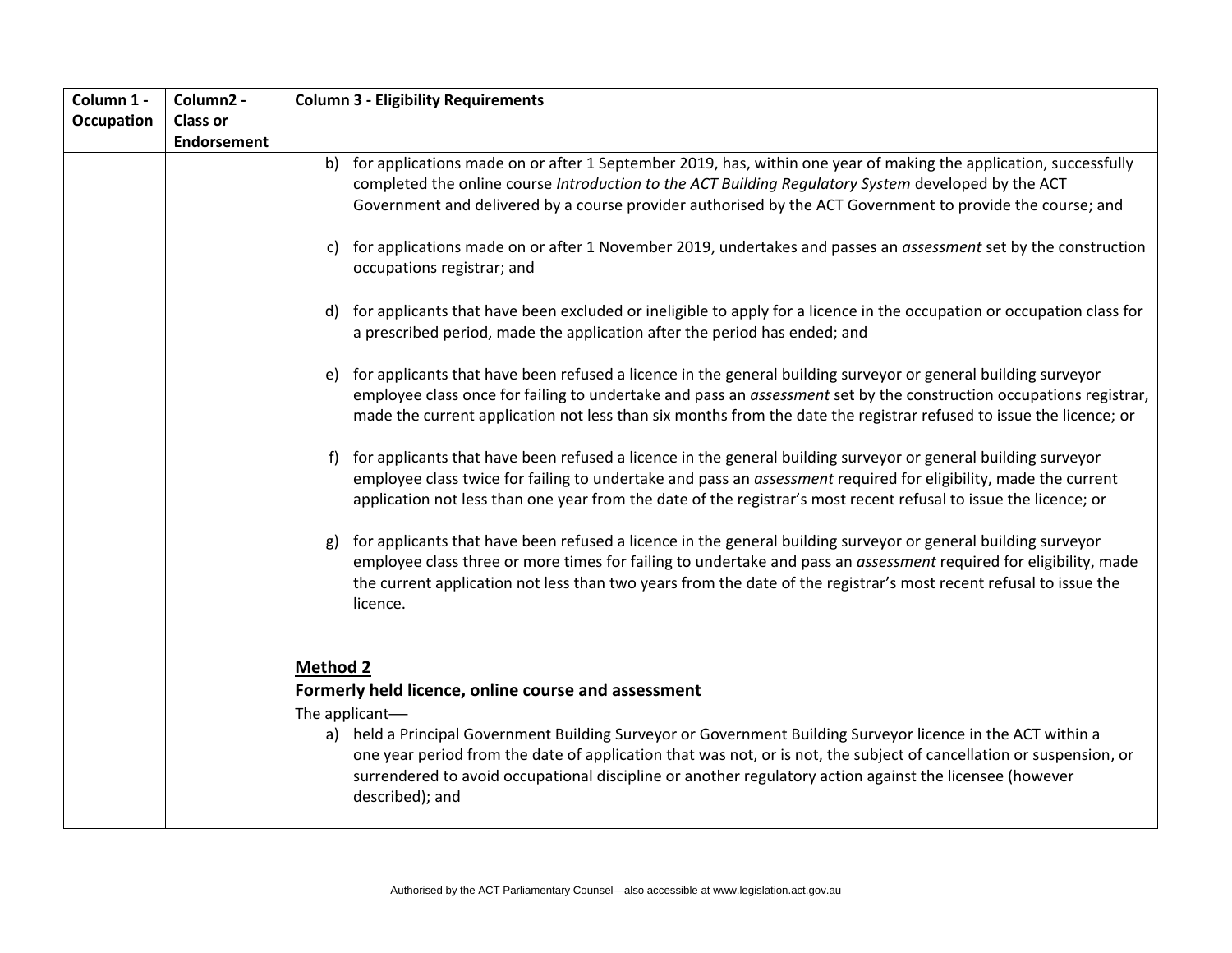| Column 1 - | Column <sub>2</sub> - | <b>Column 3 - Eligibility Requirements</b>                                                                                                                                                                                                                                                                                                                                       |  |  |  |
|------------|-----------------------|----------------------------------------------------------------------------------------------------------------------------------------------------------------------------------------------------------------------------------------------------------------------------------------------------------------------------------------------------------------------------------|--|--|--|
| Occupation | <b>Class or</b>       |                                                                                                                                                                                                                                                                                                                                                                                  |  |  |  |
|            | <b>Endorsement</b>    |                                                                                                                                                                                                                                                                                                                                                                                  |  |  |  |
|            |                       | for applications made on or after 1 September 2019, has, within one year of making the application, successfully<br>b)<br>completed the online course Introduction to the ACT Building Regulatory System developed by the ACT<br>Government and delivered by a course provider authorised by the ACT Government to provide the course; and                                       |  |  |  |
|            |                       | for applications made on or after 1 November 2019, undertakes and passes an <i>assessment</i> set by the construction<br>C)<br>occupations registrar; and                                                                                                                                                                                                                        |  |  |  |
|            |                       | for applicants that have been refused a licence in the general building surveyor or general building surveyor<br>d)<br>employee class once for failing to undertake and pass an assessment set by the construction occupations registrar,<br>made the current application not less than six months from the date the registrar refused to issue the licence; or                  |  |  |  |
|            |                       | for applicants that have been refused a licence in the general building surveyor or general building surveyor<br>e)<br>employee class twice for failing to undertake and pass an assessment required for eligibility, made the current<br>application not less than one year from the date of the registrar's most recent refusal to issue the licence; or                       |  |  |  |
|            |                       | for applicants that have been refused a licence in the general building surveyor or general building surveyor<br>t)<br>employee class three or more times for failing to undertake and pass an <i>assessment</i> required for eligibility, made<br>the current application not less than two years from the date of the registrar's most recent refusal to issue the<br>licence. |  |  |  |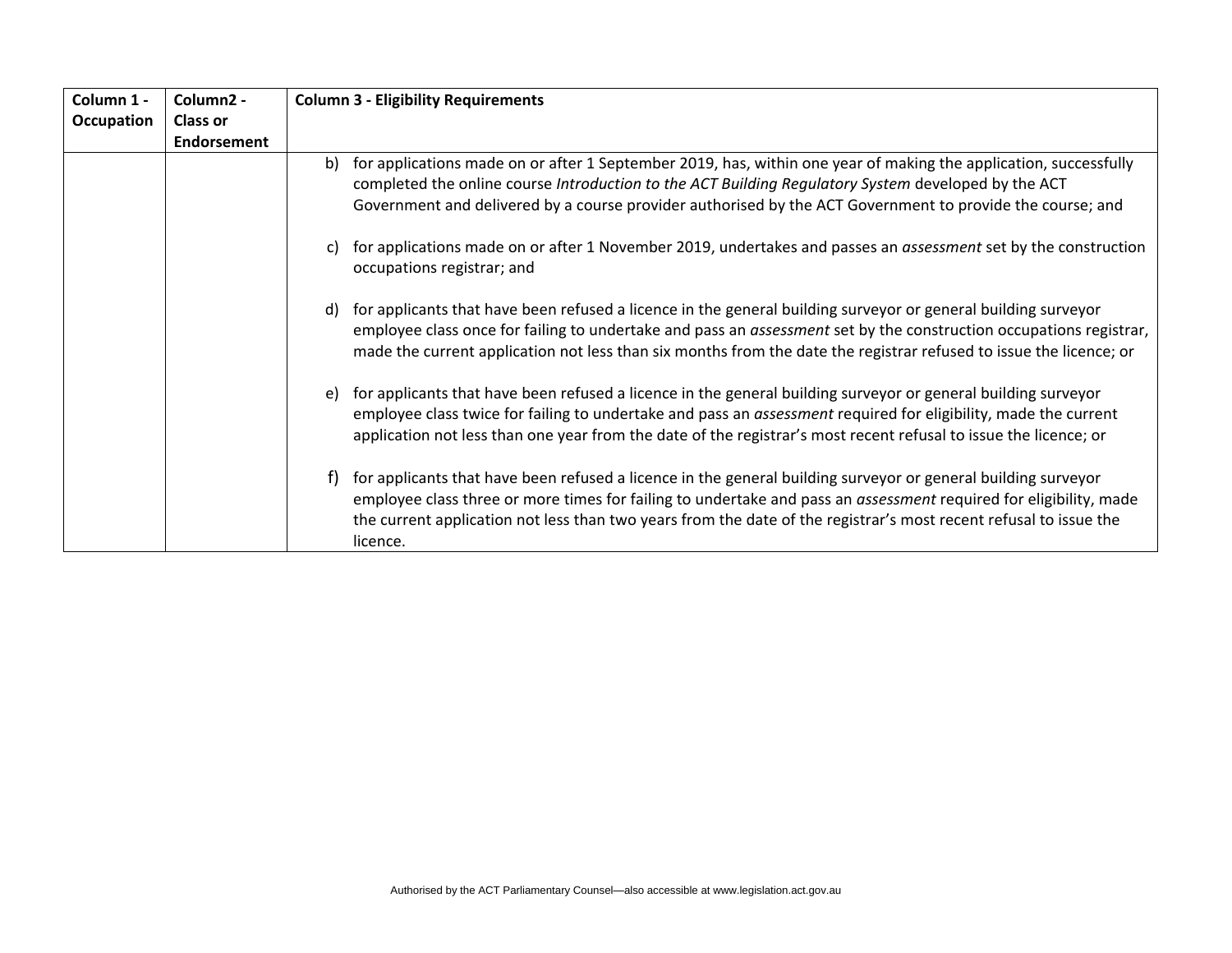# **Dictionary**

*1 year full time* means 1,825 hours undertaken over a period of not less than one year.

*2 years full time* means 3,650 hours undertaken over a period of not less than two years.

*3 years full time* means 5,472 hours undertaken over a period of not less than three years.

*assessment* means an assessment of obligations, practices, capabilities and knowledge relevant to the occupation and class of licence being applied for and may include an examination which may have practical, written and oral aspects or the undertaking of a test, or series of tests approved by the construction occupations registrar

*tertiary qualification in building* is a qualification primarily related to the undertaking, management and supervision of building work of the type regulated under the ACT *Building Act 2004*, and does not include qualifications primarily related to other building industry matters such as planning and development, economics, industrial relations, construction law, regulatory theory and the like.

*basic building work* as defined under section 10 of the *Building Act 2004.*

*building technology* means undertaking or supervising manual building work of the type identified in column 2 under schedule 3

*building work experience* means:

- 1. The mandatory building work experience requirements identified in schedule 2 for the relevant class of licence applied for; and
- 2. *Building technology* that equates to not less than 1,825 hours of the *2 years full time* or 2,736 hours of the *3 years full time* and that is in relation to building projects that are relevant to the class of licence applied for as identified in column 1 in schedule 2.

*building work experience* does not include:

- 1. Experience obtained while performing unlawful work, including, but not limited to, work without a building approval, when a building approval is required;
- 2. Experience that has not been *independently verified*.
- 3. Quantity surveying, designing, drafting or off-site fabrication.
- 4. Experience obtained more than five years previous to the date of licence application.

*commencement notice* as described under section 37 of the *Building Act 2004* or the interstate equivalent.

*competent person* means the licensed builder that was appointed as the builder and nominee on the *commencement notice* and was responsible for supervising the building work relevant to applicant's experience. A *competent person* does not include the building surveyor, architect or engineer for the project where the building work has been undertaken.

*independently verified* means verification by a *competent person* who was responsible for the supervision of the *building work experience* being undertaken by the applicant. The verification must attest to the extent, quality, relevance and recency of the building work undertaken. The verification must detail the experience including confirming the number of hours and the *building work experience* undertaken by the applicant.

*registered training organisation* means a training provider registered by ASQA or a state regulator, to deliver vocational education and training services within the scope of registration required for the relevant competency, course or qualification.

*unconditional* means not subject to a condition specific to the licensee and imposed by the construction occupations registrar or a relevant tribunal or court of competent jurisdiction.

*written examination* means an examination that includes assessment of obligations, practices and capabilities relevant to the occupation and class of licence being applied for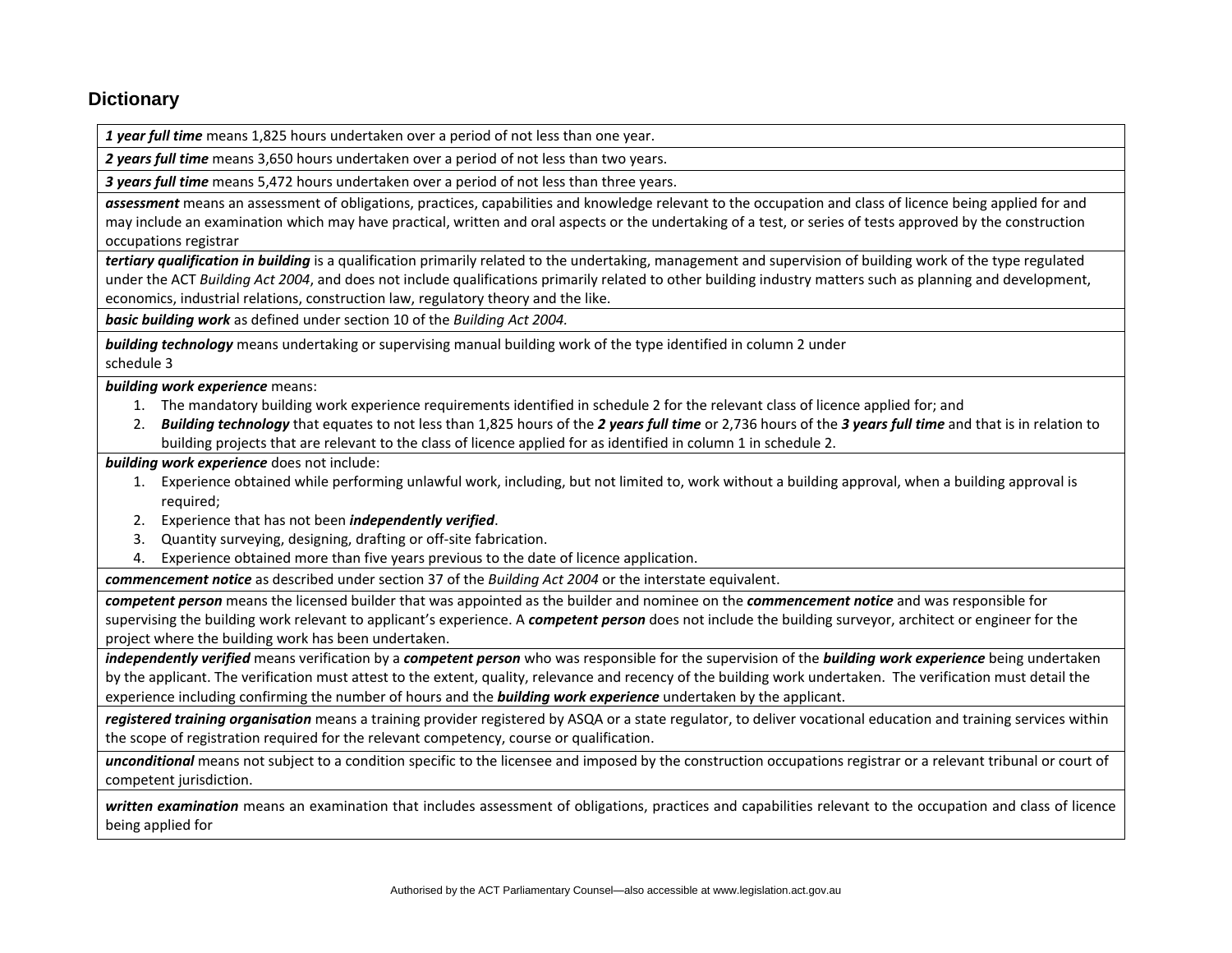# **Schedule 2 – Mandatory building work experience requirements**

| Column 1 - Class of<br>licence                               | <b>Column 2 Standards of competency</b>                                                                                                          |
|--------------------------------------------------------------|--------------------------------------------------------------------------------------------------------------------------------------------------|
| <b>Class A Builder</b>                                       | Apply legal requirements in building laws, building codes and related standards<br>1.                                                            |
| Standards of                                                 | to the construction process                                                                                                                      |
| competency to be                                             | 2. Construction management including:                                                                                                            |
| demonstrated in<br>relation to building<br>projects that are | Identify and produce estimated costs for building and construction<br>a.<br>projects<br>Produce labour and material schedules for ordering<br>b. |
| greater than 3                                               | Plan building or construction work<br>c.                                                                                                         |
| storeys in height and<br>are class 1, 2, 3, 4, 5,            | Select and manage building and construction contractors<br>d.                                                                                    |
| 6, 7, 8, 9 and 10 and                                        | Establish, maintain and review contract administration procedures and<br>e.                                                                      |
| include type A                                               | frameworks                                                                                                                                       |
| construction under<br>the Building Code of                   | Manage the procurement and acquisition of resources for building or<br>f.<br>construction projects                                               |
| Australia, excluding<br>basic building work;                 | 3. Structural principles                                                                                                                         |
| and specialist                                               | <b>Building technology</b><br>4.                                                                                                                 |
| building work.                                               | Read and interpret plans and specifications<br>5.                                                                                                |
|                                                              | Develop, plan and implement an appropriate building or construction planning<br>6.                                                               |
|                                                              | process                                                                                                                                          |
|                                                              | Quality assurance processes and verification of building or construction work<br>7.                                                              |
| <b>Class B Builder</b>                                       | Apply legal requirements in building laws, building codes and related standards<br>1.                                                            |
| Standards of                                                 | to the construction process                                                                                                                      |
| Competency to be                                             | 2. Construction management including:                                                                                                            |
| demonstrated in                                              | Identify and produce estimated costs for building and construction<br>a.                                                                         |
| relation to building<br>projects that are                    | projects                                                                                                                                         |
| greater than 2                                               | b. Produce labour and material schedules for ordering                                                                                            |
| storeys and up to                                            | Plan building or construction work<br>c.                                                                                                         |
| three storeys in                                             | Select and manage building and construction contractors<br>d.                                                                                    |
| height and are class<br>1, 2, 3, 4, 5, 6, 7, 8, 9            | Establish, maintain and review contract administration procedures and<br>frameworks                                                              |
| and 10 under the                                             | f.<br>Manage the procurement and acquisition of resources for building or                                                                        |
| <b>Building Code of</b>                                      | construction projects                                                                                                                            |
| Australia.                                                   | 3. Structural principles                                                                                                                         |
| Excluding basic                                              | <b>Building technology</b><br>4.                                                                                                                 |
| building work; and<br>specialist building                    | Read and interpret plans and specifications<br>5.                                                                                                |
| work.                                                        | Develop, plan and implement an appropriate building or construction planning<br>6.                                                               |
|                                                              | process                                                                                                                                          |
|                                                              | Quality assurance processes and verification of building or construction work<br>7.                                                              |

Applicants must demonstrate experience against each of the standards of competency.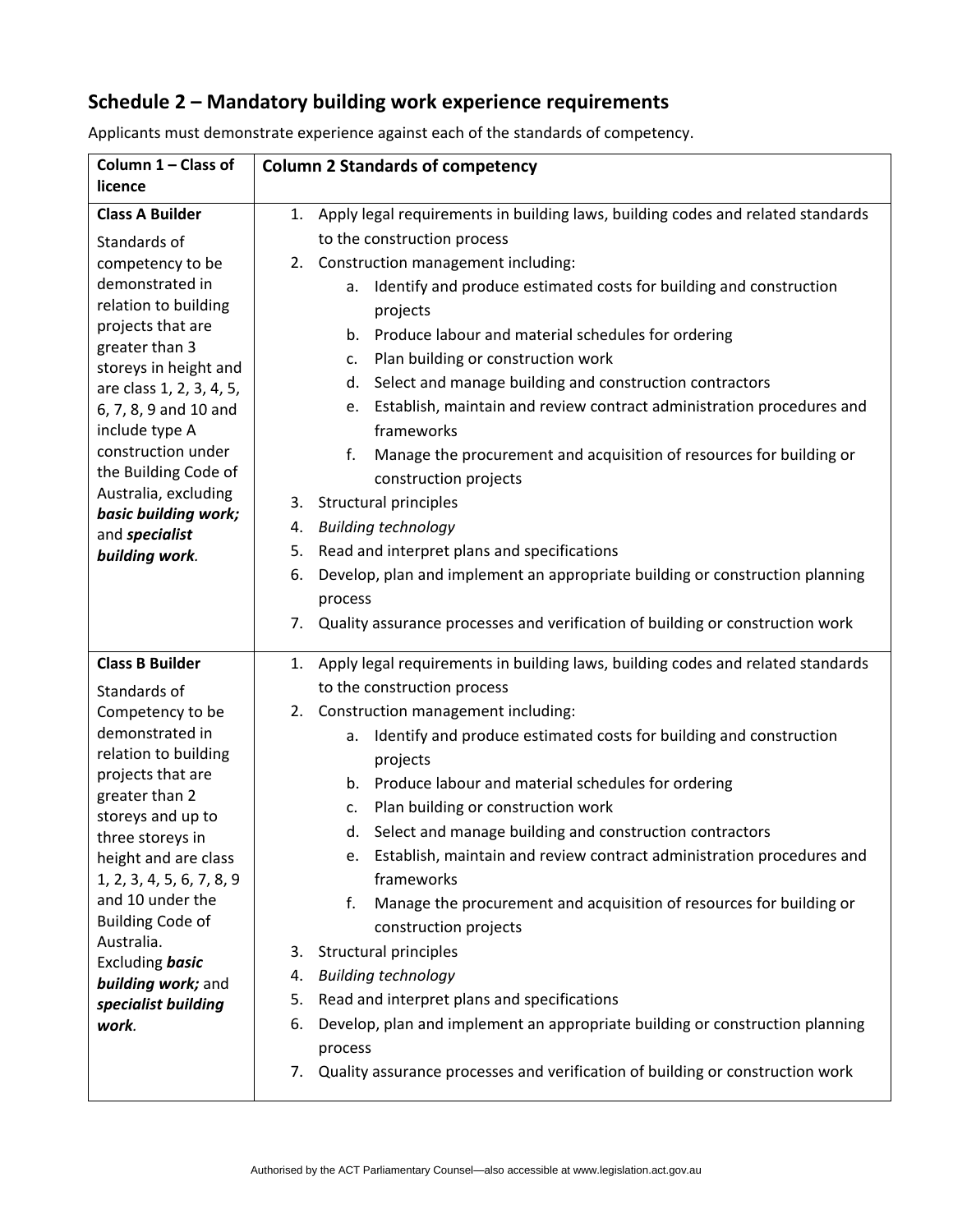| <b>Class C Builder</b>                  |    | 1. Apply legal requirements in building laws, building codes and related standards      |
|-----------------------------------------|----|-----------------------------------------------------------------------------------------|
| Standards of                            |    | to the construction process                                                             |
| Competency to be                        |    | 2. Construction management including:                                                   |
| demonstrated in                         |    | Identify and produce estimated costs for building and construction<br>а.                |
| relation to building                    |    | projects                                                                                |
| projects that are<br>2 storeys or lower |    | b. Produce labour and material schedules for ordering                                   |
| and are class 1, 2, 10                  |    | Plan building or construction work<br>c.                                                |
| under the Building                      |    | d. Select and manage building and construction contractors                              |
| Code of Australia.                      |    | e. Establish, maintain and review contract administration procedures and                |
| Excluding basic                         |    | frameworks                                                                              |
| building work; and                      |    | f.<br>Manage the procurement and acquisition of resources for building or               |
| specialist building                     |    | construction projects                                                                   |
| work.                                   | 3. | Structural principles                                                                   |
|                                         |    | 4. Building technology                                                                  |
|                                         | 5. | Read and interpret plans and specifications                                             |
|                                         | 6. | Develop, plan and implement an appropriate building or construction planning            |
|                                         |    | process                                                                                 |
|                                         | 7. | Quality assurance processes and verification of building or construction work           |
| <b>Class D Builder</b>                  |    | 1. Apply legal requirements in building laws, building codes and related standards      |
| Standards of                            |    | to the construction process                                                             |
| Competency to be                        |    | 2. Construction management including:                                                   |
| demonstrated in                         |    | Identify and produce estimated costs for building and construction<br>a.                |
| relation to <b>basic</b>                |    | projects                                                                                |
| building work.                          |    | b. Produce labour and material schedules for ordering                                   |
| <b>Excluding specialist</b>             |    | Plan building or construction work<br>c.                                                |
| building work.                          |    | d. Select and manage building and construction contractors                              |
|                                         |    | e. Establish, maintain and review contract administration procedures and                |
|                                         |    | frameworks                                                                              |
|                                         |    | Manage the procurement and acquisition of resources for building or                     |
|                                         |    | construction projects                                                                   |
|                                         | 3. | Structural principles                                                                   |
|                                         | 4. | <b>Building technology</b>                                                              |
|                                         | 5. | Read and interpret plans and specifications                                             |
|                                         | 6. | Develop, plan and implement an appropriate building or construction planning<br>process |
|                                         | 7. | Quality assurance processes and verification of building or construction work           |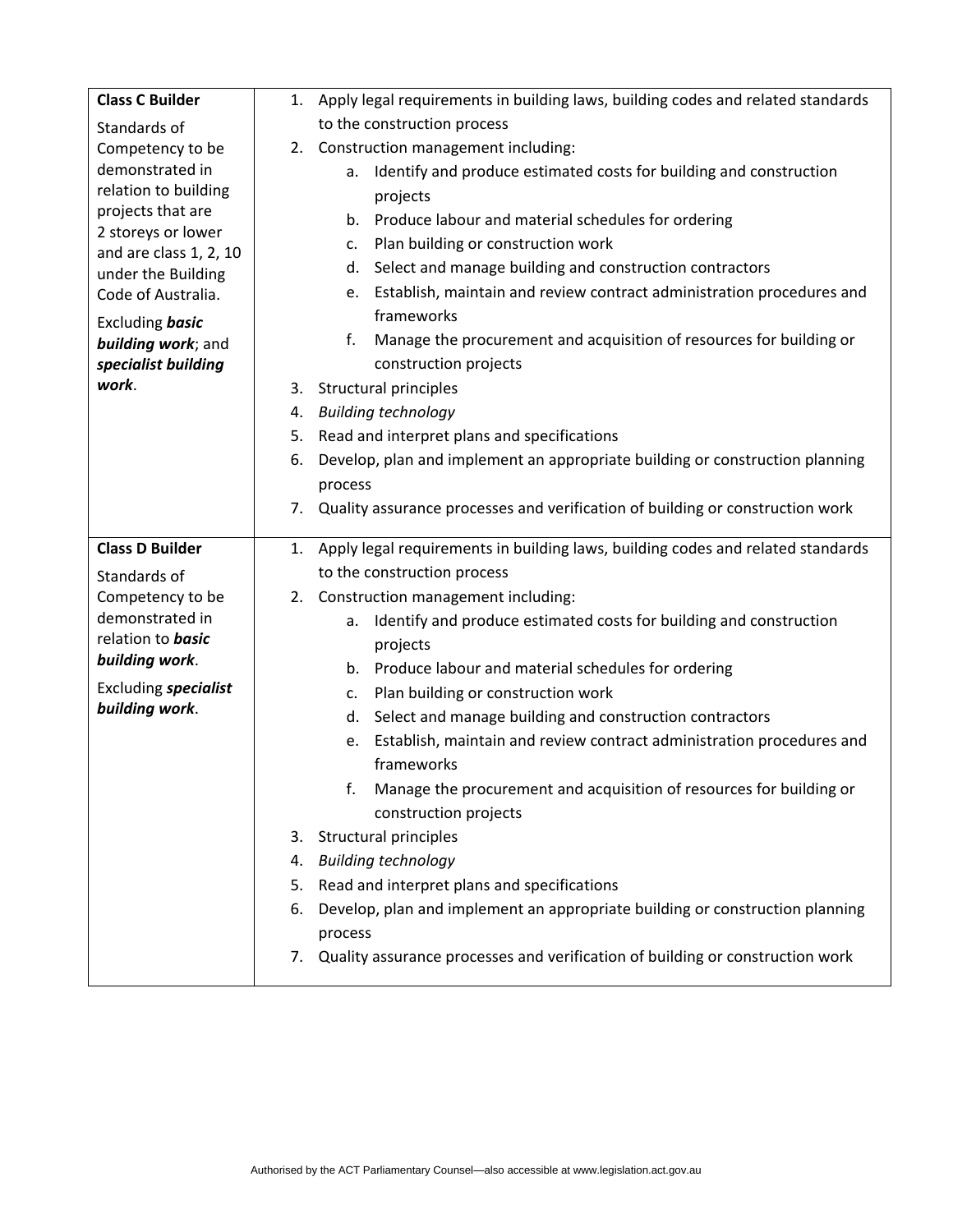# **Schedule 3 – Building technology**

This list is not exhaustive and is provided in order to advise applicants of the type of *building technology* an applicant must demonstrate. For a class A, class B or class C builder licence the applicant must demonstrate experience in more than 20 of the areas listed in column 2. For a class D builder licence the applicant must demonstrate experience in more than 8 of the areas listed in column 2.

| Column 1       | Column <sub>2</sub>                                                                  |
|----------------|--------------------------------------------------------------------------------------|
| Class A, B & C | Measure and calculate                                                                |
| <b>Builder</b> | Establish and implement site set-out<br>٠                                            |
|                | <b>Excavate land</b><br>٠                                                            |
|                | Levelling operations<br>٠                                                            |
|                | Concreting works<br>٠                                                                |
|                | Place and fix reinforcement materials<br>٠                                           |
|                | Erect and dismantle formwork for footings and slabs                                  |
|                | Erect and dismantle formwork/false work for stairs, ramps, suspended slabs,<br>٠     |
|                | columns, beams and walls                                                             |
|                | Construct bulkheads<br>٠                                                             |
|                | Install timber/concrete stumps<br>٠                                                  |
|                | Construct sub-floor and second floor framing<br>٠                                    |
|                | Install timber/manufactured flooring such as tongue and groove, sheet and<br>٠       |
|                | parquetry<br>Construct wall and ceiling frames including pre-fabricated systems      |
|                | Construct/install pitched, flat, cathedral style timber roofs                        |
|                | ٠<br>Erect roof trusses and roof battens<br>٠                                        |
|                | Construct eaves, fascias and barges                                                  |
|                | Construct and install timer external and internal stairs, steps, landings, handrails |
|                | and balustrades                                                                      |
|                | Install exterior claddings such as weatherboards, manufactured boards, sheeting      |
|                | and eaves lining                                                                     |
|                | Install interior claddings/linings such as timber, plywood, manufactured sheets<br>٠ |
|                | Assemble partitions<br>٠                                                             |
|                | Install underlay sheeting for tiles<br>٠                                             |
|                | Install architraves, skirting boards, moulding, trims and the like                   |
|                | Set out and install/replace/assemble windows and doors                               |
|                | Install reflective foil to walls and roofs/vapour barriers under slab membranes<br>٠ |
|                | Install flooring systems<br>$\bullet$                                                |
|                | Frame and fit wet area fixtures<br>٠                                                 |
|                | Install trench support<br>٠                                                          |
|                | Mix, test, place, finish and cure concrete<br>٠                                      |
|                | Repair, rectify and resurface concrete                                               |
|                | Construct tilt panels                                                                |
|                | Place and fix reinforcement materials and apply reinforcements schedule<br>٠         |